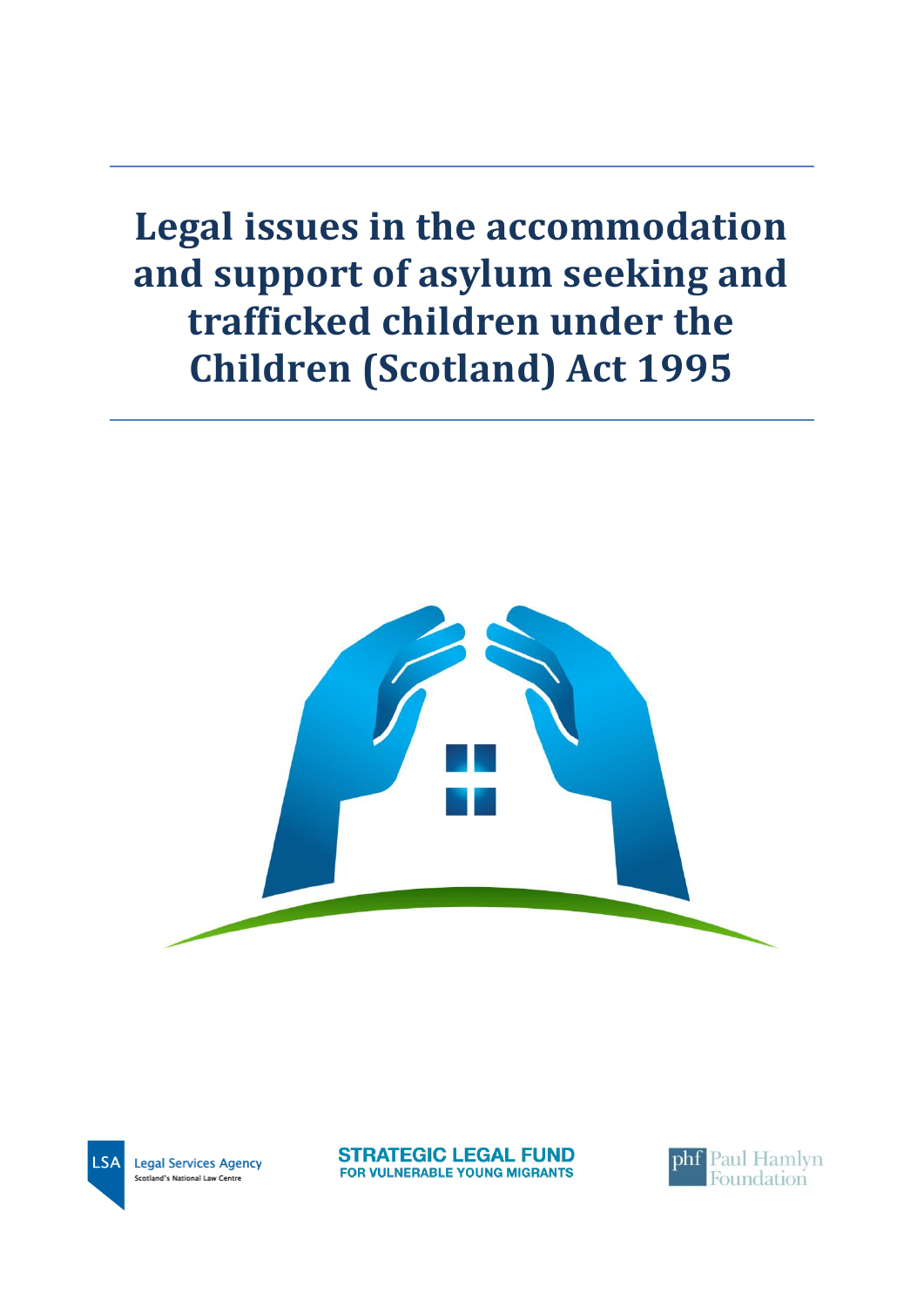# **Acknowledgements**

This report was written by Jennifer Ang for the Young Persons' Project of the Legal Services Agency.

This research and report has been wholly funded by a grant from the Strategic Legal Fund for Vulnerable Migrant Children, without which this work would not have been possible. The Young Persons' Project is also grateful to the Paul Hamlyn Foundation, which has funded the establishment of the Project and supported its work over a three-year period, directly contributing to the Project's casework that highlighted the need for this research. The author is also indebted to Kirsty Thomson at the Legal Services Agency, Catriona MacSween of the Scottish Guardianship Service, and Janys M Scott QC, for their insightful comments and valued support throughout this project.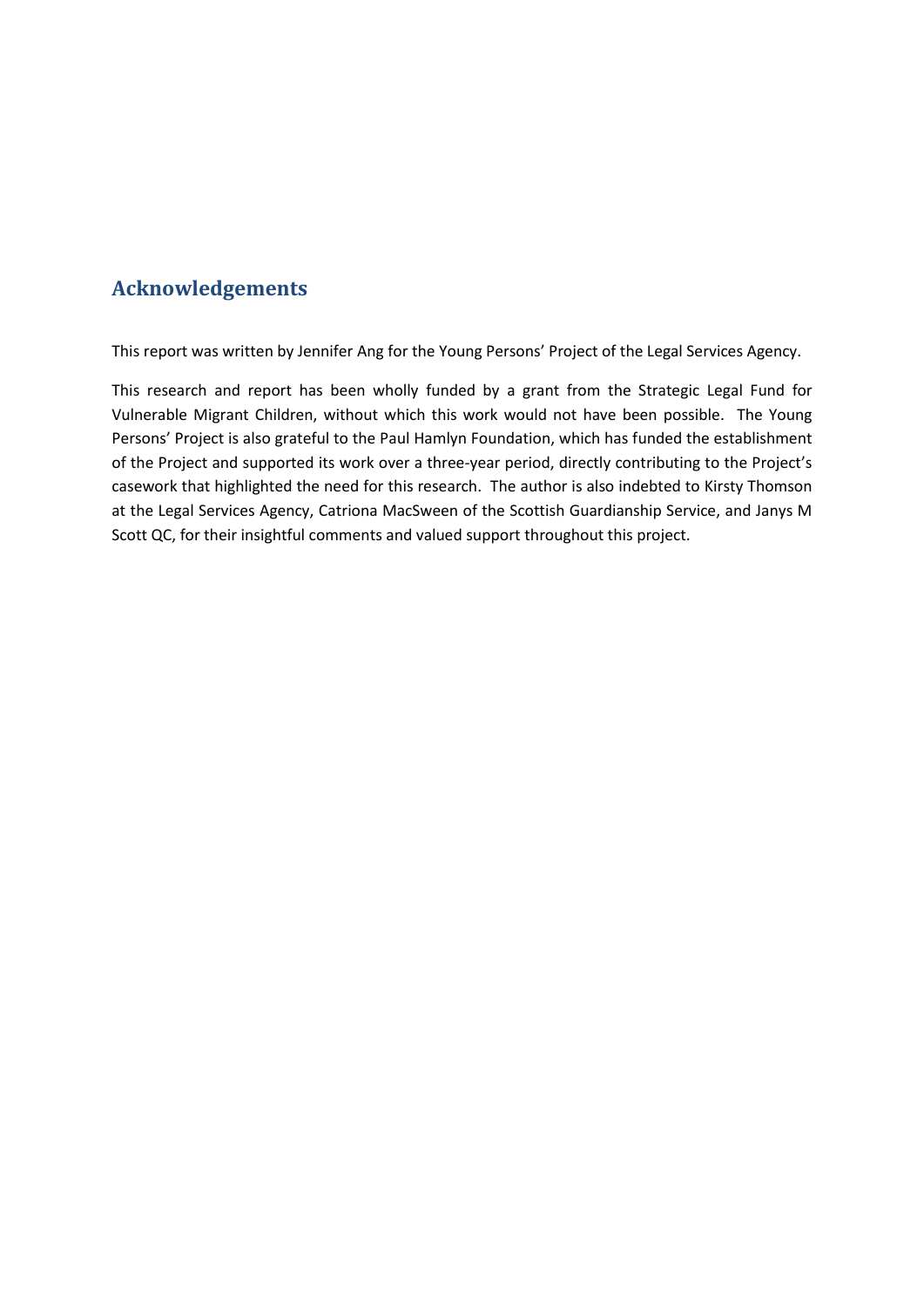# **Contents**

| Annex 1 - Annex A of Scotland's Children: The Children (Scotland) Act 1995 Regulations and<br>Guidance Volume 1 Support and Protection for Children and Their Families35         |  |
|----------------------------------------------------------------------------------------------------------------------------------------------------------------------------------|--|
| Annex 2 - Annex from Department for Children, Schools and Families (2010), 'Provision of<br>Accommodation for 16 and 17 year old young people who may be homeless and/or require |  |
|                                                                                                                                                                                  |  |
|                                                                                                                                                                                  |  |
|                                                                                                                                                                                  |  |
|                                                                                                                                                                                  |  |
|                                                                                                                                                                                  |  |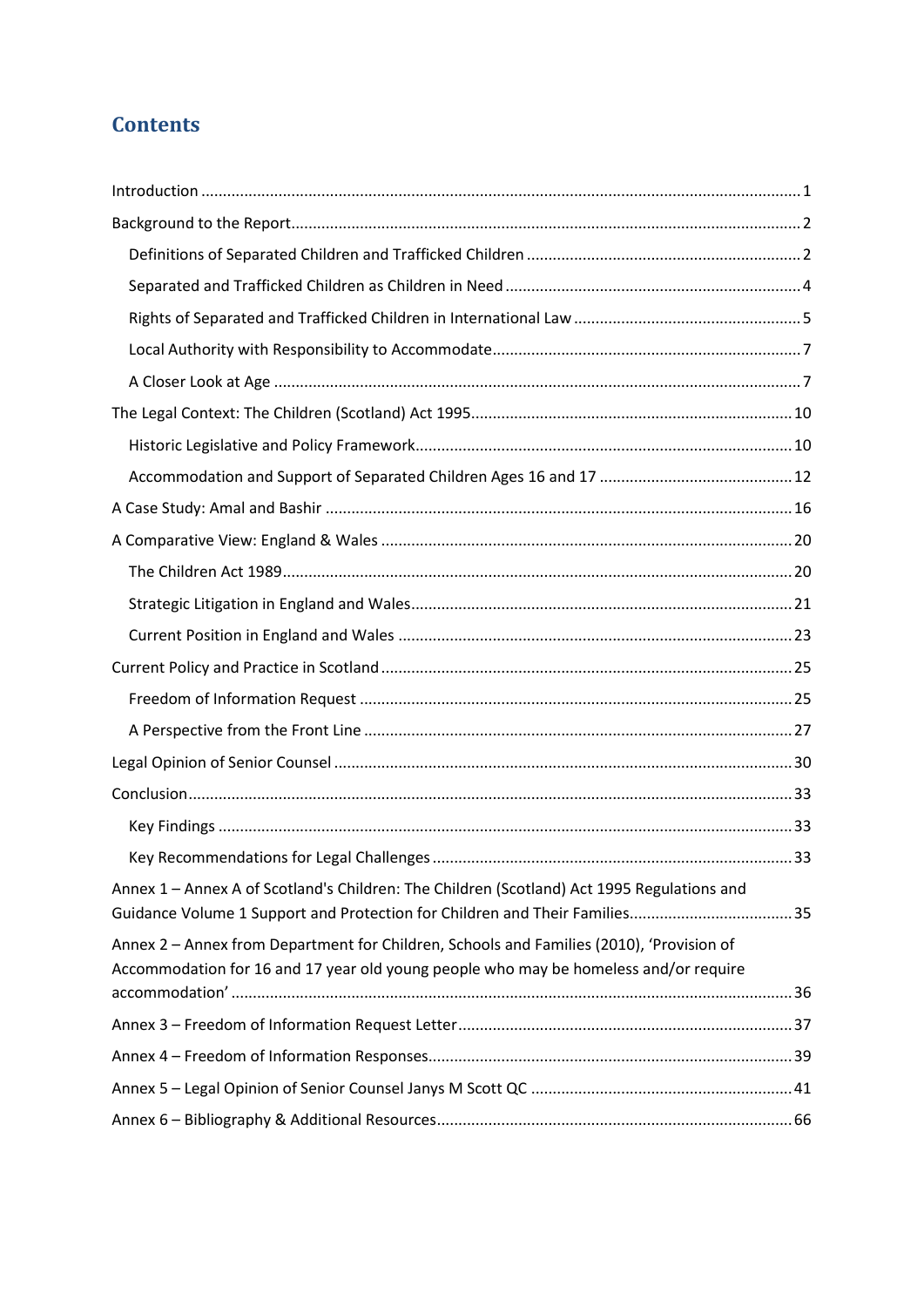# <span id="page-3-0"></span>**Introduction**

In Scotland, a small but significant number of children arrive from abroad every year alone, separated from their families or any other adult with responsibility for looking after them, destitute and homeless. These children could be fleeing persecution or torture in their home countries, and may have been trafficked to Scotland or suffered some other form of exploitation on their journey here.

Local authorities in Scotland are responsible for looking after these children, when there is no one else who is capable of doing so. This responsibility arises under the Children (Scotland) Act 1995 (the 'Act').

The Young Persons' Project at the Legal Services Agency has represented separated children across Scotland since its launch in February 2012, and solicitors in the Women and Young Persons' Department, had represented child clients in the same circumstances for many years previously. It is through the earlier casework of the Department, that we first became aware that there is a concerning issue in Scotland having to do with the inconsistency of treatment by local authorities in respect of duties owed by them to separated children, in particular those who arrive at ages 16 and 17.

This inconsistency has serious consequences for the welfare and future of these children, and yet the Project was not able to discern any rational justification for the variation in practice between local authorities, and was concerned that this variation was unlawful.

As a consequence, the Young Persons' Project sought funding from the Strategic Legal Fund for Vulnerable Young Migrants to conduct research to evidence this inconsistency of treatment, and to assist legal practitioners to identify cases and legal arguments that could be employed to challenge current practice, with a view to improving the quality of social care provision to this group of children and to ensuring equality of treatment in future.

This report records the steps taken in the course of researching this issue. It will commence with a literature review which will consider the historical and policy context in Scotland and take a closer look at the relevant legislation. It will then consider the issue comparatively, by looking at historic and current practice by local authorities in England and Wales.

The report will then examine current practice in Scotland, by analysing the results of a freedom of information request made by the author of the 32 Scottish local authorities on the question of how these children are accommodated and supported in Scotland at present. It will then look at case studies drawn from the recent experience of a front-line organisation that supports separated children in Scotland, the Scottish Guardianship Service.

The report will then summarise a legal opinion of senior counsel Janys M Scott QC which examines the duties of Scottish local authorities towards separated children under Scots and international law. This opinion concludes that if a local authority accommodates separated children, it must nearly always do so under Section 25 of the Children (Scotland) Act 1995, and such children will therefore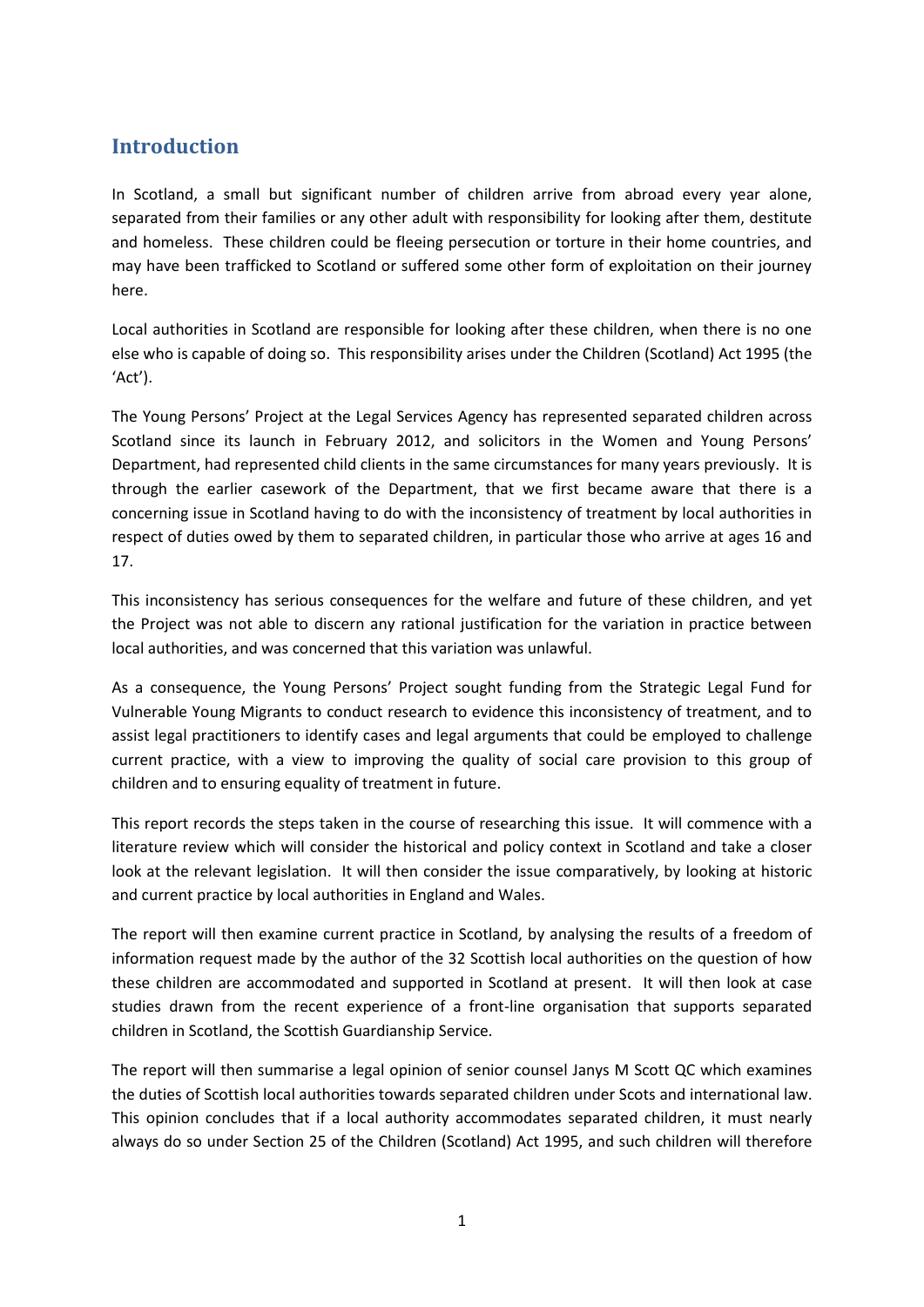be "looked after" children in terms of the Act. Furthermore, a local authority cannot escape this outcome by purporting to provide accommodation to such children under Section 22 of the Act.

The report will conclude with a summary of key findings and a set of recommendations to aid legal practitioners in identifying cases that could be suitable for pursuing a legal challenge, and legal arguments that can be employed to this end.

# <span id="page-4-0"></span>**Background to the Report**

This report sets out to examine the inconsistency of treatment by local authorities in respect of duties owed by them to separated children, including trafficked children, who arrive in Scotland at the age of 16 or 17, under the Children (Scotland) Act 1995 (the 'Act').

As the report deals with a specific set of issues which arise with regard to a narrowly defined group of children and young people, we provide at the outset some definitions for purposes of the discussion which follows.

## <span id="page-4-1"></span>**Definitions of Separated Children and Trafficked Children**

**Separated Children** is a term commonly used to describe children under the age of 18 who are outside their country of origin and separated from their parents or legal or customary care giver. They may arrive on their own or may be accompanied by an adult who is not their parent or legal or customary caregiver. In some cases, they may be removed from their legal or customary care giver through legal proceedings in the UK.

Some separated children may have made a claim for asylum because they fear persecution if they are returned to their home country, and will be referred to as **Unaccompanied Asylum Seeking Children (UASC)**.

A claim for **asylum** in the UK is made under the UN 1951 Convention relating to the Status of Refugees and its 1967 Protocol ('UN Refugee Convention 1951'), Article 1A of which defines a refugee as someone who:

"*owing to well-founded fear of being persecuted for reasons of race, religion, nationality, membership of a particular social group or political opinion, is outside the country of his nationality and is unable or, owing to such fear, is unwilling to avail himself of the protection of that country; or who, not having a nationality and being outside the country of his former*  habitual residence....., is unable, or owing to such fear, is unwilling to return to it."

**Trafficked Children** are children who have been recruited, moved, harboured or received for the purposes of exploitation. This exploitation can take a range of forms, including sexual exploitation, forced labour, domestic servitude, forced marriage, and unlawful activities, such as drugs cultivation, stealing and sale of illegal goods. The UK has obligations arising under international law to positively identify child victims of trafficking and ensure they receive the support they need to begin to recover from their experiences of exploitation. These obligations arise under Article 4 of the European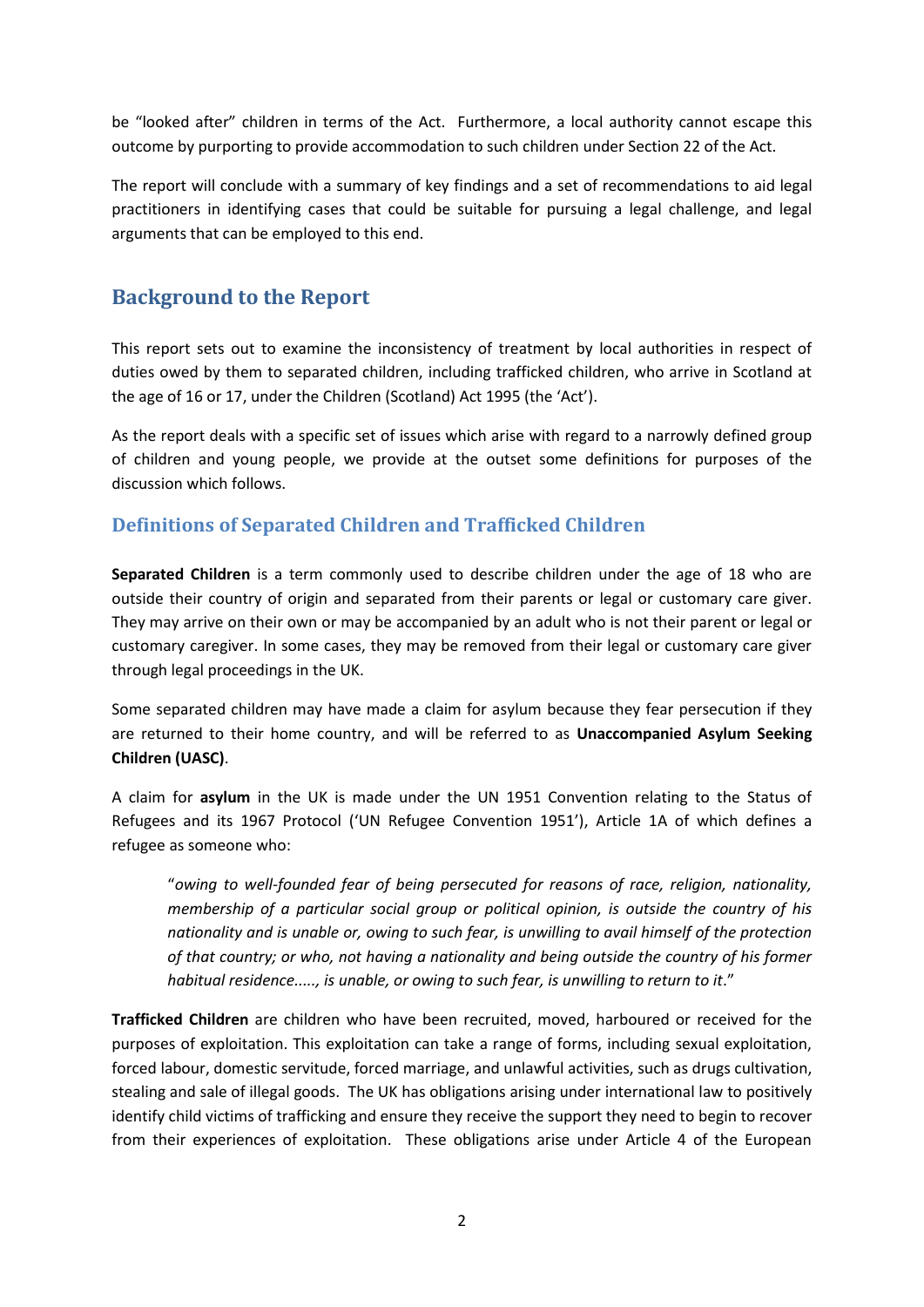Convention on Human Rights ('ECHR'),<sup>1</sup> Article 14 of the EU Directive 2011/36/EU on preventing and combating trafficking in human beings and protecting its victims ('EU Trafficking Directive'),<sup>2</sup> and Articles 10 and 12 of the Council of Europe Convention on Action Against Trafficking in Human Beings 2005 ('Trafficking Convention').<sup>3</sup>

The key definition for purposes of this report is taken from Article 2 of the EU Trafficking Directive which provides:

*"The recruitment, transportation, transfer, harbouring or reception of persons, including the exchange or transfer of control over those persons, by means of the threat or use of force or other forms of coercion, of abduction, of fraud, of deception, of the abuse of power or of a position of vulnerability or of the giving or receiving of payments or benefits to achieve the consent of a person having control over another person, for the purpose of exploitation… Exploitation shall include, as a minimum, the exploitation of the prostitution of others or other forms of sexual exploitation, forced labour or services, including begging, slavery or practices similar to slavery, servitude, or the exploitation of criminal activities, or the removal of organs."*

Under the EU Trafficking Directive, a child (defined as any person under 18) is a victim of trafficking even if none of the means listed in the above definition are used, based on the principle that a child cannot consent to her own exploitation.

1

 $1$  The UK is a signatory to the ECHR and the UK and Scotland have introduced legislation which gives further legal effect to certain rights within the ECHR in the form of the Human Rights Act 1998 and the Scotland Act 1998. The Human Rights Act ensures that all legislation must be read in a way which is compatible with the ECHR, and that all public authorities must act compatibly with the rights protected therein. The Scotland Act requires any Act passed by the Scottish parliament on a devolution issue to be compatible with the ECHR and if not, it will be invalid. The European Court of Human Rights have considered trafficking in the context of Article 4 of the ECHR (the prohibition against slavery and forced labour) and have found, for example, in *Rantsev v Cyprus and Russia,* Application No 25965/04, Council of Europe: European Court of Human Rights, 7 January 2010, the failure of a state to investigate allegations of trafficking and protect a potential victim of trafficking to be in breach of that article.

 $2$  The EU Trafficking Directive was transposed into the UK, including Scotland, on 6 April 2013. To date, no specific and comprehensive piece of legislation has been introduced, by either the UK or Scottish Parliaments, in relation to human trafficking, although there are bills before both parliaments on the issue. The Trafficking Directive does, however, have direct legal effect within the UK, including Scotland, with EU law having supremacy over national law.

 $3$  The UK ratified the UN Palermo Protocol in 2006 and ratified the Trafficking Convention in 2008, which came into force in the UK, including Scotland, on 1 April 2009. Despite ratification, these instruments do not have direct legal effect in the UK, including Scotland, unless specifically incorporated into national legislation. Although some parts of these instruments have been incorporated, key provisions, including with regard to the definition of trafficking and measure to protect and promote the rights of victims, have not and therefore do not have direct legal effect. There is, however, a legitimate expectation that the UK, including Scotland, will comply with these provisions, and the governments purport to have done so, thus far, through the development of policy rather than specific legislation.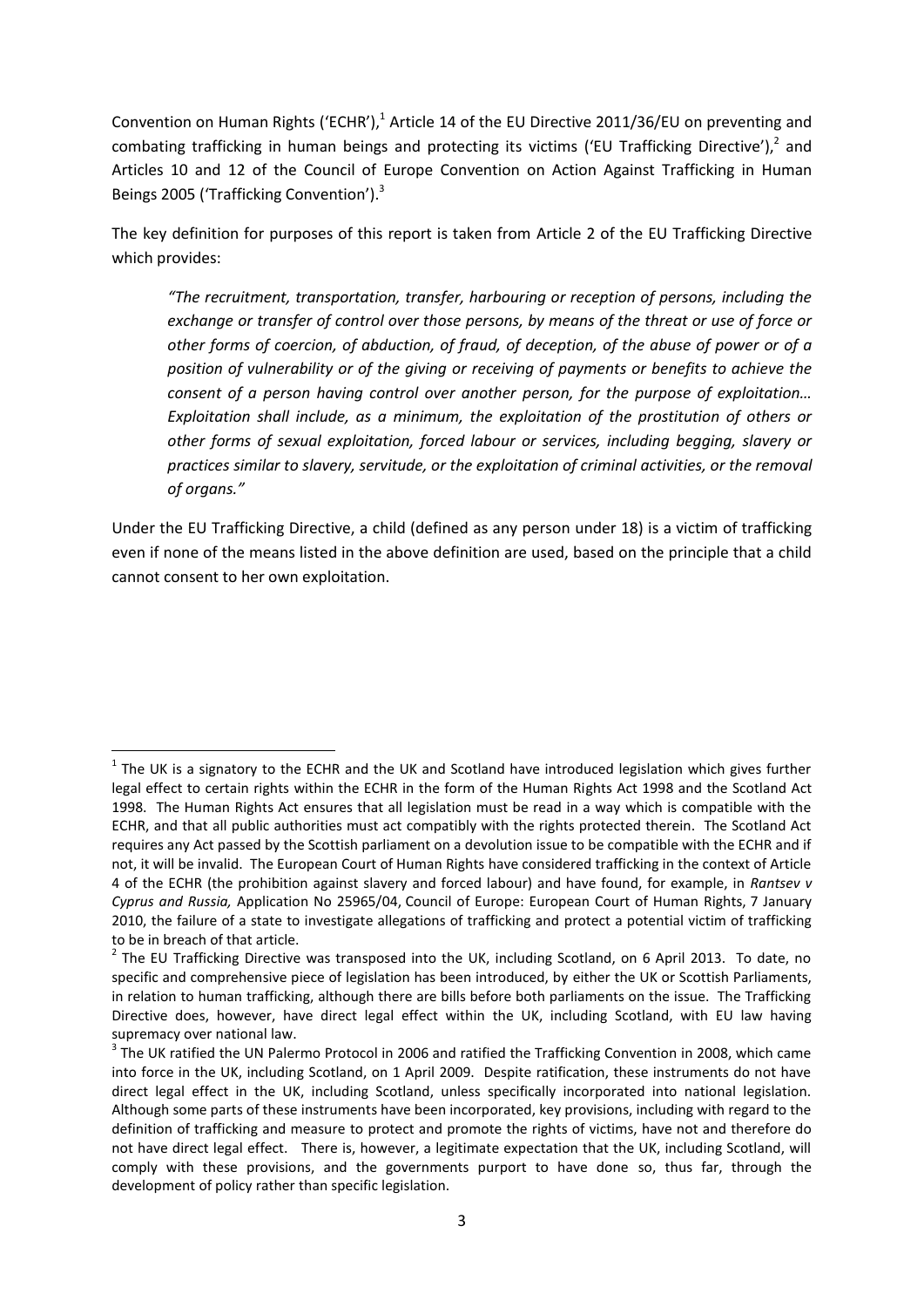# <span id="page-6-0"></span>**Separated and Trafficked Children as Children in Need**

#### **Separated Children and Vulnerability**

A significant body of research has established that separated children and unaccompanied asylum seeking children, by virtue of their backgrounds and experiences, form a particularly vulnerable part of society and face distinct barriers to accessing services that will safeguard and promote their welfare.<sup>4</sup>

This research, together with best practice guidelines in the field of social care,<sup>5</sup> has shown that common vulnerabilities can include:-

- Trauma caused by separation from family or customary carers or bereavement
- Trauma caused by persecution or torture (including witnessing or being subjected to physical, sexual and/or emotional abuse or neglect in home country, during journey to UK, or in UK)
- Language barriers
- Cultural barriers

 $\overline{a}$ 

- Feelings of shame
- Feelings of fear, anxiety and mistrust of authority
- Physical or mental disability
- Low level of education
- Poor mental health for other reasons

Furthermore, it has been recognised that the particularly vulnerable situation of separated children poses multifaceted challenges to the states that require to protect and support them.

For this reason, the UN Committee on the Rights of the Child published 'General Comment No 6 (2005): Treatment of unaccompanied and separated children outside their country of origin' to provide guidance on the protection, care and proper treatment of unaccompanied and separated children based on the entire legal framework provided by the UN Convention on the Rights of the Child 1989 ('UNCRC'), as discussed further below.

<sup>&</sup>lt;sup>4</sup> See, for example, Chase, E., Knight, A., & Statham, J., (2008) 'The Emotional Well-being of Young People Seeking Asylum in the UK, The British Association for Adoption and Fostering;' Simmonds, J., & Merredew, F. (2010) 'The Health Needs of Unaccompanied Asylum Seeking Children and Young People;' and Coram Children's Legal Centre (2012) 'Seeking Support: A Guide to the Rights and Entitlements of Separated Children.' <sup>5</sup> Social Care Institute for Excellence (2013) 'Good practice in social care with refugees and asylum seekers' and Department for Children, Schools and Families (2010), 'Provision of Accommodation for 16 and 17 year old young people who may be homeless and/or require accommodation.'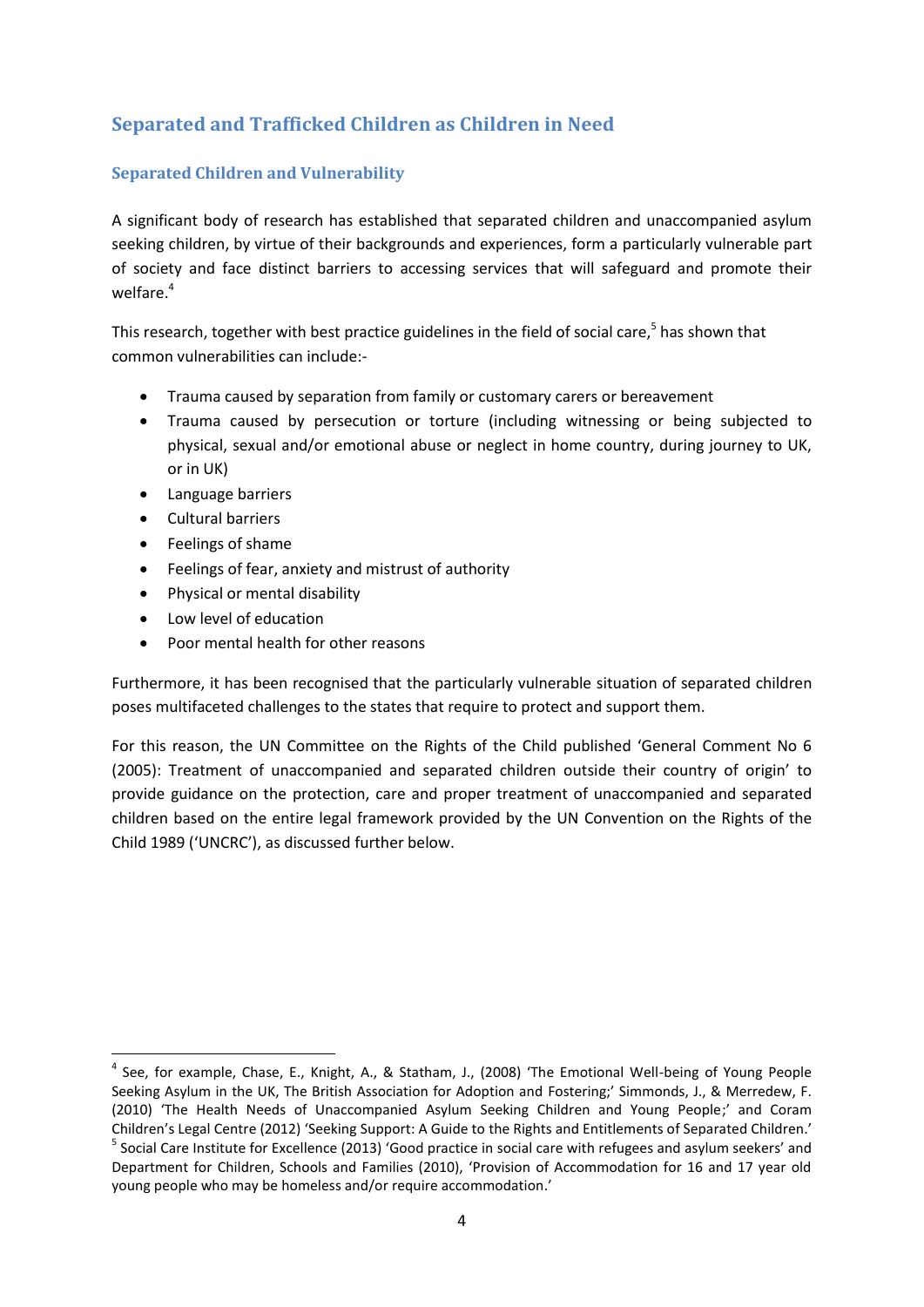#### **Additional Vulnerabilities of Trafficked Children**

Child victims of trafficking may face additional barriers<sup>6</sup> which can include:-

- Fear of traffickers in the UK and possibility of ongoing exploitation or imminent re-trafficking
- Fear of threats / physical harm to family abroad
- Isolation, if fearful of own cultural community in the UK

In summary, separated children (including unaccompanied asylum seeking children and trafficked children) are likely to present at the time they are identified by a local authority with a complex range of needs, which are based around underlying vulnerabilities common to this group of young people, by virtue of their backgrounds, experiences, and their journeys to becoming separated children in the UK.

## <span id="page-7-0"></span>**Rights of Separated and Trafficked Children in International Law**

Separated children are children first, and migrants second.<sup>7</sup> They have equal rights to protection and support as any British citizen child in the UK.

Article 2 of the UNCRC requires all state parties to secure rights for children, '*without discrimination of any kind, irrespective of the child's or his or her parent's or legal guardian's race, colour, sex, language, religion, political or other opinion, national, ethnic or social origin, property, disability, birth or other status.'*

Article 3 of the UNCRC also states the best interests of the child must be *a primary consideration*.

The UK government ratified the UNCRC in 1991, undertaking to implement its principles in UK policy and legislation, although it has not formally incorporated its provisions in domestic law.

Government agencies, including the Home Office, are subject to statutory duties to safeguard and promote the welfare of children.<sup>8</sup> The then-UK Border Agency's *Every Child Matters* guidance clearly states that '*every child matters even if they are someone subject to immigration control'* and goes on to state *'In accordance with the [UNCRC] the best interests of the child will be a primary consideration.'* <sup>9</sup>

The Scottish Government's *Getting It Right for Every Child ('GIRFEC')* policy framework takes care to point out that "*GIRFEC has its roots in the [UNCRC]…the 'E' in GIRFEC stands for 'every'…"<sup>10</sup>*

 6 ECPAT UK (2011) 'On the Safe Side: Principles for the safe accommodation of child victims of trafficking' and Rigby, P., Malloch, M. & Hamilton Smith, N. (2012) 'Towards Better Survivor Care: A Report on Child Trafficking and Care Provision.'

 $^7$  Crawley, H. & ILPA (2006) 'Child First, Migrant Second: Ensuring That Every Child Matters.'

<sup>&</sup>lt;sup>8</sup> Section 55 of the Borders, Citizenship and Immigration Act 2009. See also the Supreme Court's judgment in *ZH (Tanzania) v Secretary of State for the Home Department* [2011] UKSC 4, [2011] 2 WLR 148.

<sup>9</sup> UKBA and Department for Children, Schools and Family (2009), 'Every Child Matters: Change for Children.'

<sup>&</sup>lt;sup>10</sup> Scottish Government (2014) 'GIRFEC: Proposal for the Development of Guidance to support the GIRFEC provisions in the Children and Young People (Scotland) Act 2014,' p. 4.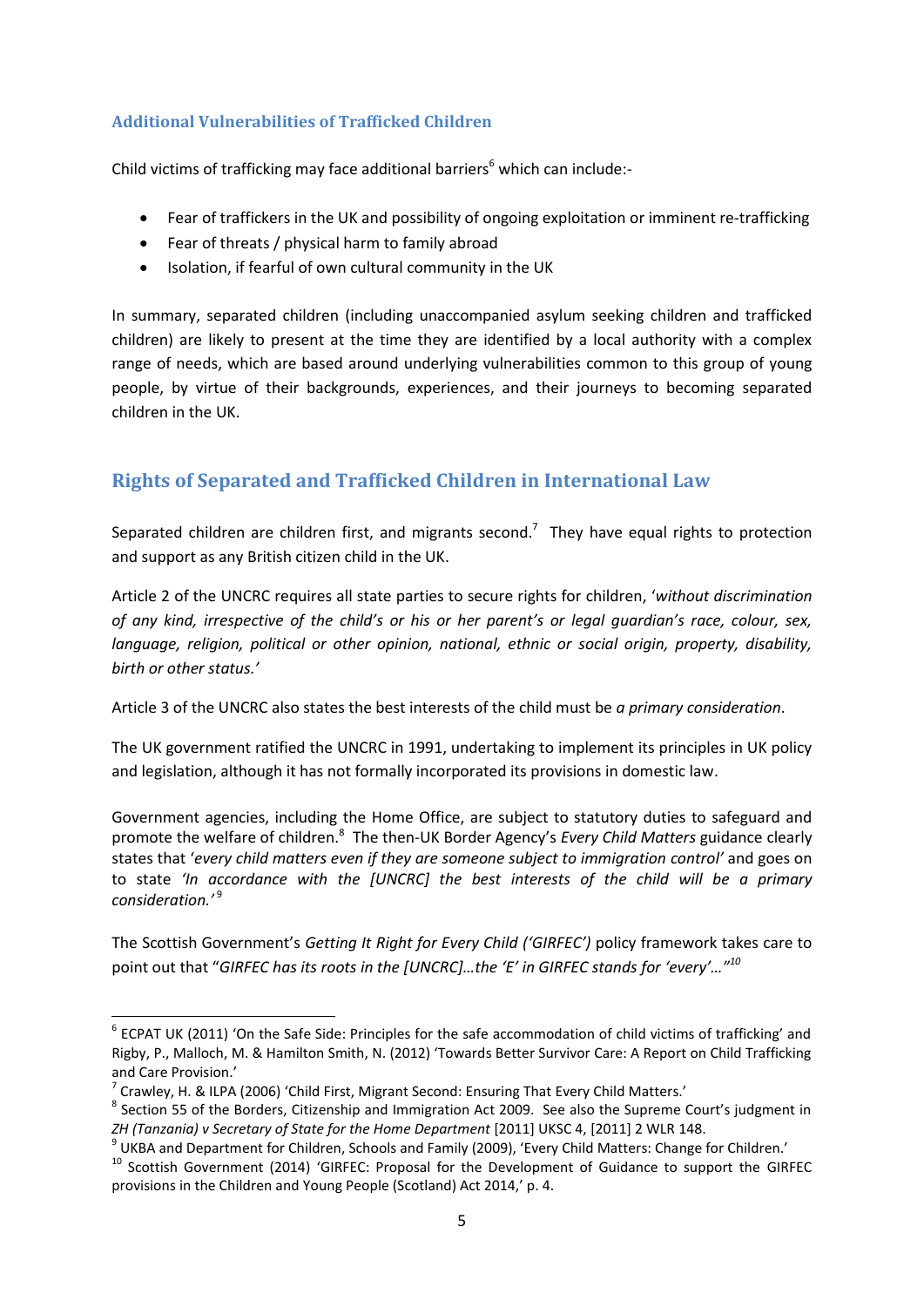Furthermore, Section 1 of the recently enacted Children and Young People (Scotland) Act 2014 imposes a duty on the Scottish Ministers to: "*keep under consideration whether there are any steps which they could take which would or might secure better or further effect in Scotland of the UNCRC requirements and…take any steps identified by that consideration."*

In many – but not all – areas of Scots law, separated children have the same rights as Scottish, native-born children, including to protection from harm and access to accommodation and support, education and free healthcare.

Nevertheless, in 2008 the UN Committee on the Rights of the Child expressed concern that the rights of the most vulnerable children in the UK were not effectively protected and was told to take a more proactive approach to raise awareness about, and prevent discrimination against, particularly vulnerable groups of children, including asylum-seeking and refugee children.<sup>11</sup>

It is against this backdrop that the research informing this report has been carried out. It remains an issue of concern for the Project, that for some separated children, not only do they face the above mentioned barriers to accessing services, but also they are doubly disadvantaged if they are denied access to services by professionals who do not recognise that the principle of non-discrimination applies in this context.

It is worth noting two additional points with regard to the rights of separated children under international law, for purposes of this report:

First, that the definition of a "child" under the UNCRC is any person under the age of 18. Article 1 of the UNCRC provides:

*For the purposes of the present Convention, a child means every human being below the age of 18 years unless, under the law applicable to the child, majority is attained earlier.*

Second, that the UK is not only required to guarantee separated children (including asylum seeking and trafficked children) equal rights to protection and support as British children, but in some cases, has specific and heightened duties toward them, in line with obligations towards refugee children<sup>12</sup> and trafficked children<sup>13</sup> arising under other relevant UN and EU international legal instruments.

**.** 

 $11$  See UNCRC (2008), Concluding Observations (49<sup>th</sup> Session).

<sup>&</sup>lt;sup>12</sup> See generally, UNCRC and UN Refugee Convention 1951. See also the EU Directive 2011/95/EU on standards for the qualification of third-country nationals or stateless persons as beneficiaries of international protection, for a uniform status for refugees or for persons eligible for subsidiary protection, and for the content of the protection granted (the 'EU Refugee Qualification Directive') which provides: "*The 'best interests of the child' should be a primary consideration of Member States when implementing this Directive, in line with the [UNCRC].* See also the EU Directive 2005/85/EC on minimum standards on procedures in Member States for granting and withdrawing refugee status (the 'EU Asylum Procedures Directive') which also provides at Article 17 guarantees for unaccompanied minors and also affirms: "*The best interests of the child shall be a primary consideration …when implementing this Article."* 

<sup>&</sup>lt;sup>13</sup> See Article 12 of the Trafficking Convention and Article 14 of the EU Trafficking Directive.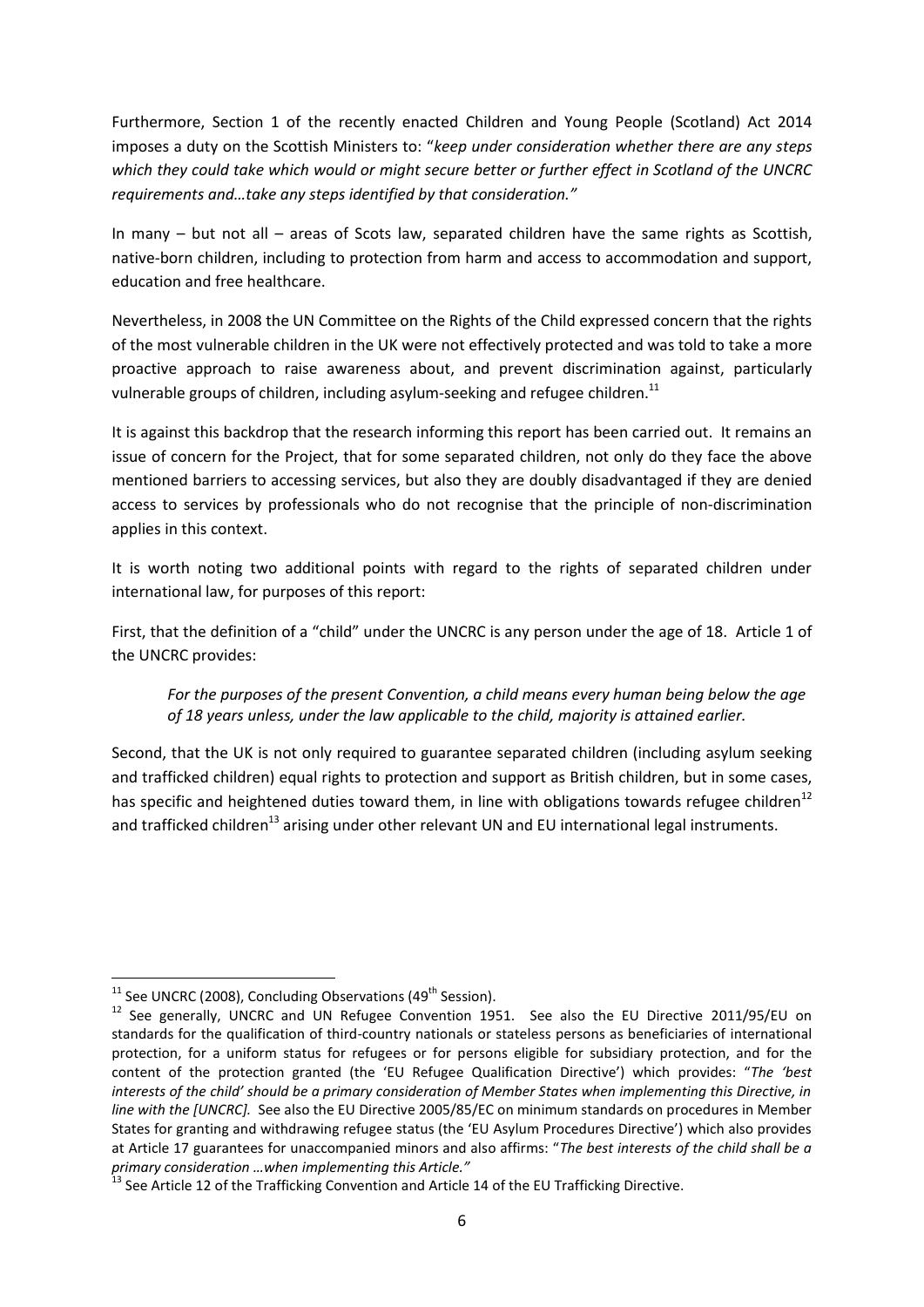## <span id="page-9-0"></span>**Local Authority with Responsibility to Accommodate**

Separated children who arrive in Scotland from abroad are accommodated and supported by the local authority with responsibility for their care. This is generally the local authority in which they first arrive or the local authority area in which they have first contact with statutory authorities (such as the police, social work, or the Home Office).

The duty of Scottish local authorities to accommodate separated children arises under the Children (Scotland) Act 1995 (the 'Act'), which requires authorities to safeguard and promote the welfare of children in need in their area, with powers to do so by providing a range of services and accommodation.

This duty extends to children up to the age of 18 years old.<sup>14</sup> The local authorities have additional powers to support and accommodate young people between the ages of 18 and 21. Local authorities furthermore have duties to provide after-care to such children up to age 19, with powers to do so up to age 21. These powers will be further extended in April 2015 by provisions of the Children and Young People (Scotland) Act 2014 to age 26.<sup>15</sup>

For the avoidance of doubt, the provisions of the Act apply to local authority duties towards all children in Scotland. The legislation contains no exceptions, limitations or conditions with regard to nationality, migration or residence. This means that a migrant child taken into the care of a local authority requires to be treated in exactly the same manner as a Scottish-born, native child similarly situated.

Whilst there is near universal acceptance that a separated child, as defined above, requires to be accommodated by the responsible local authority under the Act, there is some divergence of opinion and practice as to under what section of the Act local authorities should be accommodating and supporting these children.

This divergence of opinion also appears to take into account the age of the child at the time that he or she first presents to local authorities.

### <span id="page-9-1"></span>**A Closer Look at Age**

**.** 

A "child" can be defined differently in different legal contexts within Scotland. In some contexts, a child at age 16 and over can be treated as an "adult" and can be subject to "adult" legal processes.<sup>16</sup>

<sup>&</sup>lt;sup>14</sup> This duty of the local authority and these powers are contained in Chapter 1, Part II of the Act, which defines a child as a person under the age of 18 years old (Section 93(2)(a) of the Act).

<sup>&</sup>lt;sup>15</sup> See Section 66(c) of the Children and Young People (Scotland) Act 2014.

<sup>&</sup>lt;sup>16</sup> In Scots law, children have certain rights from age 16, such as the right to leave home without the permission of their parents, and to enter legally binding contracts in their own name (Age of Legal Capacity (Scotland) Act 1991). The school leaving age, at which education is no longer compulsory, also falls around the age of 16 (Education (Scotland) Act 1980). Finally, age can also be a delimiting factor in how young offenders are treated in Scotland, with offences committed by children under the age of 16 generally dealt with in the Children's Hearing System, and the same behaviour in children over the age of 16 more likely to be prosecuted in the adult criminal justice system. See generally Scottish Government (2011) 'Assisting Young People aged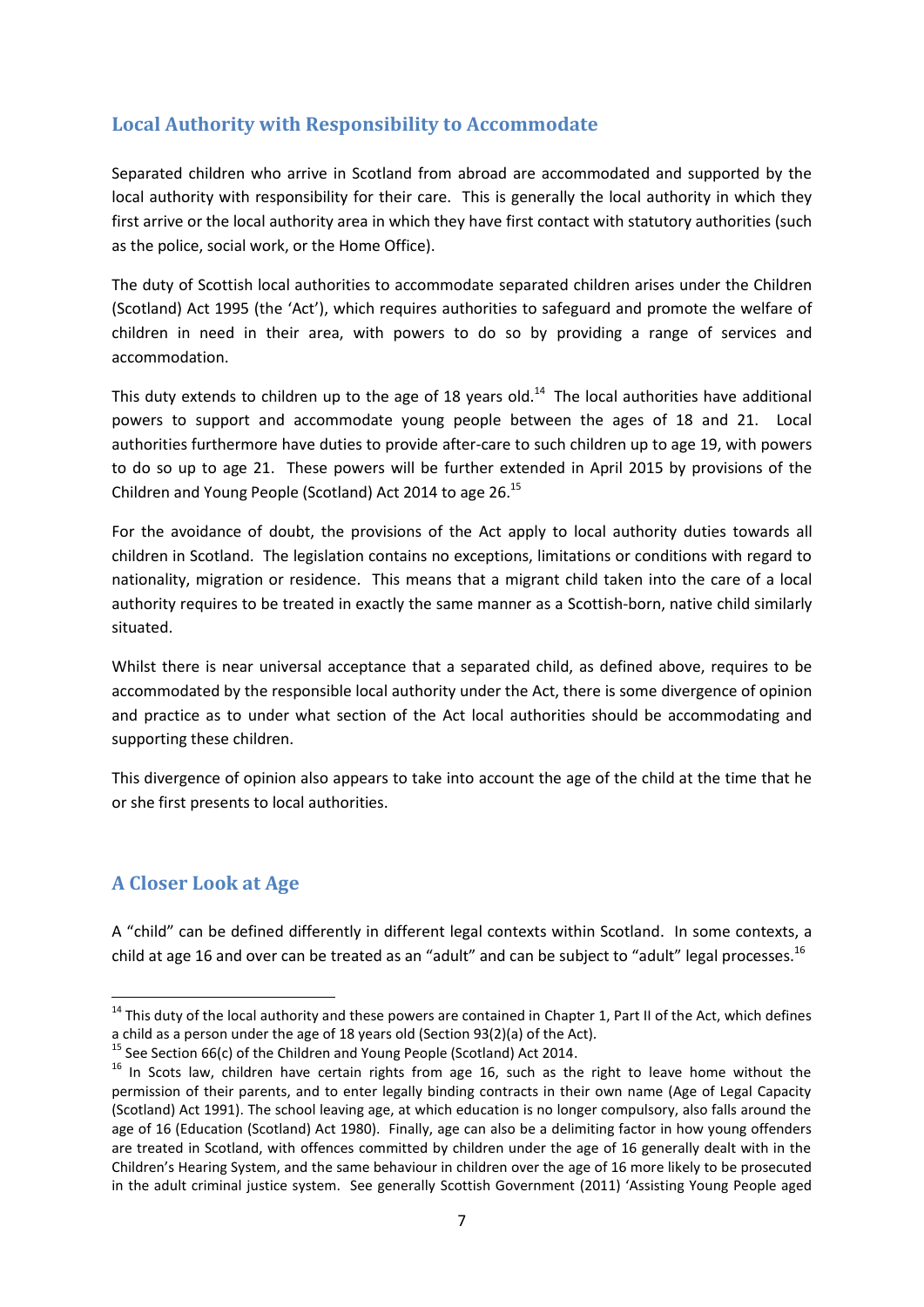For this reason, in Scotland, a child can be defined (in policy and practice) as anyone under the age of 16, rather than 18. As noted above, this is not the case, however, with respect to the obligations of a Scottish local authority towards children in need of protection, for whom the operative legislation imposes a definition of child as anyone under the age of 18 years old.<sup>17</sup>

It is important for purposes of this report, however, to briefly consider how the accommodation of the children and adults who arrive in the UK from abroad, and who are destitute and homeless, varies in direct relation to the age of the person seeking support, with particular attention to the difference that arise for children at age 16 and over.

#### **Children Under Age 16**

It is generally the practice that a separated child arriving in Scotland under the age of 16 will be voluntarily accommodated $^{18}$  by a local authority under Section 25 of the Act.

Not a great deal has been written about how exactly local authorities should meet their duties to separated children, in particular, under the Act. This is likely to be the case, both because separated children have historically constituted a minority of the total number of children required to be looked after by Scottish local authorities, and because the presumption is that a separated child will be treated the same as a Scottish native-born child similarly situated.

There is, however, one report of particular relevance. The Convention of Scottish Local Authorities ('COSLA') Strategic Migration Partnership commissioned a report by Dr Sarah Kyambi titled: "Establishing Migrants' Access to Benefits and Local Authority Services in Scotland," published March 2012 (the COSLA Report) which noted at page 50:

*Most UASCs will also be 'looked after' children with accommodation provided for them under section 25 of the Children (Scotland) Act 1995 on the basis of no one having parental responsibility towards them. All UASCs under 16 should be provided for under section 25.*

#### **Children Age 16 or Older**

There is, however, a divergence of practice with regard to the section of the Act under which separated children and trafficked children who arrive in Scotland ages 16 and 17 should be accommodated.

**.** 

<sup>16</sup> and 17 in Court: A toolkit for Local Authorities, the Judiciary, Court Staff, Police, Crown Office and Procurator Fiscal Service.'

 $17$  See Section 93(2)(a) of the Act.

<sup>&</sup>lt;sup>18</sup> It is worth noting that this report deals only with voluntary accommodation of children by the local authority. It is possible for children to be mandatorily accommodated by local authorities and this can happen, for example, after the local authority has obtained a child protection order or a children's panel has placed a child under a compulsory supervision order, but this report focuses only on services and accommodation provided to children following voluntary agreement.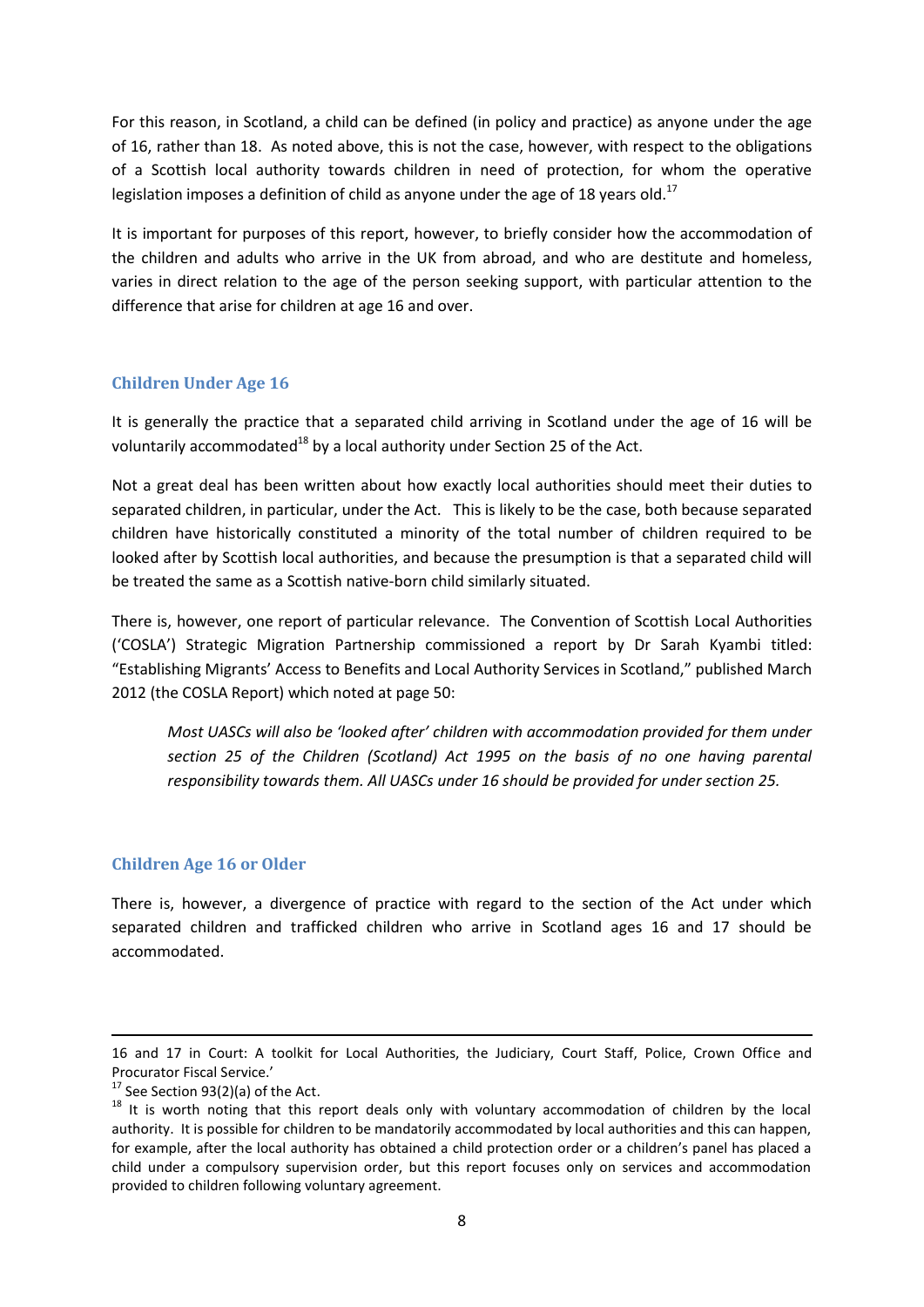Again, there is not a great deal that has been written previously on this subject other than the COSLA Report, which also provides at page 50:

*Some UASCs between the ages of 16-18 may only require to be supported at a lower level, but this would be based on an assessment of their needs. However, it is expected that most UASCs between 16-18 will be looked after by local authorities under section 25.* 

The COSLA Report therefore allows for the possibility that local authorities may accommodate such children ages 16 and 18 under other provisions of the Act. In our experience, this generally is done under Section 22 of the Act.

#### **Adults Age 18 or Older**

For completeness, an adult aged 18 or older arriving in Scotland who is seeking asylum and who presents as homeless and destitute will be provided with accommodation and support by the Home Office through its Asylum Support programme.<sup>19</sup>

An adult aged 18 or older arriving in Scotland who is a potential victim of trafficking and who presents as homeless and destitute may also be supported by Asylum Support if he or she has made a claim for asylum, or may in the alternative be able to access accommodation and support through organisations such as the Trafficking Awareness Raising Alliance (TARA) (in the case of victims of sexual exploitation) or Migrant Help (in the case of all other victims of trafficking) who have a specific role and remit with regard to supporting and protecting victims of trafficking in Scotland.

**.** 

<sup>&</sup>lt;sup>19</sup> Sections 95 and 98 of the Immigration and Asylum Act 1999.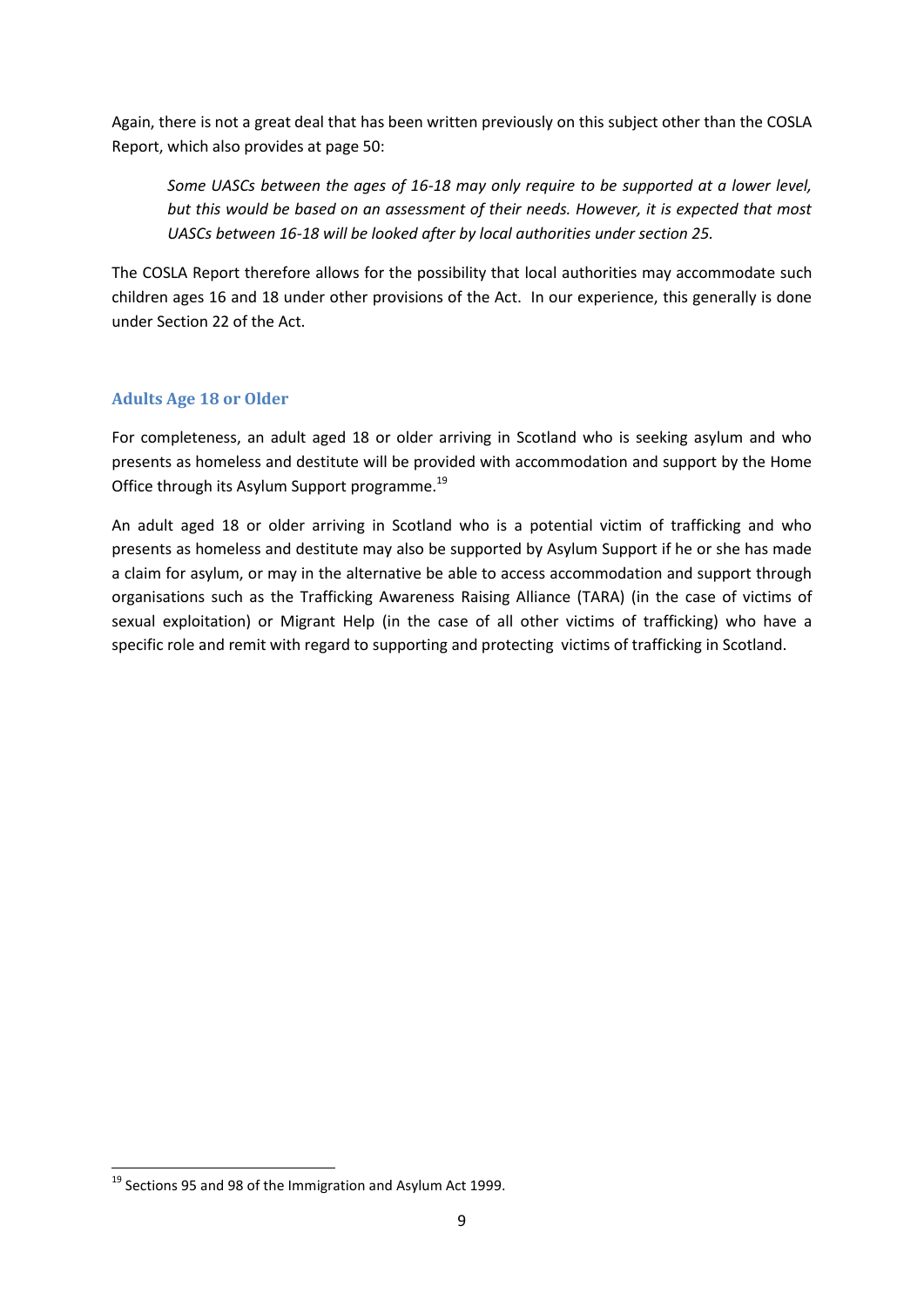# <span id="page-12-0"></span>**The Legal Context: The Children (Scotland) Act 1995**

# <span id="page-12-1"></span>**Historic Legislative and Policy Framework**

The duty of Scottish local authorities to safeguard and promote the welfare of children, and to provide accommodation and support, arises under the Children (Scotland) Act 1995,<sup>20</sup> the overarching legislation in relation to local authority duties towards children and their families generally.

The transposition of the duties imposed in this legislation, and its associated regulations.<sup>21</sup> into practice is also informed by the Scottish government policy titled *Getting it Right for Every Child<sup>22</sup>* ('GIRFEC').

The GIRFEC approach, which includes a Practice Framework, advocates a tailored, needs-based approach to provision of services to children, and emphasises the benefits of multi-agency partnership working. GIRFEC is considered to be a 'road map' for best practice in improving social care services, especially to support vulnerable and difficult to reach children and young people.

According to a 2008 report by Action for Children, "21 years of children's policy in Scotland,"<sup>23</sup> there are a number of key policy trends exemplified by the passage of the Children (Scotland) Act 1995 and the Scottish government's commitment to the GIRFEC approach including:-

- Greater articulation of society's aspirations for all children in Scotland<sup>24</sup>
- Adherence to the principle that the child's welfare should be the most important consideration in decision making
- 'Whole population' and 'whole child' approaches integration of services for children in special circumstances along with those for general child population
- Interprofessional and inter-agency co-operation

**.** 

In practice, the GIRFEC framework consists of 10 core components which are as follows:-

- 1 A focus on improving outcomes for children, young people and their families based on a shared understanding of wellbeing
- 2 A common approach to gaining consent and to sharing information where appropriate

 $^{20}$  For the avoidance of doubt, this duty cannot arise under Section 12 of the Social Work (Scotland) Act 1968, which only empowers local authorities to accommodate adults age 18 and over.

<sup>&</sup>lt;sup>21</sup> See Children (Scotland) Act 1995 Regulations and Guidance – Volumes 1 & 2.

<sup>&</sup>lt;sup>22</sup> Scottish Government (2014) 'GIRFEC: Proposal for the Development of Guidance to support the GIRFEC provisions in the Children and Young People (Scotland) Act 2014.'

 $^{23}$  Hill, M and Action for Children (2008) "21 years of children's policy in Scotland."

 $24$  As evidenced by a Scottish Executive vision statement for all Scotland's children, which states that they need to be: *safe, nurtured, active, healthy, achieving, included, respected and responsible.*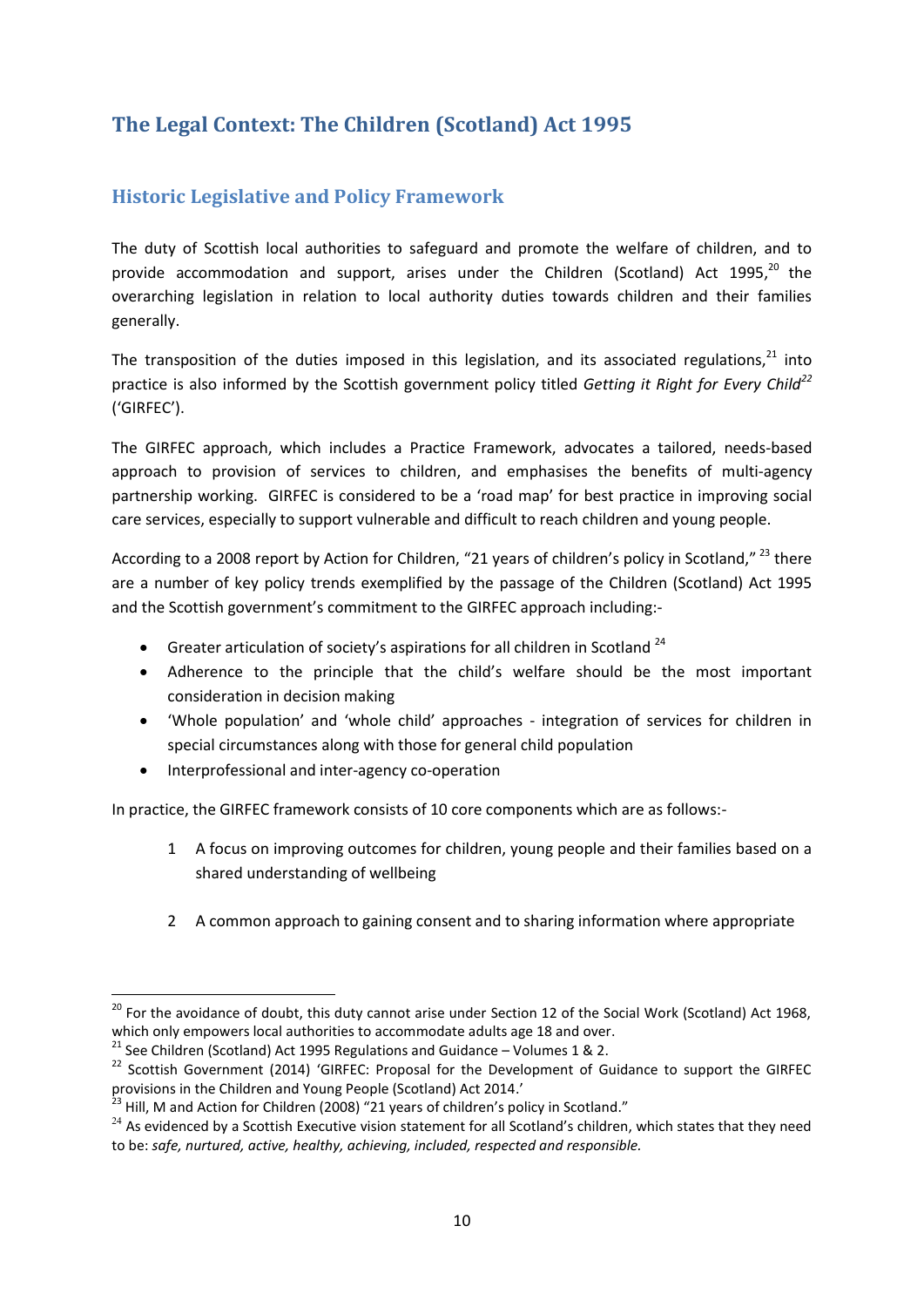- 3 An integral role for children, young people and families in assessment, planning and intervention
- 4 A co-ordinated and unified approach to identifying concerns, assessing needs, and agreeing actions and outcomes, based on the Wellbeing Indicators
- 5 Streamlined planning, assessment and decision-making processes that lead to the right help at the right time
- 6 Consistent high standards of co-operation, joint working and communication where more than one agency needs to be involved, locally and across Scotland
- 7 A Named Person for every child and young person, and a Lead Professional (where necessary) to co-ordinate and monitor multi-agency activity
- 8 Maximising the skilled workforce within universal services to address needs and risks as early as possible
- 9 A confident and competent workforce across all services for children, young people and their families
- 10 The capacity to share demographic, assessment, and planning information including electronically – within and across agency boundaries

It is against this legislative and policy framework that best practice social care processes have evolved in the Scottish local authorities, and GIRFEC principles are meant to inform decision-making, including needs assessments, at every stage in a local authority's engagement with a potential child in need.

It is also worth noting that guidance has been given at Annex A of *Scotland's Children: The Children (Scotland) Act 1995 Regulations and Guidance Volume 1 Support and Protection for Children and Their Families*, included as **Annex 1** to this report, in the form of an indicative list of the main needs of children which call for services and should therefore be identified in a needs assessment.

This list includes a number of vulnerabilities common to separated children:-

- Children who need protection
- Children who have disabilities/special needs (e.g., physical or learning disabilities, sensory impairments)
- Children/young people who are homeless
- Children who live in violent environments
- Children whose parents suffer from a mental illness
- Children whose health or development is suffering
- Children whose educational development is suffering (including those excluded from school)
- Children who have emotional, behavioural and mental health problems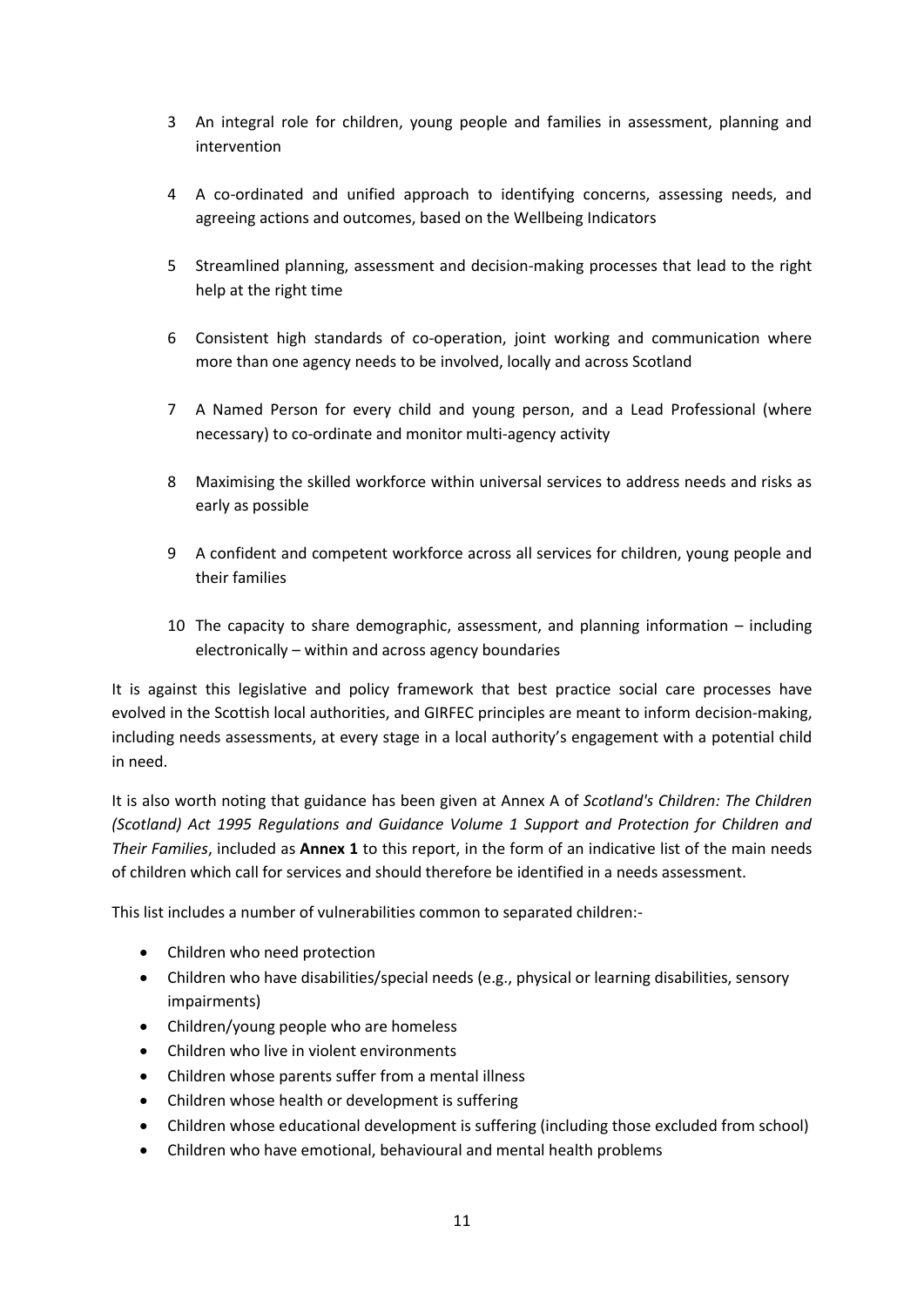The above list strongly suggests that for separated children, as a category, by definition, a needs assessment properly concluded in line with the regulations and the guidance under the Act would conclude that there is a high level of need for social care support, on the basis that such children would have presented with complex and multiple levels of need.

## <span id="page-14-0"></span>**Accommodation and Support of Separated Children Ages 16 and 17**

As discussed above, the duty of Scottish local authorities specifically to accommodate separated children arriving ages 16 and 17 is generally carried out in the form of voluntary accommodation of such children under either Section 22 or Section 25 of the Act.

There are significant differences in the consequence to the welfare of such children, depending under which section of the Act they are accommodated, which are explored further below. For purposes of furthering understanding of the issue raised in this report, below is a brief summary of the key features of each of these sections.

#### **Section 25 of the Children (Scotland) Act 1995**

Local authorities have the power under Section 25 to accommodate children either because the person caring for them is no longer able to do so, or in order to safeguard or promote their welfare.

This most often occurs because the local authority has determined that there is no one else who is able to safely care for a child at home, and therefore the child will require to be accommodated as well as to receive other forms of additional support, associated with that decision to accommodate.

#### *25 Provision of accommodation for children, etc.*

*(1) A local authority shall provide accommodation for any child who, residing or having been found within their area, appears to them to require such provision because—*

*(a) no-one has parental responsibility for him;*

*(b) he is lost or abandoned; or*

*(c) the person who has been caring for him is prevented, whether or not permanently and for whatever reason, from providing him with suitable accommodation or care.*

*(2) Without prejudice to subsection (1) above, a local authority may provide accommodation for any child within their area if they consider that to do so would safeguard or promote his welfare.*

*(3) A local authority may provide accommodation for any person within their area who is at least eighteen years of age but not yet twenty-one, if they consider that to do so would safeguard or promote his welfare.*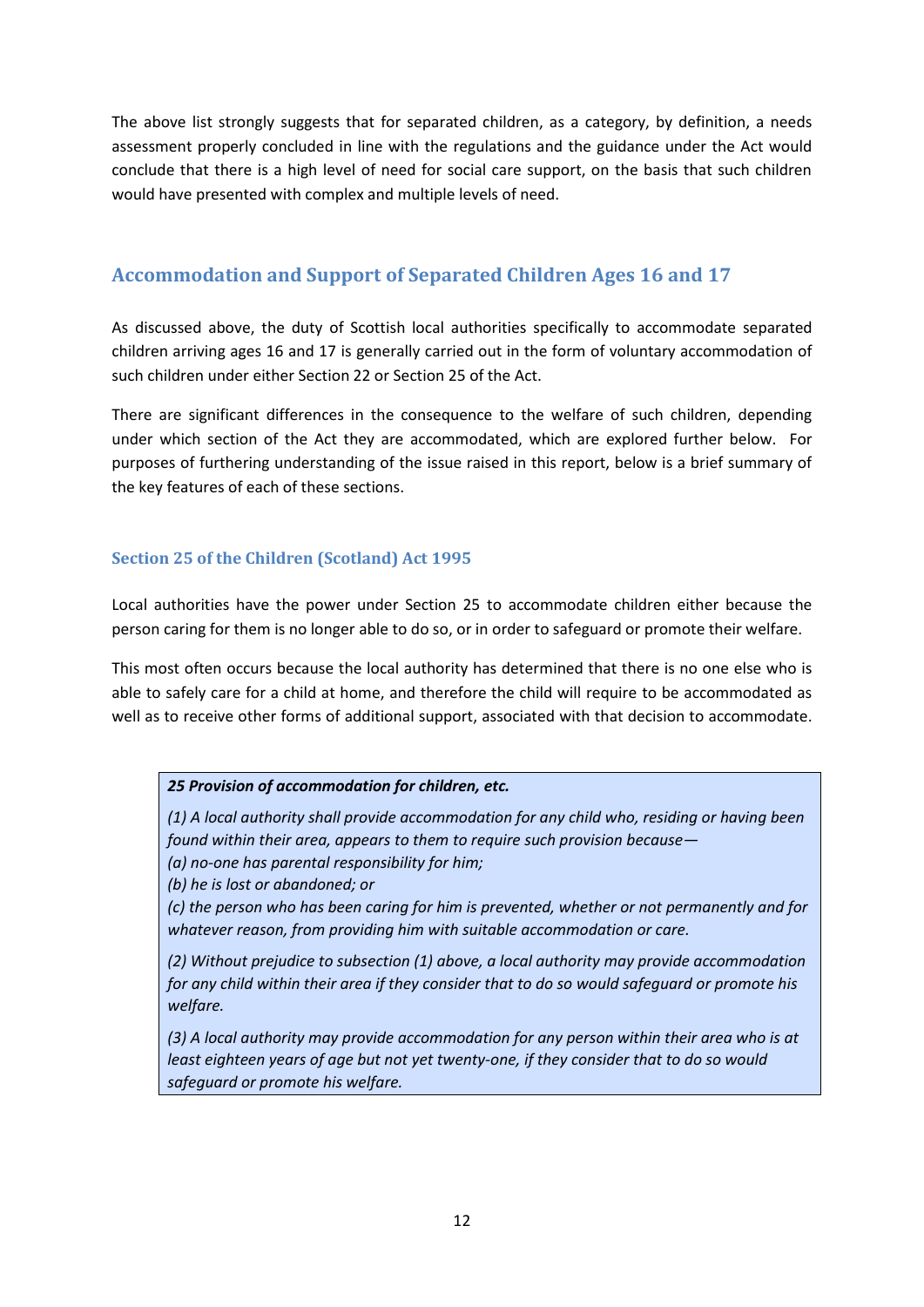A child who is accommodated by the local authority under Section 25 of the Act is automatically deemed to be "looked after" by the local authority in terms of Section 17(6) of the Act.

This is important because a "looked after" child is owed additional duties, amounting to a heightened standard of care, by the local authority.

*17 Duty of local authority to child looked after by them.*

*(1) Where a child is looked after by a local authority they shall, in such manner as the Secretary of State may prescribe—*

*(a) safeguard and promote his welfare (which shall, in the exercise of their duty to him be their paramount concern);*

*…*

*(2) The duty under paragraph (a) of subsection (1) above includes, without prejudice to that paragraph's generality, the duty of providing advice and assistance with a view to preparing the child for when he is no longer looked after by a local authority.*

To summarise, the local authority has a duty to safeguard and promote the welfare of "looked after" children and this must be the local authority's *paramount concern.* 25 This duty is strongly phrased, and similar in terms to the requirement of Article 3 of the UNCRC that a child's best interests be a "*primary consideration*."

A number of other obligations follow on from this duty. For example, local authorities must ensure that "looked after" children have individual care plans tailored to their needs, which are recorded in writing and take into account of the views of the child. These plans must also be subject to review at regular intervals and continuously adjusted to reflect the progress and changing needs of the  $child.<sup>26</sup>$ 

Local authorities have powers to accommodate or continue to accommodate young people between the ages of 18 and 21, and must consider whether it would be appropriate to exercise those powers, with regard to children who are formerly "looked after" by them.<sup>27</sup>

A child who has formerly been looked after by the local authority must also receive additional support when leaving care and during after-care.<sup>28</sup> This arises first because the local authority has a duty under section 17(2) to provide advice and assistance with a view to preparing a child for when he or she is no longer looked after by the local authority and because Section 29 imposes a separate duty.

1

 $25$  See Section 17(6) of the Act.

<sup>&</sup>lt;sup>26</sup> See Looked After Children (Scotland) Regulations 2009 and Guidance and the Support and Assistance of Young People Leaving Care (Scotland) Regulations 2003 and Guidance.

<sup>&</sup>lt;sup>27</sup> Section 25 of the Act.

<sup>&</sup>lt;sup>28</sup> See Sections 17 and 29 of the Act, the Looked After Children (Scotland) Regulations 2009 and Guidance, and the Support and Assistance of Young People Leaving Care (Scotland) Regulations 2003 and Guidance.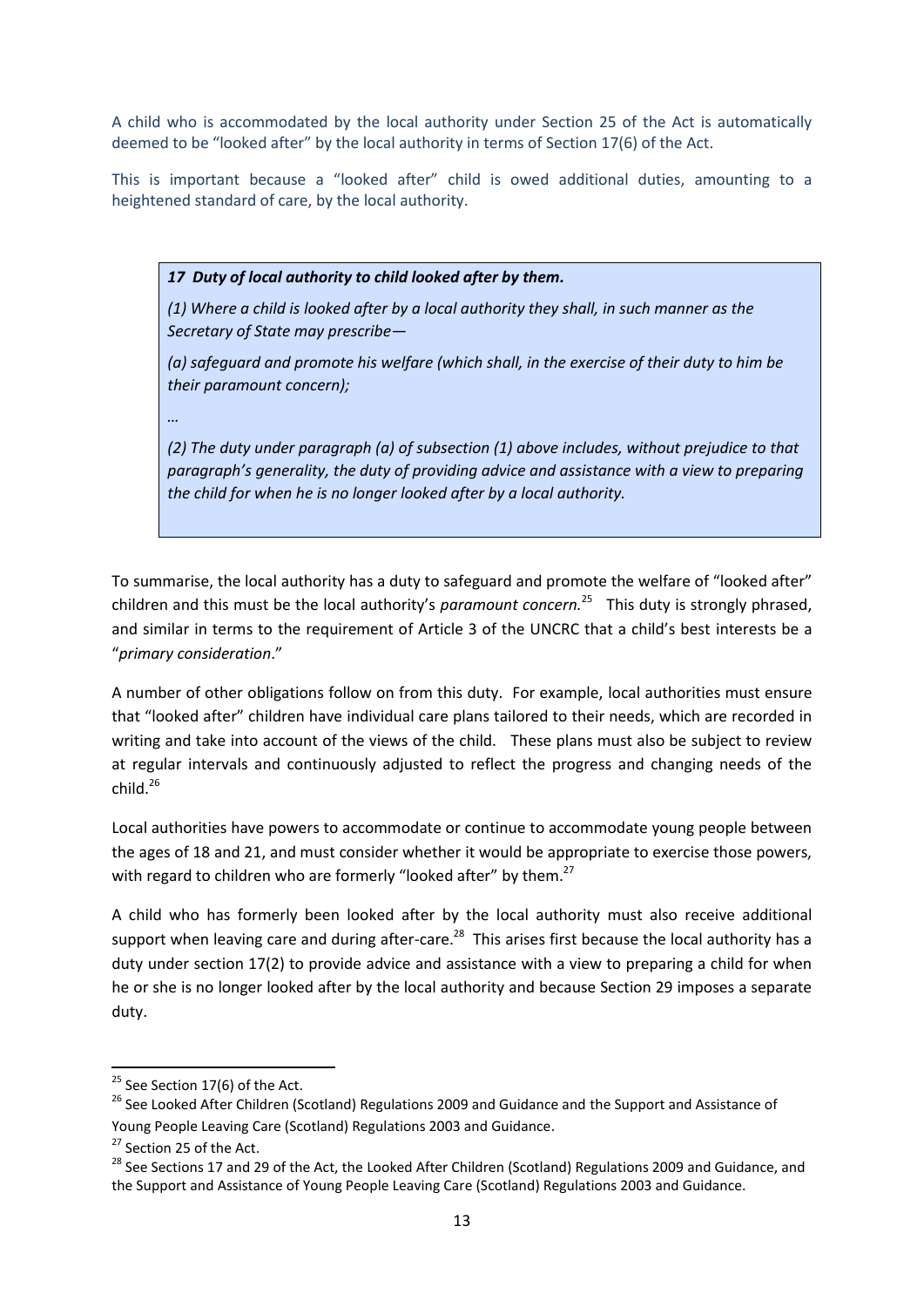#### *29 After-care.*

*(1) A local authority shall, unless they are satisfied that his welfare does not require it, advise, guide and assist any person in their area over school age but not yet nineteen years of age who, at the time when he ceased to be of school age or at any subsequent time was, but who is no longer, looked after by a local authority.*

*(2) If a person within the area of a local authority is at least nineteen, but is less than twentyone, years of age and is otherwise a person such as is described in subsection (1) above, he may by application to the authority request that they provide him with advice, guidance and assistance; and they may, unless they are satisfied that his welfare does not require it, grant that application.*

*(3) Assistance given under subsection (1) or (2) above may include assistance in kind or in cash.*

The duty of the local authority to provide after-care is amplified by the Support and Assistance of Young People Leaving Care (Scotland) Regulations 2003 and Guidance which require that all young people in after-care must have a "pathway co-ordinator" to provide advice and support, ensure that the young person's views are sought and taken into account and participate in a "pathway assessment" and preparation of a "pathway plan."

This provision has recently been extended by the Children and Young People (Scotland) 2014 Act, with the consequence that from April 2015, formerly looked after children will be entitled to apply for continued provision of after-care services up to age 26.<sup>29</sup>

#### **Section 22 of the Children (Scotland) Act 1995**

Section 22 of the Act, in contrast, empowers the local authority to provide a range of services to support children who are cared for at home. This happens, most often, when the child is living with a parent or carer and the local authority deems it is appropriate and safe for a child continue to do so, and to be supported (financially or through the provision of services) but not accommodated in a children's unit or similar place of residence.

#### *22 Promotion of welfare of children in need.*

*(1) A local authority shall—*

*(a) safeguard and promote the welfare of children in their area who are in need; and (b) so far as is consistent with that duty, promote the upbringing of such children by their families, by providing a range and level of services appropriate to the children's needs.* 

**<sup>.</sup>**  $29$  Section 66(c) of the Children and Young People (Scotland) 2014 Act.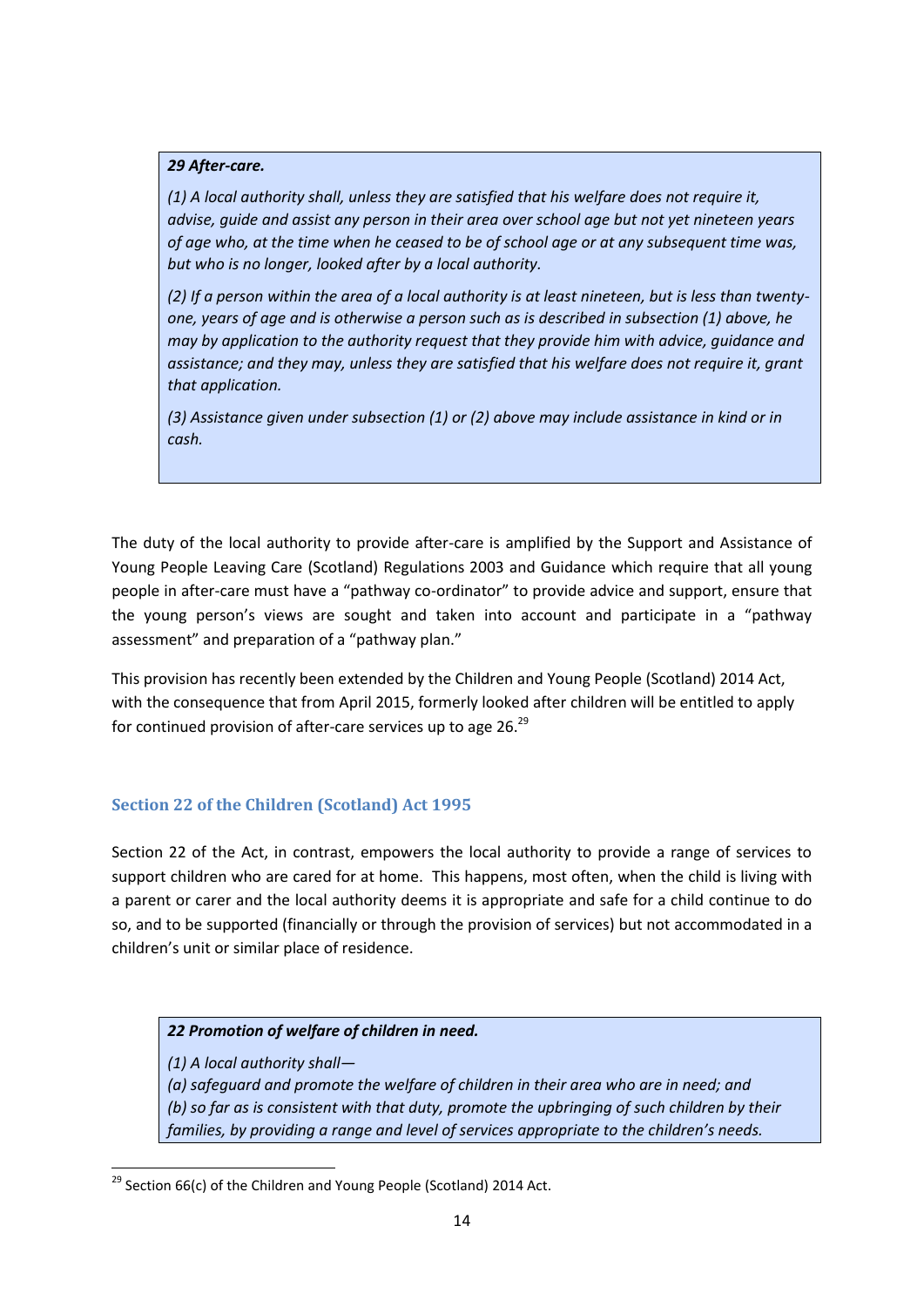*(2) In providing services under subsection (1) above, a local authority shall have regard so far as practicable to each child's religious persuasion, racial origin and cultural and linguistic background.*

*(3) Without prejudice to the generality of subsection (1) above— (a) a service may be provided under that subsection— (i) for a particular child; (ii) if provided with a view to safeguarding or promoting his welfare, for his family; or (iii) if provided with such a view, for any other member of his family; and (b) the services mentioned in that subsection may include giving assistance in kind or, in exceptional circumstances, in cash.*

Local authorities acting under Section 22 can provide support directly to children, or to any other family member if doing so would safeguard or promote the welfare of a child.<sup>30</sup> This support can consist of many types of assistance in kind, including cash, after school care or respite care, and assistance in the home.

Importantly, however, children do not automatically become "looked after" just because they receive services under Section 22.<sup>31</sup>

This means, if a separated child aged 16 or 17 is accommodated by the local authority under Section 22 of the Act, he or she is not automatically deemed to be "looked after" by the local authority and will not be guaranteed the additional support and heightened duty of care that he or she would be accorded as a "looked after" child.

Therefore, crucially, he or she may suffer on an ongoing basis from the negative consequences of having unmet needs whilst in care, and may lack any support whatsoever to prepare for leaving care and in after-care. If so, this experience for a child accommodated by the local authority is neither in keeping with the GIRFEC approach set out by the Scottish government, nor would it be lawful in Scots or international law.

**.** 

 $31$  Although children of some families who receive support under Section 22 are also deemed to be "looked after at home," this does not happen automatically because of receipt of Section 22 support, but for reasons arising under other sections of the Act.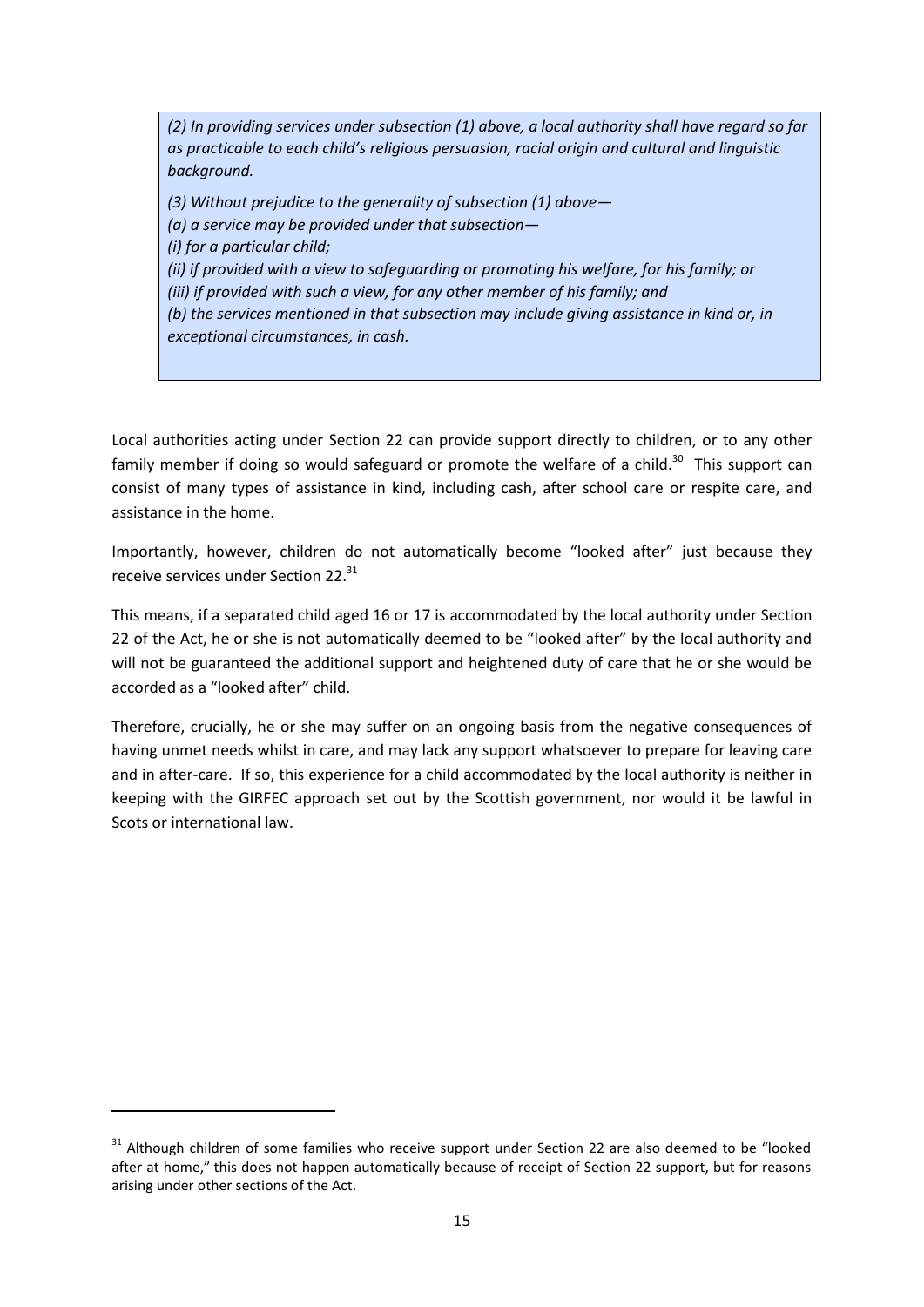# <span id="page-18-0"></span>**A Case Study: Amal and Bashir**

The following section presents two case studies, designed to illustrate some of the differences discussed above in terms of the effects on the welfare and wellbeing of a child accommodated under Section 22, as opposed to Section 25, of the Act.

These case studies do not represent specific clients of the Project, but are drawn from the experiences of many separated children the Project has worked with over the years.

#### **Amal and Bashir's Journeys**

*Amal is a 16 year old girl from Sudan. Her parents were killed when her village was invaded during a civil war, and her home was burned to the ground. She fled on foot along with some of her neighbours and found temporary refuge in a different part of Sudan.* 

*One of her neighbours told her that she would arrange for Amal to travel to "safety" and gave her to a man who trafficked her to Scotland and told her she would have to work as a maid for a Sudanese family here. Amal was raped by her trafficker during her journey, who told her that if she spoke to the police about this he would personally send her back to Sudan. She suffers insomnia, nightmares and flashbacks.* 

*When Amal arrived in Scotland, she was forced to work as a maid for a family, but managed to escape after a few weeks. She was found wandering in the streets disoriented, frightened and upset, and a concerned passerby called the police.* 

*Bashir is a 17-year-old male from Afghanistan. He witnessed the death of his father and brother in his home village at the hands of an armed group fighting for control in his area. His uncle arranged for him to flee the country as the family were afraid that the group would return to kill Bashir as well.* 

*The agents who led Bashir across Europe to the UK made him walk for many weeks, and locked him and fellow travellers in squalid rooms, sometimes for months. Bashir was raped by fellow travellers on more than one occasion. The agents said that if he was arrested by the police, they would send him back to Afghanistan. He suffers from low appetite, flashbacks and nightmares. He copes with these feelings by self-harming.*

*When Bashir arrived in Scotland, he was arrested by the police and taken to a police station. There it was noted by the police that he appeared to be cold, distressed, dirty and very afraid of them.* 

#### **Commentary**

Amal and Bashir's accounts of the reasons why they fled their homes and families, and their traumatic journeys to Scotland, make for difficult reading. Their accounts are not exaggerated,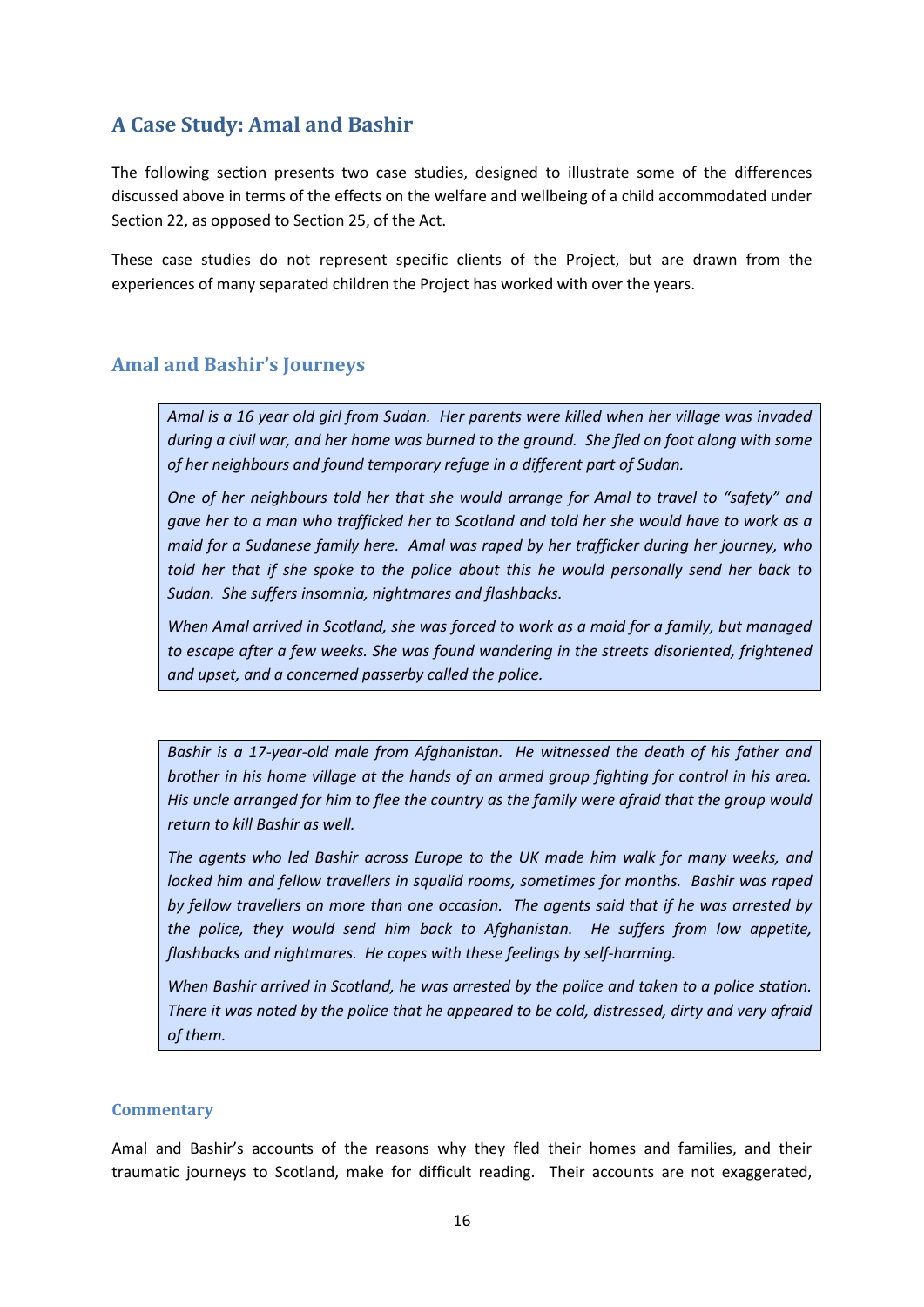however, but are representative of forms of abuse and trauma that are commonly found in accounts of asylum seeking and trafficked individuals who have made their way to Scotland.

As highlighted previously in this report, Amal and Bashir, as separated and unaccompanied asylum seeking children, exhibit a range of particular vulnerabilities that would be highlighted in a needs assessment conducted by a local authority social worker.

These needs are immediately identifiable, and include:-

- Safety and risk assessment risk from trafficker and others in the immediate community
- $\bullet$  Safety and risk assessment self-harming
- Access to health care physical injuries and sexual health checks/pregnancy
- Access to mental health care access to early assessment by Child and Adolescent Mental Health Service ('CAMHS') and other specialist mental health services
- Appropriate accommodation taking into account vulnerabilities and particular needs
- Linguistic and cultural barriers, low level of education access to English classes, orientation in Scotland
- $\bullet$  Isolation access to peer networks
- Shame due to sexual violence
- Fear anxiety and mistrust of authority

## **Coming to Scotland**

*Amal was accommodated by the local authority under Section 25 of the Act, at a supported residential unit staffed 24 hours a day by adults who could help her, including with day-today tasks such as going shopping and preparing food.* 

*A needs assessment was conducted by her social worker and a tailored care plan was drawn up to reflect her particular needs and how they would be met.* 

*Her social worker enrolled her in English for Speakers of Other Languages (ESOL) classes and took her to the GP, who drew up an immunisation plan and helped her to access psychological support in the form of counselling. Her care workers at the residential unit taught her how to use the buses to get around the city, and got her a pass to use the local swimming pool. She has made some friends her age at her residential unit and residential unit workers report that she seems more confident and outgoing than when she first arrived.*

*Bashir was accommodated by the local authority under Section 22 of the Act, in a onebedroom flat, on his own and without adult supervision.* 

*Bashir was given cash support, but did not know how to cook, so ate mostly takeaways. Sometimes he would go hungry, because he was not able to budget his support to last the week. Bashir was later given access to a care worker who would stop by once a week to help him with shopping and cooking, but he was not always in when the care worker dropped by, and eventually this service was withdrawn.*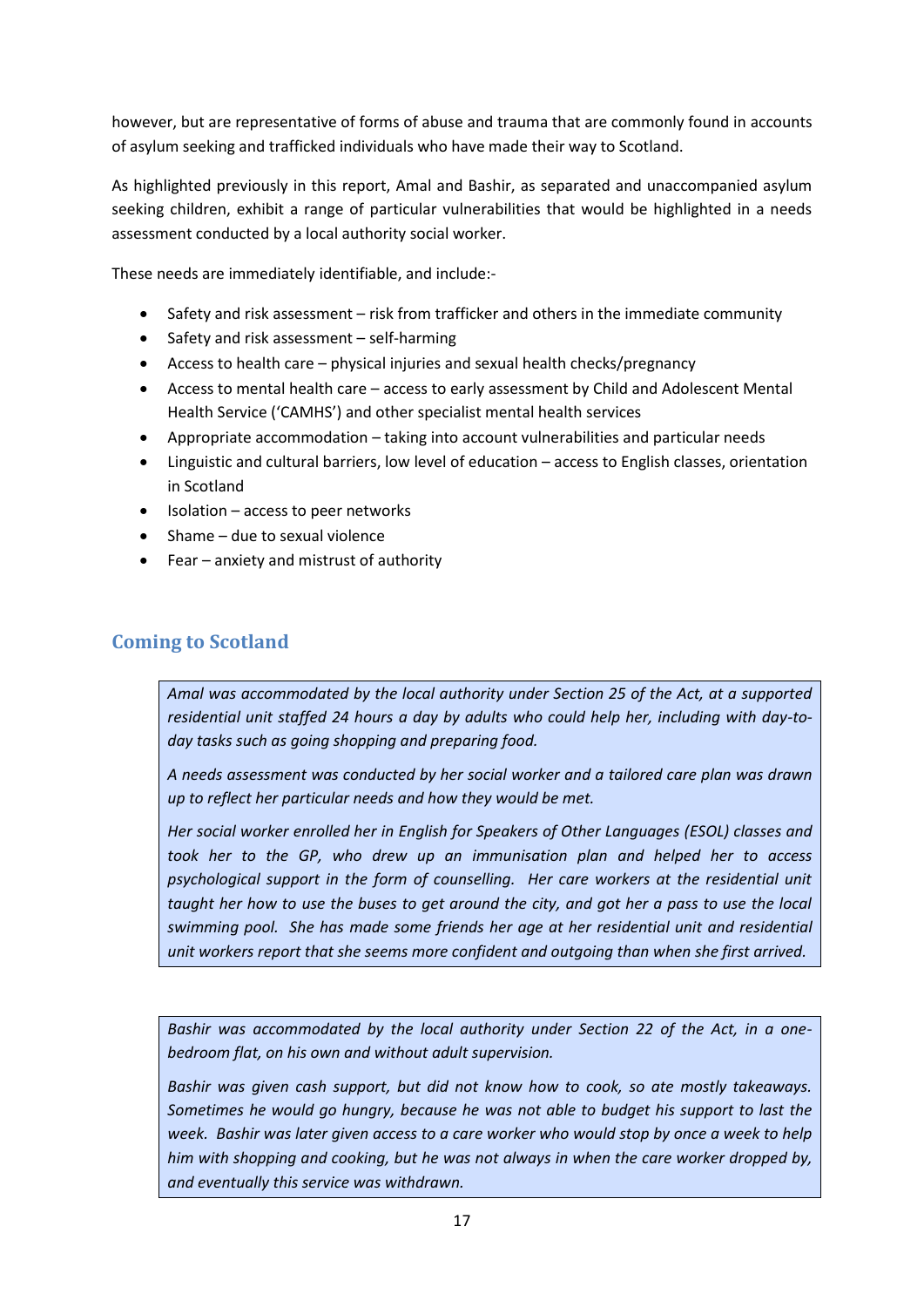*No care plan was drawn up in respect of him and there was therefore a substantial delay before he was enrolled on ESOL classes. Bashir was not enrolled in the care of a GP and did not receive support for his mental health symptoms.* 

*He was isolated, and grew bored, and his mental health deteriorated with the consequence that his self-harming increased. He eventually gained access to mental health services, but only as a result of a later crisis intervention.*

#### **Commentary**

Amal and Bashir's journeys, which started out in parallel, now diverge as they access different forms of accommodation and support from the local authority.

Amal derives benefit from the heightened duty that the local authority has to safeguard and promote her welfare as their *paramount concern*, which in practice is underpinned by GIRFEC and a range of local authority processes that automatically apply when a "looked after" child enters care, such as looked after child health reviews by a looked after and accommodated child (LAAC) nurse and the drafting of a looked after child care plan, which is reviewed in meetings held at regular intervals.

As a consequence, Amal benefits from this tailored approach to her care and is becoming integrated into her new surroundings and community, notwithstanding the significant challenges she faced on arrival. She also has been assisted to access her rights to education and health care at the earliest appropriate stage in her journey.

Although it is arguably open to Bashir's social worker to provide the same level of support to him under Section 22, he does not benefit from the heightened duty of care afforded to children who are "looked after" by the local authority and therefore does not have the same right to demand the benefit of these processes in his case.

As a consequence, the support that Bashir receives meets a lesser standard of care and is less integrated and well-planned. It does not respond adequately to his needs and he becomes more, rather than less, vulnerable, and eventually requires a crisis intervention due to a deterioration in his mental health.

## **Planning for the Future**

*When Amal is ready to leave care, her social worker will help her to complete a leaving care plan which will set out how she will transition to after-care services and what services she will receive. This will not happen when Amal reaches a particular age, or depend in any way on the progress of her asylum claim, but will depend on when she and her social worker feel she is ready for this move. Part of Amal's leaving care plan may involve working with a new social worker on a leaving care team, who will be able to provide her with some continuity of support during this transition.*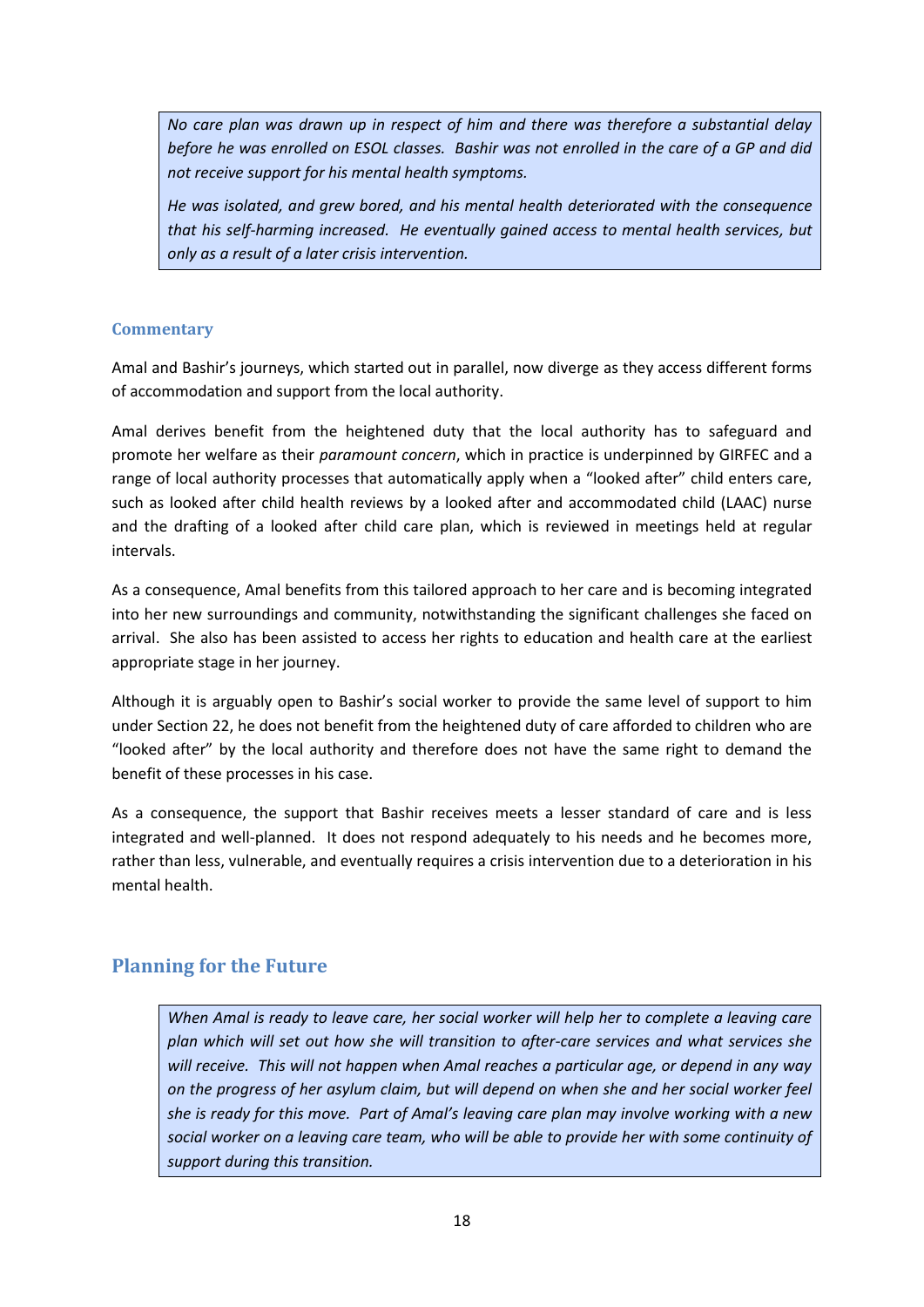*Bashir does not have a leaving care plan, or attend care planning meetings. When Bashir turns 18 – which is in less than a years' time – the local authority will arrange for him to move automatically to Home Office adult Asylum Support accommodation. He will then be accommodated in a shared flat along with older adult male asylum seekers until such time as his asylum claim is decided. The local authority may or may not continue to provide other forms of support to him once he moves.*

#### **Commentary**

Amal has again benefitted from having been "looked after" by the local authority and the timing of her transition to leaving care and after-care services will be tailored to her particular needs. She will also benefit from the provisions of Section 29 of the Act in being able to access after-care services, potentially for a number of years after she reaches the age of 18.

Bashir, in contrast, does not benefit from any of the above protections, and is therefore vulnerable to a total withdrawal of social work services when he reaches age 18. This withdrawal of services can arguably occur even if it is not strictly in his best interests, and without detailed consideration of the negative consequences to him of doing so.

### **Lessons Learned from Amal and Bashir's Journeys**

The cases of Amal and Bashir provide some insight into the lived experiences of separated children within the Scottish care system, taking into account their backgrounds, journeys to Scotland, and the wide range of barriers they face in accessing services from the beginning.

These cases also seek to illustrate the stark differences in quality of care and outcomes that can result when a child is accommodated under one provision of the Act, rather than another.

The report articulates, in other sections, the reasons why such differences in treatment is unlawful. These case studies demonstrate, in practical terms, how the differences can have a real impact on how effectively local authorities are able to safeguard and promote the welfare of separated children, when they are accommodated as "looked after" children under Section 25 of the Act.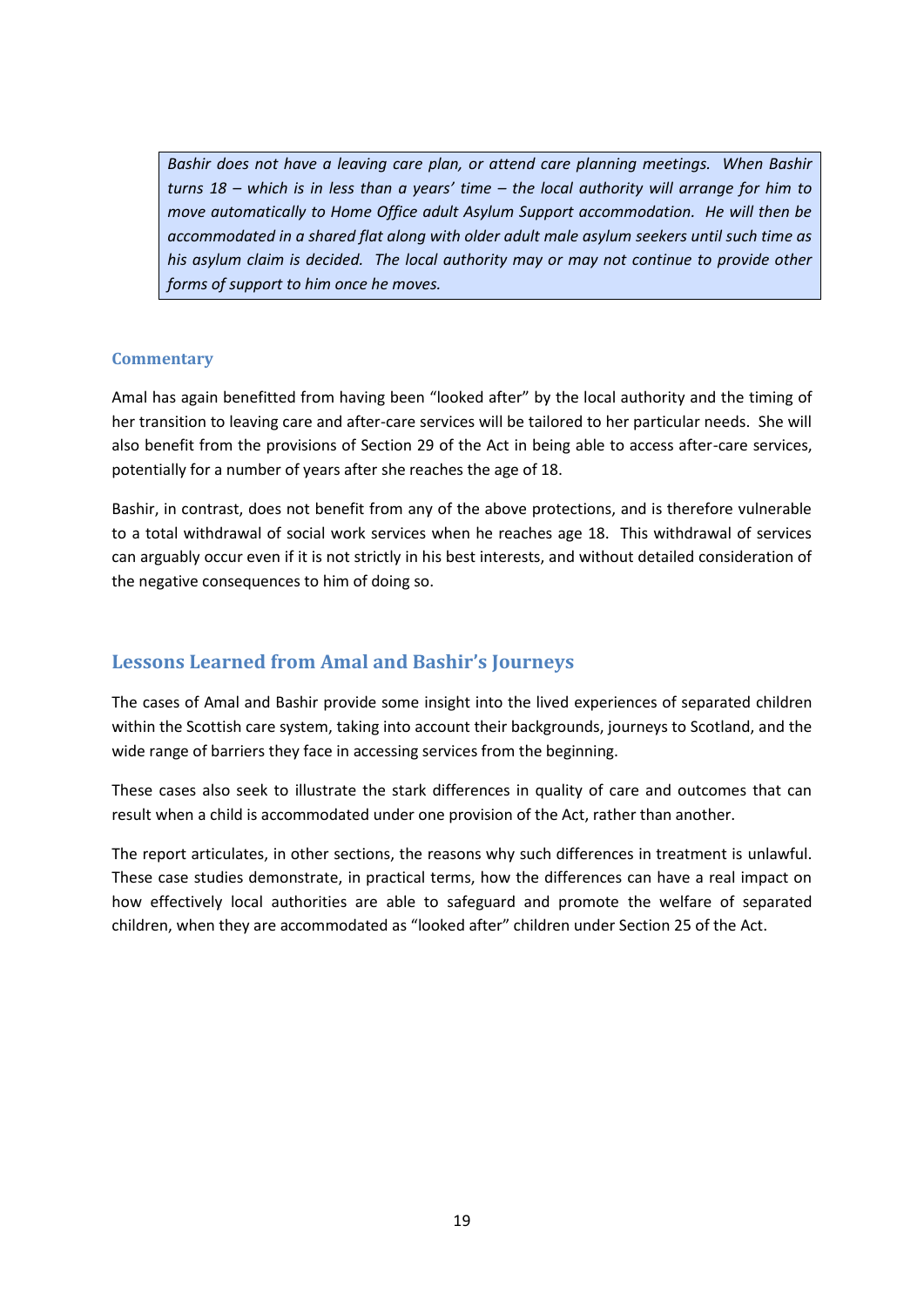# <span id="page-22-0"></span>**A Comparative View: England & Wales**

The juxtaposition in Scotland between Sections 22 and 25 of the Children (Scotland) Act 1995 is similar to the position that existed in England and Wales prior to strategic litigation taken in what has become known as the Hillingdon Case $32$  in 2003.

This case, along with several that followed, led to a revision of guidance by the Department of School and Families in 2010<sup>33</sup> clarifying the position, with the consequence that it was thereafter beyond doubt in England and Wales that separated children arriving ages 16 and 17 required to be treated as "looked after and accommodated" by local authorities under Section 20 of the Children Act 1989 (a provision broadly similar to Section 25 of the Children (Scotland) Act 1995).

This section of the report examines the relevant provisions of the Children Act 1989, the position prior to 2003, and the strategic litigation that caused a clear change of practice in England and Wales.

### <span id="page-22-1"></span>**The Children Act 1989**

**.** 

In England and Wales, local authority duties towards children and families arise under the Children Act 1989. For the avoidance of doubt, Section 105(1) of the Children Act 1989 clearly defines a "child" for as any person under the age of 18.

As in Scotland, there are two key provisions of the Act that were commonly used to accommodate separated children arriving at ages 16 and 17: Sections 17 and 20 of the Children Act 1989.

Section 17 of the Children Act 1989 gives local authorities a duty to provide support to children in need and their families, similar in terms to Section 22 of the Children (Scotland) Act 1995.

*17 Provision of services for children in need, their families and others.*

*(1) It shall be the general duty of every local authority (in addition to the other duties imposed on them by this Part)—*

*(a) to safeguard and promote the welfare of children within their area who are in need; and*

*(b) so far as is consistent with that duty, to promote the upbringing of such children by their families, by providing a range and level of services appropriate to those children's needs.*

*(2) For the purpose principally of facilitating the discharge of their general duty under this section, every local authority shall have the specific duties and powers set out in Part 1 of Schedule 2.*

*(3) Any service provided by an authority in the exercise of functions conferred on them by this section may be provided for the family of a particular child in need or for any member of his family, if it is provided with a view to safeguarding or promoting the child's welfare.*

<sup>32</sup> *R (B) v Hillingdon London Borough Council* [2003] EWHC 2075 (Admin), [2004] 1 FLR 439.

<sup>&</sup>lt;sup>33</sup> Department for Children, Schools and Families (2010), 'Provision of Accommodation for 16 and 17 year old young people who may be homeless and/or require accommodation.'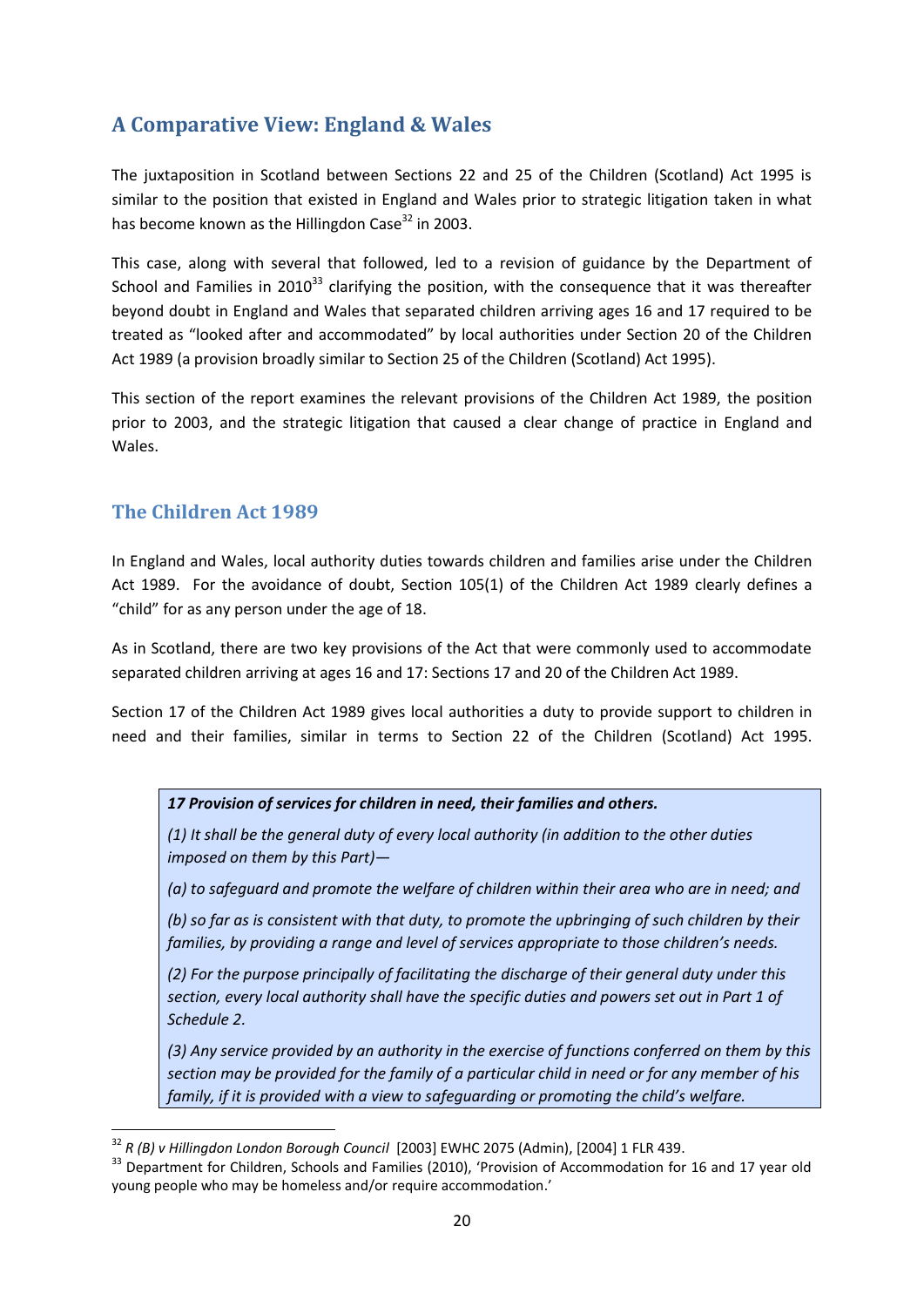*…*

*(6) The services provided by a local authority in the exercise of functions conferred on them by this section may include providing accommodation and giving assistance in kind or... in cash.*

Section 20 of the Children Act 1989, in contrast, gives local authorities a duty to provide accommodation for children who require it, similar in terms to Section 25 of the Children (Scotland) Act 1995.

*20 Provision of accommodation for children: general.*

*(1) Every local authority shall provide accommodation for any child in need within their area who appears to them to require accommodation as a result of—*

*(a) there being no person who has parental responsibility for him;*

*(b) his being lost or having been abandoned; or*

*(c) the person who has been caring for him being prevented (whether or not permanently, and for whatever reason) from providing him with suitable accommodation or care.*

*…* 

 $\overline{a}$ 

*(3) Every local authority shall provide accommodation for any child in need within their area who has reached the age of sixteen and whose welfare the authority consider is likely to be seriously prejudiced if they do not provide him with accommodation.*

The similarities between Sections 17 and 20 of the Children Act 1989 and Sections 22 and 25 of the Children (Scotland) Act 1995, are not coincidental. The 2008 Action for Children report "21 years of children's policy in Scotland"<sup>34</sup> notes:

*Significant elements in the CSA 1995 were borrowed from the 1989 Act (for example, in relation to children in need, child protection orders and duties towards looked-after children).* 

### <span id="page-23-0"></span>**Strategic Litigation in England and Wales**

In England and Wales, prior to the Hillingdon case (*R (B) v Hillingdon London Borough Council* [2003] EWHC 2075 (Admin), [2004] 1 FLR 439) local authorities were acting in accordance with a circular published by the Department of Health<sup>35</sup> which stated that support should be based on a needs

<sup>&</sup>lt;sup>34</sup> Hill, M and Action for Children (2008) '21 years of children's policy in Scotland', p. 5.

<sup>&</sup>lt;sup>35</sup> Department of Health, Local Authority Circular (LAC (2003) 13) 'Guidance on accommodating children in need and their families.'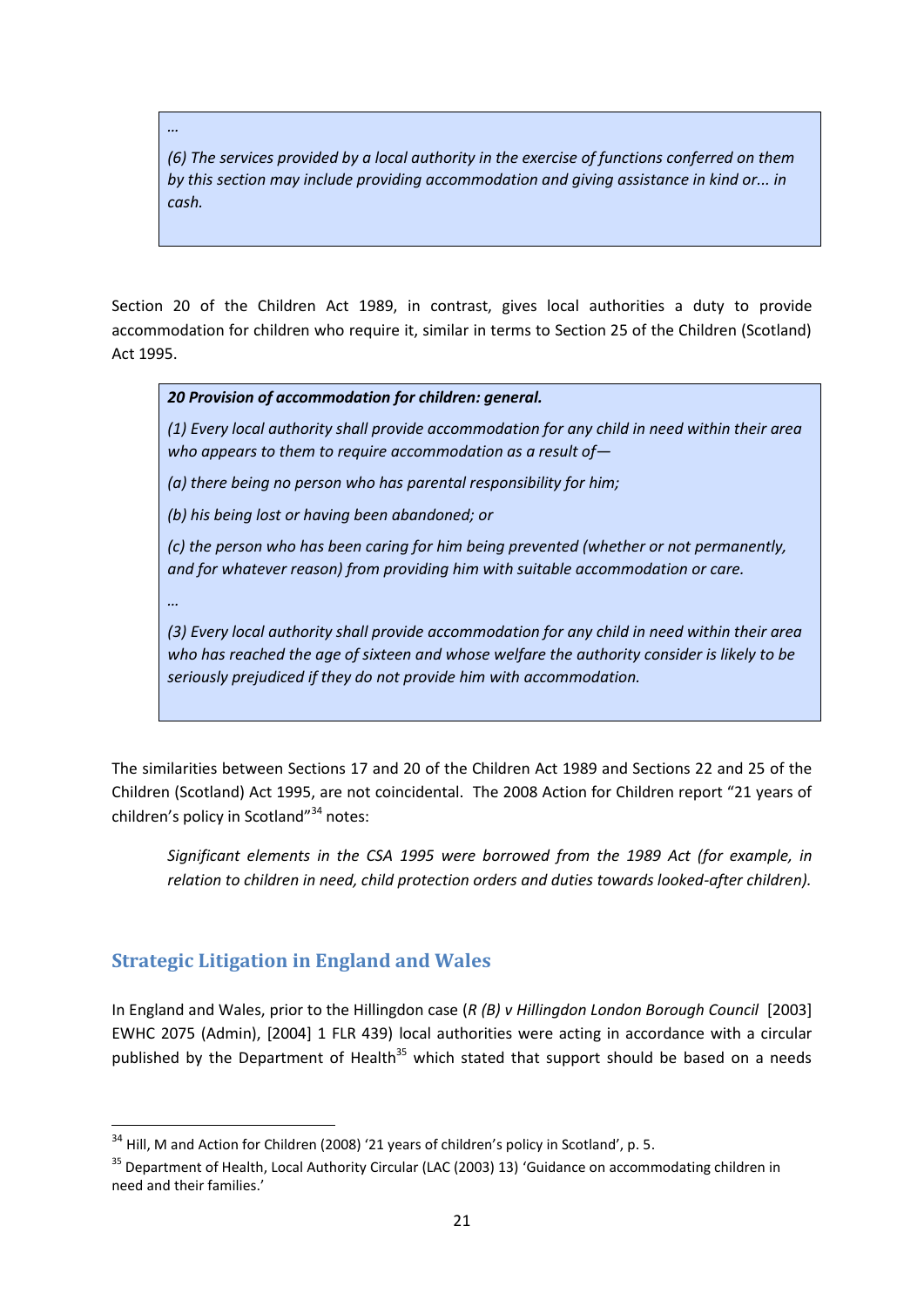assessment and, for the majority of separated young people, Section 20 support under the Children Act 1989 is likely to be the most appropriate course of action.

Prior to the Hillingdon case in 2003, therefore, the position in England and Wales was similar to that in Scotland. There was inequality of treatment of separated children arriving ages 16 and 17, with the consequence that some were accommodated under Section 20 (and therefore treated as "looked after") whereas others were accommodated under Section 17 (and therefore did not benefit from "looked after" procedures).

The Hillingdon case was a judicial review of the practice of Hillingdon borough, which had accommodated separated children under Section 17 of the Act, with the consequence that they did not later have access to leaving care services. The judgment found that these young people had, in effect, been "looked after" by Hillingdon as if accommodated under Section 20 of the Act, and that they were therefore entitled to leaving care services.

This case was followed by a number of similar cases, including *R (H) v Wandsworth London Borough of Wandsworth* [2007] EWHC 1082 (Admin), [2007] 2 FLR 822 , *R (G) v Southwark London Borough Council [2009]* UKHL 26, [2009] 1 WLR 1299 and *R (M) v Hammersmith and Fulham* [2008] UKHL 14, [2008] 1 WLR 535. These judgments have supported the finding that separated children meet the definition of Section 20(1) of the Act and are therefore children "in need" such that they require to be accommodated under that provision of the Act.

These in turn led to guidance published by the Department for Children, School and Families<sup>36</sup> in 2010, clarifying the position. This guidance stated that in nearly all cases involving a separated child, the child would be a child 'in need' within the meaning of Section 20, and that where the criteria for Section 20 have been met, local authorities had no discretion to choose to instead accommodate the child under Section 17 powers:-

- **2.15** Where a 16 or 17 year old seeks help from local authority children's services or is referred to children's services by some other person or agency (including housing services) as appearing to be homeless or at risk of homelessness, or they are an unaccompanied asylum seeker without a parent or guardian with responsibility for their care, then children's services must assess whether the young person is a child in need, and determine whether any duty is owed under section 20 of the 1989 Act to provide the young person with accommodation.
- …

**.** 

- **2.22** Local authority duties for accommodating young people under this section are not simply a matter for local policy. The duty is engaged whenever any authority has determined that the young person is in fact in need and requires accommodation as a result of one of the factors set out in section 20(1)(a) to (c) or in section 20(3).
- **2.23** There can be no doubt that where a young person requires accommodation as a result of one of the factors set out in section 20(1)(a) to (c) or section 20(3) then that young

<sup>&</sup>lt;sup>36</sup> Department for Children, Schools and Families (2010), 'Provision of Accommodation for 16 and 17 year old young people who may be homeless and/or require accommodation.'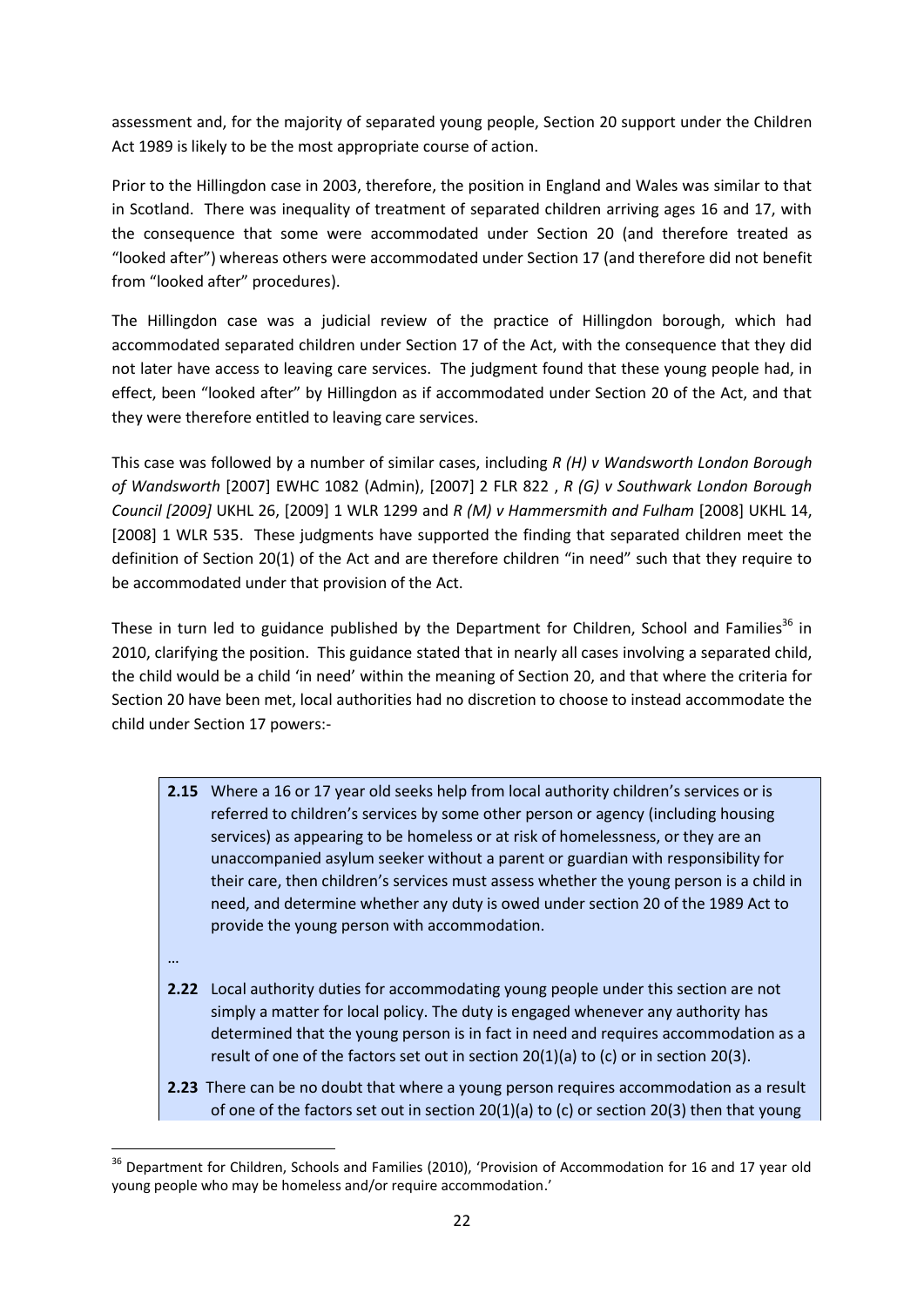person will be in need and must be provided with accommodation. As a result of being accommodated the young person will become looked after and the local authority will owe them the duties that are owed to all looked after children, set out in sections 22 and 23 and once they cease to be looked after, the duties that are owed to care leavers under that Act.

The Annex to the above guidance titled "Factors to be considered by children's services when assessing 16/17 year olds who may be homeless children in need," is of interest to the subject of this report, insofar as it lists a number of questions that might be posed in the course of a children's services assessment as contemplated above, and therefore appears herein as **Annex 2s**.

### <span id="page-25-0"></span>**Current Position in England and Wales**

1

Following the revision of the abovementioned Department of Children, Schools and Families guidance in 2010, it appears beyond doubt in England and Wales that separated children arriving ages 16 and 17 will be accommodated under Section 20 of the Children Act 1989.

This position is confirmed by a 2012 report by the Coram Children's Legal Centre (2012) entitled "Navigating the system: Advice Provision for Young Refugees and Migrants" $^{37}$ :

*All separated children…should receive a full, individual needs assessment, and the vast majority should be accommodated under Section 20 of the Children Act 1989, and provided with leaving care services when they are deemed ready to leave care, which will usually not be until they are 18…*

*No definition of 'accommodation' is provided in section 20 of the Children Act, although it is taken that it must be 'suitable accommodation' – i.e. it must, so far as is practicable, meet the needs of the child, and take their wishes into account. It is normally the case that children under the age of 16 are placed in foster care<sup>38</sup> and often older children will be placed in semiindependent accommodation with limited support (although there is no stated policy that prevents local authorities from placing a child aged 16-17 in foster care).*

The consequences of accommodation under Section 20 of the Children Act 1989 are similar, therefore, to those for children under Section 25 of the Children (Scotland) Act 1995.

Such children are deemed to be "looked after" and are entitled to formal planning and independent review of their care. Looked after children are also entitled to services under the Children (Leaving Care) Act 2000 and associated regulations, which define eligibility and entitlement to planning for leaving care and to support up to the age of 21 (or 25 if in full-time education).

<sup>&</sup>lt;sup>37</sup> Coram Children's Legal Centre (2012) 'Navigating the system: Advice Provision for Young Refugees and Migrants.'

<sup>&</sup>lt;sup>38</sup> The 2010 guidance suggests a starting point that young people would be placed in foster care unless their needs otherwise suggest that they are able to cope with other forms of accommodation, or they wish to be placed in other types of accommodation and their needs are such that they can manage.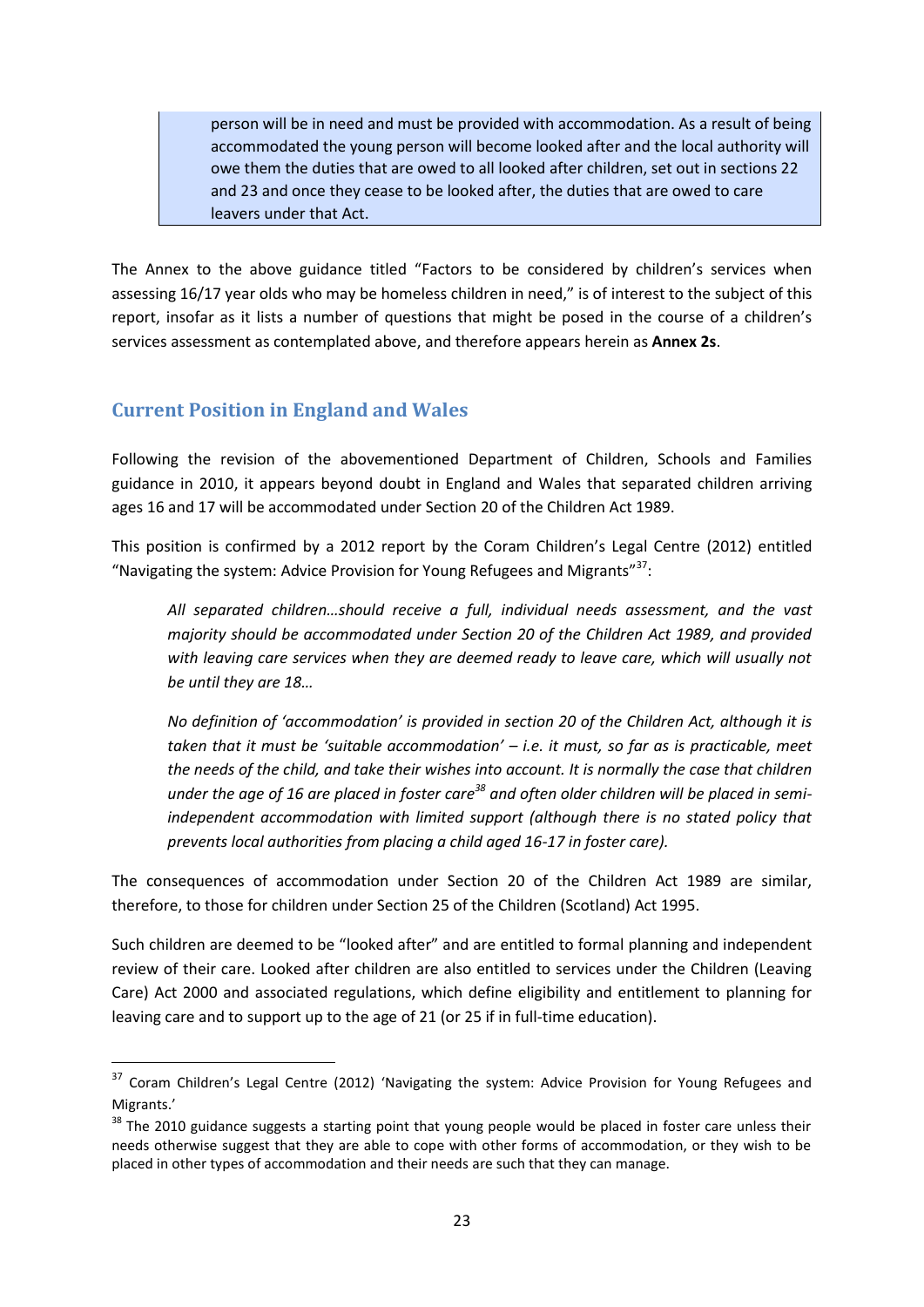It can be observed, in summary, that the position in England and Wales governing the accommodation and support of separated children arriving ages 16 and 17 prior to 2003 was broadly similar to the current position in Scotland.

In England and Wales, however, clarification and improvement in this matter was brought about by a number of years of strategic litigation, followed by a formal change of guidance by the relevant government body.

This report suggests that there are lessons to be learned, both in relation to the efficacy of strategic litigation as a force for change in this context, and in the assessment framework set out in the Department for Children, Schools and Families 2010 guidance, which may have broad applicability to the needs assessments required to be conducted by Scottish local authorities at the time they first encounter vulnerable separated children in Scotland.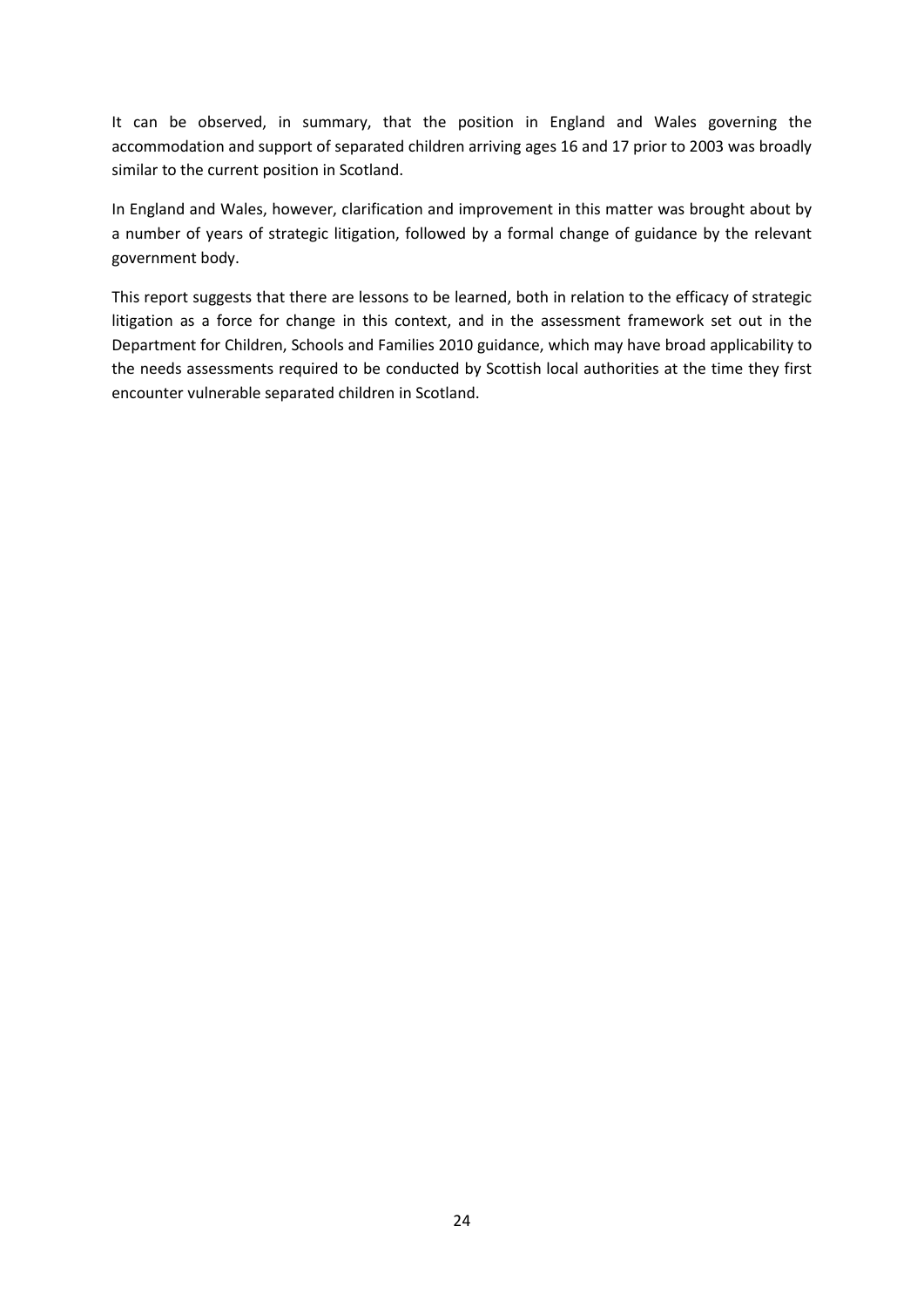# <span id="page-27-0"></span>**Current Policy and Practice in Scotland**

The report will now turn to consider in greater detail the current policy and practice of local authorities in Scotland.

The report will analyse and comment on the results of a freedom of information request made by the author of the 32 Scottish local authorities to evidence under what provisions of the Act these children are accommodated and supported in Scotland at present, followed by consideration of the comments of a front-line service provider on the current situation.

## <span id="page-27-1"></span>**Freedom of Information Request**

The Project made a request under the Freedom of Information (Scotland) Act 2002 of the 32 Scottish local authorities to evidence under what provisions of the Children (Scotland) Act 1995 separated children were accommodated and supported in Scotland in financial years 2012 and 2013.

A copy of the freedom of information request appears at **Annex 3**.

The key questions posed were as follows:

*In each of the last two financial years:-*

- *1. How many separated children between the ages of 16-17 (inclusive) were supported by your Local Authority?*
- *2. Of the children identified in response to Question 1, how many of those children were Unaccompanied Asylum Seeking Children (UASC)?*
- *3. Of the children identified in response to Question 1, how many separated children were between the ages of 16-17 (inclusive) when they first became known to your Local Authority?*
- *4. Of the children identified in response to Question 3, how many of those children were Unaccompanied Asylum Seeking Children (UASC)?*

With regard to Questions 1 through 3, the local authorities were also asked to indicate, in each case, how many children were accommodated under Section 22, Section 25 and under any other section of the Act.

The Project received a reply from all of the 32 Scottish local authorities, although the author is still awaiting further clarification from 1 local authority, and has resubmitted a request to Glasgow City Council.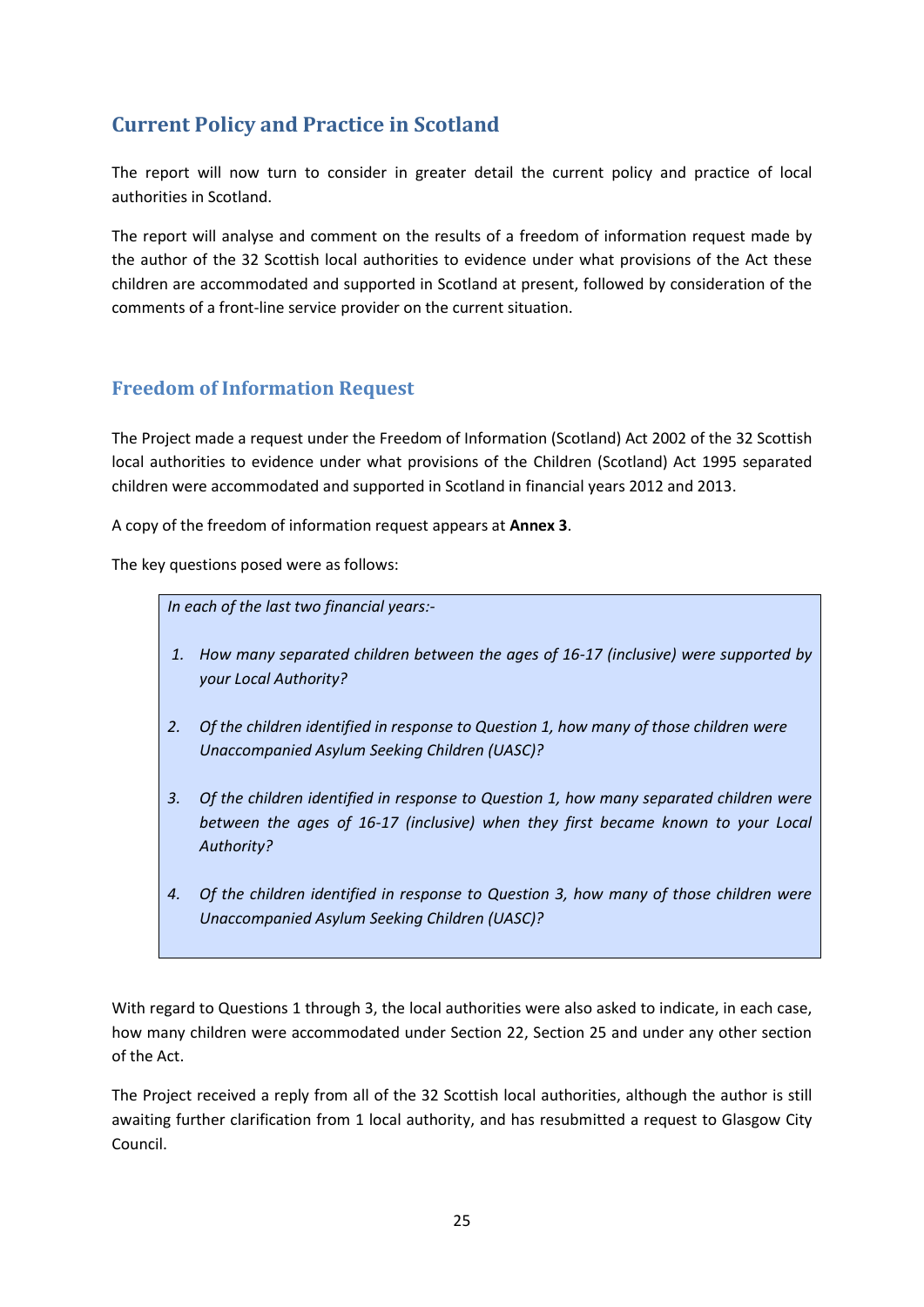The majority of the local authorities replied to say that they were not aware of any separated children supported by the local authority in the preceding two financial years.

Glasgow City Council's response established that it accommodated the majority of separated children ages 16 and 17 in the reporting period (54 children in FY 2012 and 43 children in FY 2013).

The remainder of the local authorities reported that they were accommodating less than five separated children in the reporting period.

The full table of the freedom of information request responses appears at **Annex 4**.

A summary table containing only the responses for the local authorities that accommodated separated children in the last two financial years appears below:-

# **Separated Children ages of 16-17 Accommodated by Scottish Local Authorities in Fiscal Years 2012 and 2013**

| <b>Local Authority</b>                 | Q1<br><b>Total No of</b><br>Separated<br>Children<br>ages 16/17 | Q1<br>Section of<br>Act                           | Q <sub>2</sub><br><b>Total</b><br>No of<br>Q1 who<br>were<br><b>UASC</b> | Q <sub>2</sub><br><b>Section of</b><br>Act | Q <sub>3</sub><br><b>Total No of</b><br>Q1 who<br>were Aged<br>$16/17$ on<br><b>Arrival</b> | Q <sub>3</sub><br><b>Section of</b><br>Act        | Q4<br>Total No of Q3<br>who were<br>UASC&<br><b>Section of Act</b> |
|----------------------------------------|-----------------------------------------------------------------|---------------------------------------------------|--------------------------------------------------------------------------|--------------------------------------------|---------------------------------------------------------------------------------------------|---------------------------------------------------|--------------------------------------------------------------------|
| <b>Aberdeen City</b>                   | $\mathbf{1}$                                                    | Section 25                                        | $\Omega$                                                                 | n/a                                        | n/a                                                                                         | n/a                                               | $\mathbf 0$                                                        |
| <b>Angus</b>                           | $\mathbf{1}$                                                    | Section 22                                        | $\mathbf{1}$                                                             | Section 22                                 | $\mathbf{1}$                                                                                | Section 22                                        | Section $22 = 1$                                                   |
| <b>Dumfries and</b><br><b>Galloway</b> | $\overline{2}$                                                  | Section 25                                        | $\mathbf{1}$                                                             | Section 25                                 | $\mathbf{1}$                                                                                | Section 25                                        | Section $25 = 1$                                                   |
| <b>City of</b><br><b>Edinburgh</b>     | $1 - 5^{39}$                                                    | Section 25<br>&<br>Section 70                     | $1 - 5$                                                                  | Section 25<br>&<br>Section 70              | $\Omega$                                                                                    | n/a                                               | $\mathbf 0$                                                        |
| Glasgow City <sup>40</sup>             | 54/43                                                           | Section $22 =$<br>2/2;<br>Section $29 =$<br>52/41 | 52/41                                                                    | <b>All Section</b><br>29                   | 31/30                                                                                       | Section $22 =$<br>2/2;<br>Section $29 =$<br>29/28 | Section $29 =$<br>29/28                                            |
| <b>North</b><br>Lanarkshire            | $1 - 5^{39}$                                                    | Section 25<br>& Section<br>70                     | $1 - 5$                                                                  | Section 25<br>& Section<br>70              | $\Omega$                                                                                    | n/a                                               | $\Omega$                                                           |
| <b>Perth and</b><br><b>Kinross</b>     | $1 - 5^{39}$                                                    | Section 22                                        | $1 - 5$                                                                  | Section 22                                 | $1 - 5$                                                                                     | Section 22                                        | Section $22 = 1$                                                   |
| <b>South Ayrshire</b>                  | 1                                                               | Section 25                                        | 1                                                                        | Section 25                                 | 0                                                                                           | n/a                                               | $\mathbf 0$                                                        |

**.** 

 $39$  Certain local authorities provided a range rather than exact figures in response on the basis that providing exact figures would risk revealing confidential information that could lead to the identification of individuals in the care of the local authority.

<sup>&</sup>lt;sup>40</sup> Glasgow City Council provided information for the 2012 and 2013 financial years. As it is unclear whether individual separated children were counted in both years, both figures have been included in the format (2012 figure**/**2013 figure).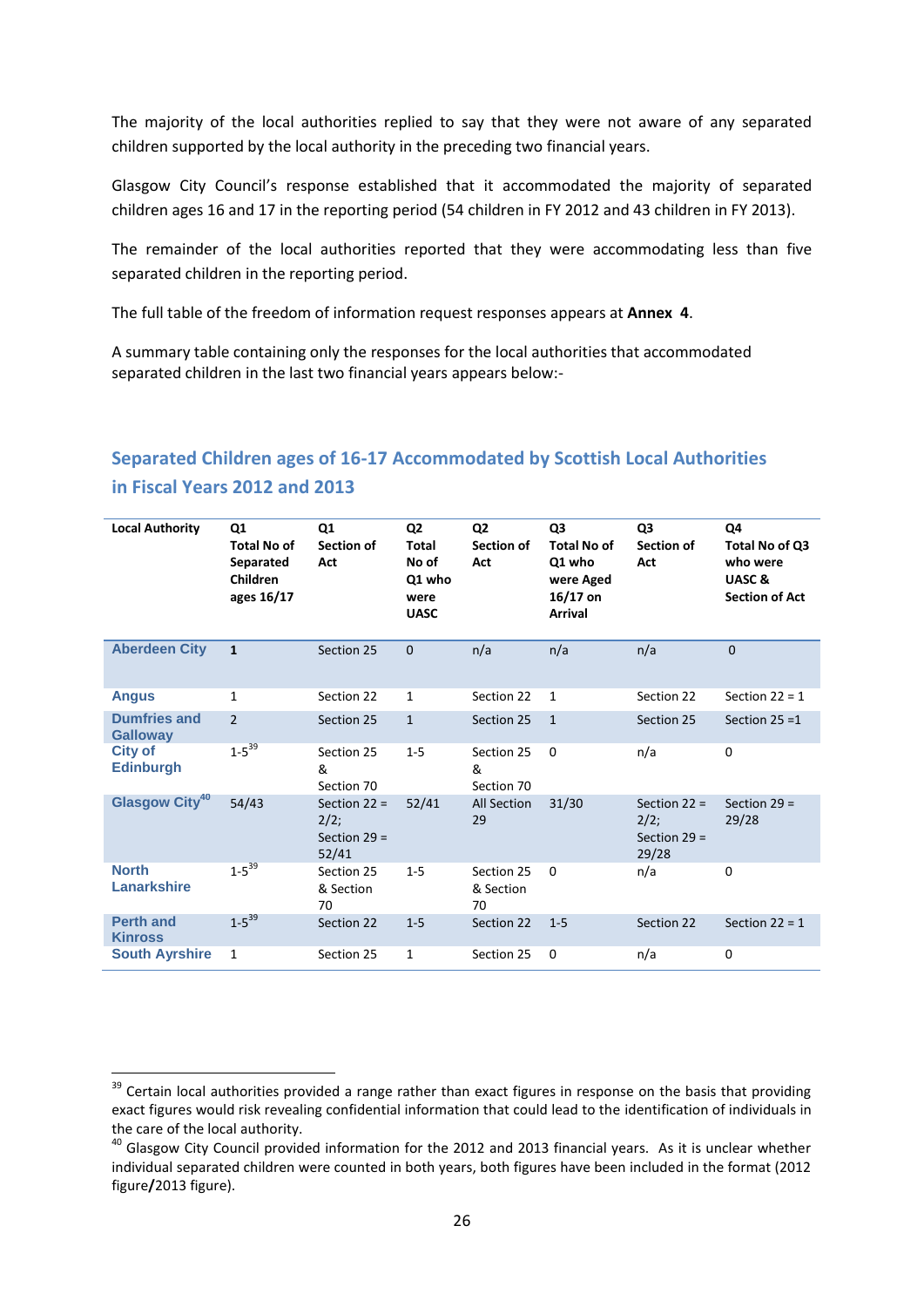#### **Analysis of the Table**

It is clear from the responses in the above table in relation to Question 3 that there is variation in the accommodation of separated children arriving ages 16 and 17 between the local authorities, with some choosing to accommodate under Section 22 and others choosing to accommodate under Section 29.

The response received from Glasgow City Council, however, merits further consideration, in part because it is clear from the figures that this local authority accommodates and supports the vast majority of separated children arriving in Scotland ages 16 and 17 (31 children in FY 2012 and 30 children in FY 2013).

Glasgow City Council has indicated that the majority of the separated children they accommodate ages 16 and 17 years old are supported under Section 29 of the Children (Scotland) Act 1995 (aftercare provisions), *including children who arrived at ages 16 and 17 years old*.

The author requested clarification of this response, on the basis that it is not possible to provide initial accommodation under Section 29 of the Act, that section being a provision for the after-care of children who are formerly looked after by a local authority.

The author noted in correspondence to Glasgow City Council that the freedom of information response implies that these children were originally looked after and accommodated under another provision of the Act – assumed to be Section 25 of the Act – and for confirmation of the section used to provide initial accommodation to these children.

Glasgow City Council replied that the response had been reviewed and affirmed: "*young people aged 16 years and older…are generally looked after under Section 29 of the Children's Scotland Act via a Pathways Plan*."

It is felt that Glasgow City Council's response to the freedom of information request has served to confuse, rather than clarify, matters, insofar as the local authority purports to initially accommodate young people under a section of the Act which cannot be used for this purpose.

The author has made a new freedom of information request to Glasgow City Council to press for clarification with regard to the provisions that governed the initial accommodation of the separated children currently accommodated under Section 29 of the Act and intends to publicly circulate the response, as a supplement to this report, in due course.

### <span id="page-29-0"></span>**A Perspective from the Front Line**

The foregoing has illustrated that there is inconsistency and lack of clarity as to how separated children are accommodated under the Children (Scotland) Act 1995, as reported by local authorities across Scotland, with the consequence that some children will potentially suffer unequal treatment. The differences that can arise in practice were also highlighted earlier in this report in the case study of Amal and Bashir.

These differences are not only of consequence to individual children accommodated by Scottish local authorities, but such lack of clarity can also pose serious challenges to professionals who work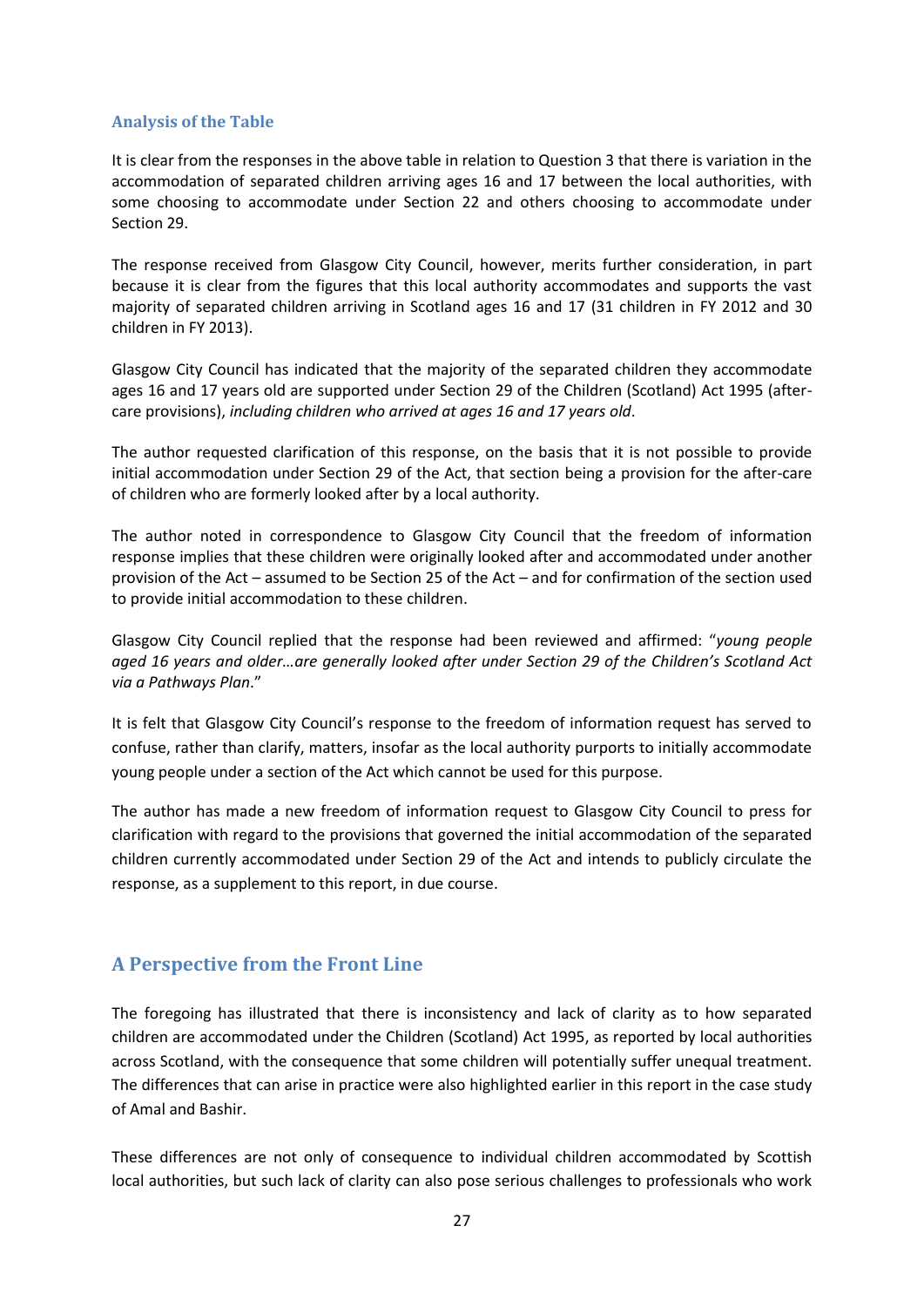alongside those children in advocacy and support roles, as illustrated in the following account from an organisation that provides front-line services to them.

#### **Scottish Guardianship Service**

The Scottish Guardianship Service (SGS) $^{41}$  is a joint partnership between the Scottish Refugee Council and Aberlour Child Care Trust, which works with separated and trafficked children across Scotland.

The SGS employs guardians, who work on a one-on-one basis with young people to help them navigate the immigration and welfare processes, feel supported and empowered throughout the asylum process and assist them to access the help they need when they need it and help them make informed decisions about their future.

Catriona MacSween, Service Manager of the SGS, comments:

"*The SGS has worked with young people across Scotland since it was piloted from 2010-2013 and we have seen a wide variation in the practice of local authorities when it comes to accommodating and supporting young people under different sections of the Act."*

*"This is an issue that we have consistently raised as an area of concern because we see this differential treatment as unfair."*

The SGS have provided the following examples, drawn from their own professional experiences, of the consequences of this issue for the young people they work with:

#### **Ying**

Ying arrived age 16 from Vietnam. He made a claim for asylum and was granted Refugee Status 7 months after his arrival.

He was accommodated by the Local Authority and was looked after under section 25 of the Children (Scotland) Act 1995. He lived in supported accommodation. Ying and his social worker completed a Pathways Plan together in preparation for him leaving care and to plan for his future. Ying moved on to live in his own tenancy and he continued to attend college to study. He was provided with on-going leaving care support and benefited from continued contact from his social worker.

#### **Honor**

**.** 

Honor arrived age 17 from Afghanistan. Honor witnessed horrific atrocities in his country and was traumatised from his experiences. He made a claim for asylum and was still awaiting his decision from the Home Office by the time he turned 18.

<sup>&</sup>lt;sup>41</sup> See Crawley, H. & Kohli, R. (2013) 'She Endures with Me': An evaluation of the Scottish Guardianship Service pilot.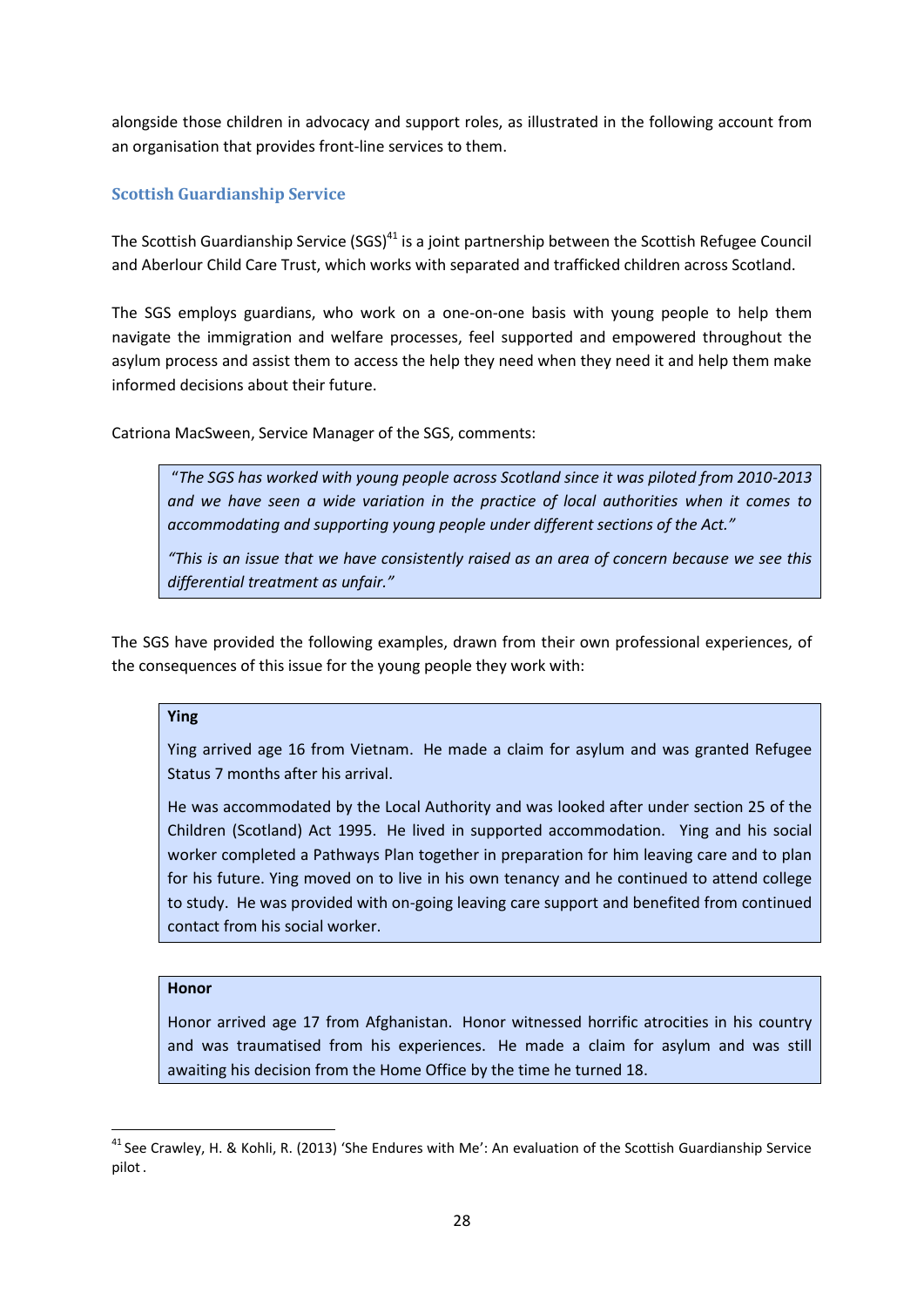He was accommodated by the Local Authority under section 22 of the Children (Scotland) Act 1995, but was told that he had to move on to adult Asylum Support now that he was age 18. Honor was settled and was beginning to recover from his experiences and felt happy in his supported accommodation but he felt that he had no choice and he was moved into the Asylum Support accommodation in an isolated part of the city. Social Work support was terminated and Honor was left to look after himself.

Catriona MacSween, Service Manager of the SGS, reflects:

*"Our role is to inform young people about their rights and entitlements to ensure that they have some certainty about their future and what to expect. This inconsistency also makes it difficult for us to advise young people since it is not clear in practice how a local authority will respond to the needs of a particular individual, and it is hard to predict whether, for example, a young person will be offered support when leaving care, or whether he is at risk of suddenly being moved to adult Asylum Support accommodation and support being ended."*

*"In our view, it would be a huge improvement – both for the young people and for our own practice – if there were greater clarity and consistency around this issue."*

The case studies and commentary provided by the SGS illustrate how this differential treatment complicates the work of front-line professionals who work alongside those young people in advocacy and support roles, because they are not able to provide a clear picture to them of what to expect during leaving care and after-care.

This perspective, taken together with the evidence drawn from the freedom of information requests discussed above, clearly depicts a mixed landscape in Scotland, with some local authorities accommodating separated children ages 16 and 17 under Section 25, and others choosing to do so under Section 22, with no discernible rational justification for this variation in practice.

There is a further lack of clarity with regard to the case of Glasgow City Council, which purports to initially accommodate separated children under Section 29 of the Act, a statement which the author hopes to clarify by means of a second freedom of information, the response to which will be published as a later supplement to this report.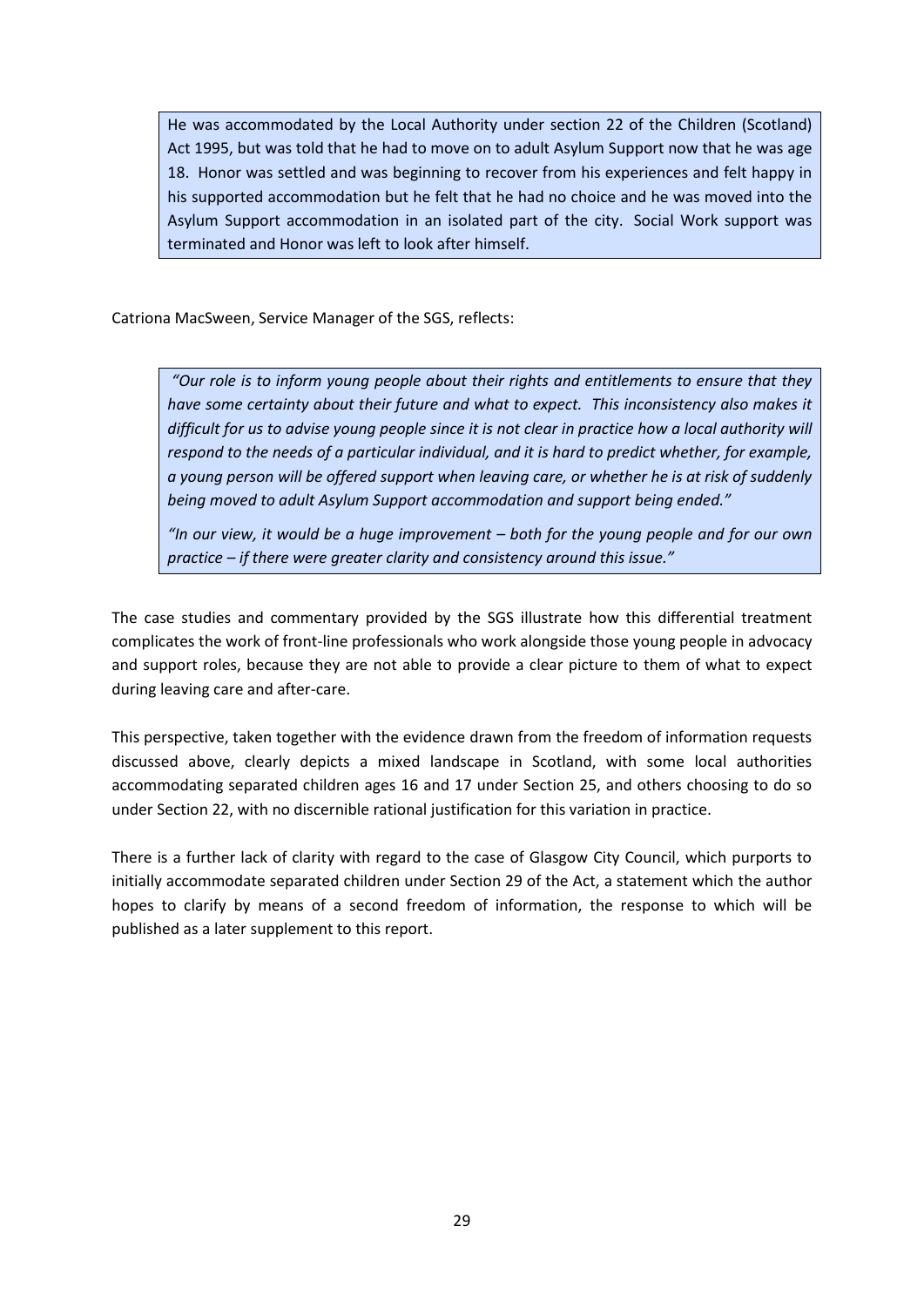# <span id="page-32-0"></span>**Legal Opinion of Senior Counsel**

The report will now examine and summarise the legal arguments articulated in an opinion of senior counsel Janys M Scott QC, sought by the Project in connection with this research, as to how separated children arriving ages 16 and 17 required to be looked after and accommodated under Scots and international law.

The Project posed the following questions of counsel:-

- *Whether a separated child who arrives in Scotland at the age of 16 or 17 requires to be "looked after" by the local authority (following the meaning in Section 17(6) of the Act);*
- *Whether separated children in Scotland should be accommodated under Section 22 or Section 25 of the Act;*
- *Whether local authorities fail to meet the obligation set out in Section 29(1) of the Act if they* fail to assess the separated child's individual needs and provide a tailored service; and
- *Whether a failure to adhere to the above is unlawful in terms of the Children's (Scotland) Act 1995, UNCRC and the EU's Convention and Directive on Trafficking.*

Janys M Scott QC, in her opinion, first considers the issue in light of the relevant provisions of the Act, and notes that a child accommodated under Section 22 would be "*at a serious disadvantage…as compared with children accommodated under section 25, as there will be no prospect of receiving after-care under section 29."*

She then considers the relevant English case law, which she notes relates not only to accommodation of unaccompanied asylum seeking children (UASC), but also to 16 and 17 year olds whose relationships with parents have broken down and who have been provided with accommodation ostensibly under housing legislation.

She then closely considers *R(G) v Southwark London Borough Council* [2009] UKHL 26, [2009] 1 WLR 1299 and notes the decision of the House of Lords in this case clearly establishes:

"*if the criteria for the provision of accommodation are met a local authority has no choice but to accommodate. An English authority cannot choose between section 17 provision of services and section 20 provision of accommodation. Section 20 involves an evaluative judgment, but not discretion. The leaving care provisions are then invoked and this is precisely to ensure that older children who are without family support are given just the sort of help with moving into independent living that children normally expect from their families."*

The opinion then considers the relevant Scottish case law, first dealing with case of *L v Angus Council* [2011] CSOH 98, 2011 SLT 853 and [2011] CSOH 196, 2012 SLT 304, an age assessment case, and Lord Stewart's remarks to the effect that English case law is not binding in the interpretation of the Children (Scotland) Act 1995 in this context. It opines that Lord Stewart's remarks in the first part of that case are strictly *obiter,* and that no submissions were made by the parties in respect of this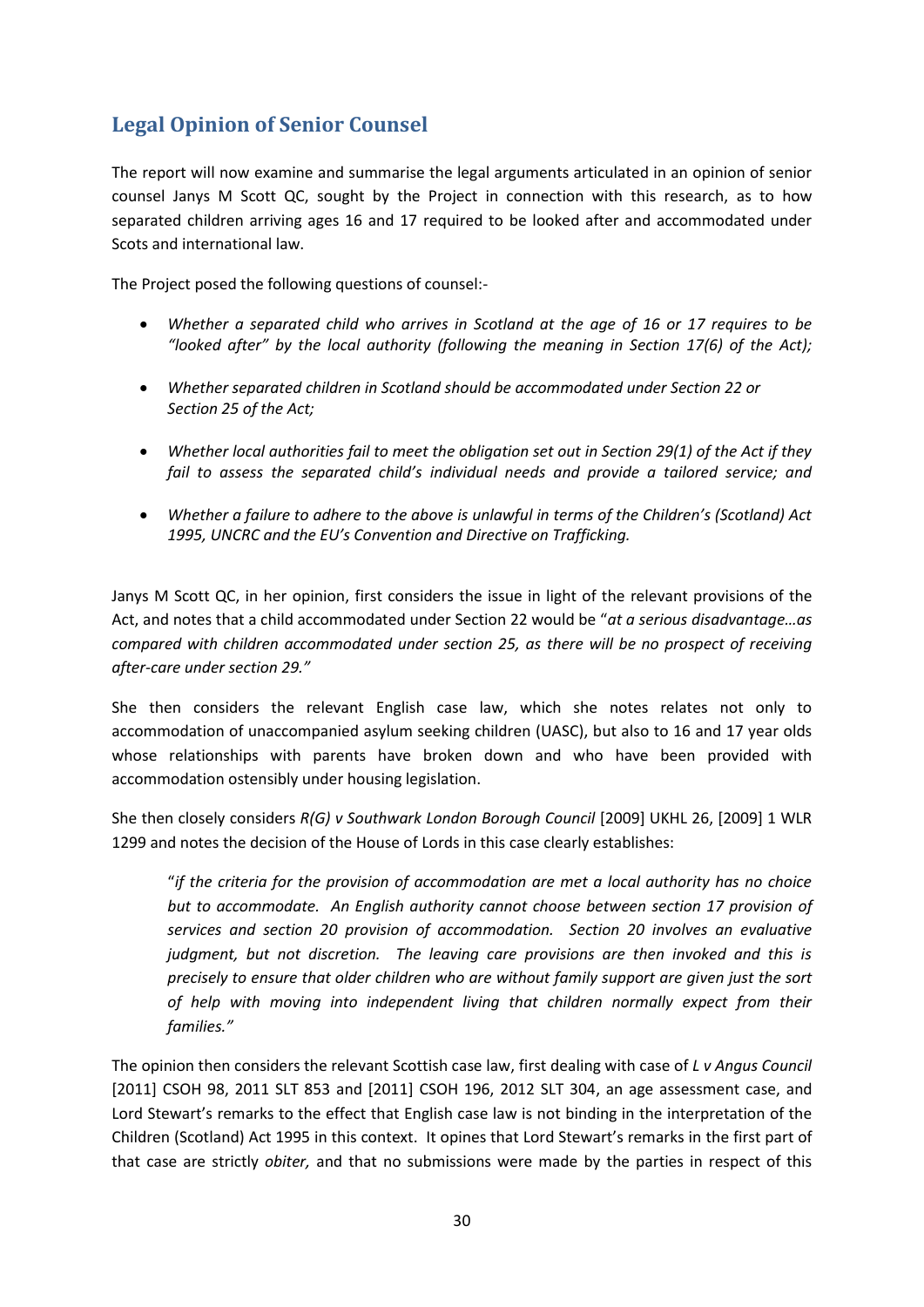particular issue. In the second, Lord Stewart's comments on why the English and Scottish provisions might be distinguished are questioned.

She then turns to the linked cases of *ISA v Angus Council* [2012] CSOH 134 and *ALA v Angus Council* [2012] CSOH 135, also age assessment cases, and notes that although there was a line in crossexamination on this issue, "*Lord Stewart expressed no particular view on this in reaching his decision,"* and concludes that these two cases do not advance the present debate.

Janys M Scott QC then opines that there are strong arguments to persuade a court looking at this issue under Section 25 of the Children (Scotland) Act 1995 to consider the case law on Sections 20 of the Children Act 1989, as:

*"The two statutes are couched in similar terms. They satisfy similar policy requirements. It is unlikely that Parliament intended a different regime to operate in respect of UASC depending on where in the UK they happened to be…*

*For so long as the final court of appeal is the Supreme Court, it is highly unlikely that the Children (Scotland) Act 1995 will be materially differently interpreted from the Children Act 1989, to produce a significantly different result for children who happen to be in Scotland, rather than England."*

She concludes by noting that this approach also results in compliance with the UN Convention on the Rights of the Child ('UNCRC'), and refers to the commitment of the Scottish Ministers embodied in the recently enacted Children and Young People (Scotland) Act 2014 to keeping under consideration steps which might secure better or further effect in Scotland the requirements of the UNCRC.

She specifically notes that if local authorities are neglecting their statutory duties to UASC ages 16 and 17, the Scottish Ministers have it in their power to issue clear guidance in relation to those duties.

Finally, she notes that in the case of trafficked children, Article 14 of the EU Trafficking Directive requires that states "*assist and support child victims of trafficking in human beings, in the short and*  long term, in their physical and psycho-social recovery, are undertaken following an individual *assessment of the special circumstances of each particular child victim, taking due account of the child's views, needs and concerns with a view to finding a durable solution for the child*" and notes that this description of the standard of care and support states are required to provide to child victims of trafficking fits more neatly with the provision of accommodation and support under Section 25 of the Children (Scotland) Act 1995 rather than the more *ad hoc* provision of services under Section 22 of the Act.

In conclusion, the opinion answers the questions posed as follows:-

*1. A separated child or UASC who is residing or found to be in Scotland must be accommodated by the local authority for the area where he or she is residing or found when the child:*

*Is under the age of 18;*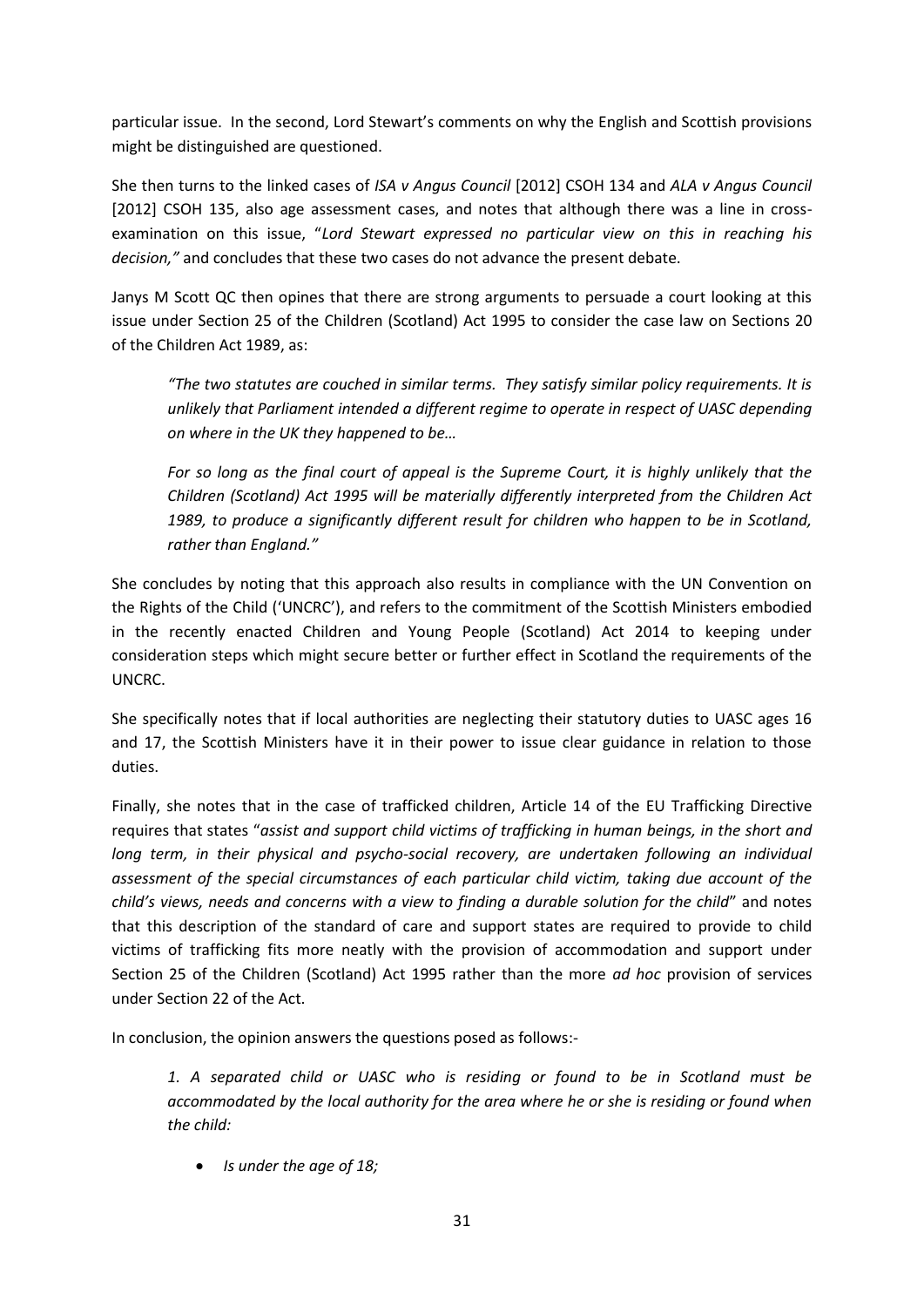- *Appears to require accommodation;*
- *Has no-one with parental responsibility for him or her, is lost or abandoned, or where the person who has been caring for him or her is prevented, whether or not permanently and for whatever reason, from providing suitable accommodation or care;*
- *Has been given the opportunity to express views about the provision of accommodation, those views not being determinative, but bearing in mind that the local authority is not required to provide accommodation that a young person over the age of 16 does not want.*

*If the local authority find themselves providing accommodation, or arranging with others for the provision of accommodation, then it is likely that they will be held to be acting under section 25. This means that an authority cannot, by purporting to act under section 22 of the Children (Scotland) Act 1995, while actually providing or arranging for the provision of accommodation, avoid the duties that apply to children who are accommodated, including after-care duties under section 29.* 

*2. If a child is accommodated under section 25, or treated as so accommodated (notwithstanding that a local authority is purporting to act under section 22, as explained above), then that child will be a "looked after" child in terms of section 17(6) of the 1995 Act. The local authority must adhere to their statutory duties towards the child while he or she is accommodated. The duties and powers in relation to after-care of looked after children may arise thereafter.*

*3. If a child who has been provided with accommodation under section 25, or treated as so accommodated (as explained above), at any time when ceasing to be of school age, or thereafter, leaves accommodation, then the local authority have a duty to provide advice, guidance and assistance until the person concerned attains the age of 19 and thereafter a discretion to provide advice, guidance and assistance under section 29 of the 1995 Act. Duties under the Act are amplified by Regulations (SSI 2003/608) which require a "pathway co-ordinator", "pathway assessment" and "pathway plan" and a supporter for the young person. Assistance should include accommodation or support in accommodation…*

*4. A failure by the local authority to carry out statutory duties may be enforced by judicial review. The United Nations Convention on the Rights of the Child is relevant in so far as it supports the interpretation of domestic law imposing these duties, particularly as regards 16 and 17 year olds where it appears there have been some lapses. The Council of Europe Convention on Action against Trafficking in Human Beings of 16 May 2005 and EU Directive 2011/36 on preventing and combatting trafficking of 5 April 2011 similarly reinforce the interpretation of the obligations of domestic law when dealing with trafficked children.*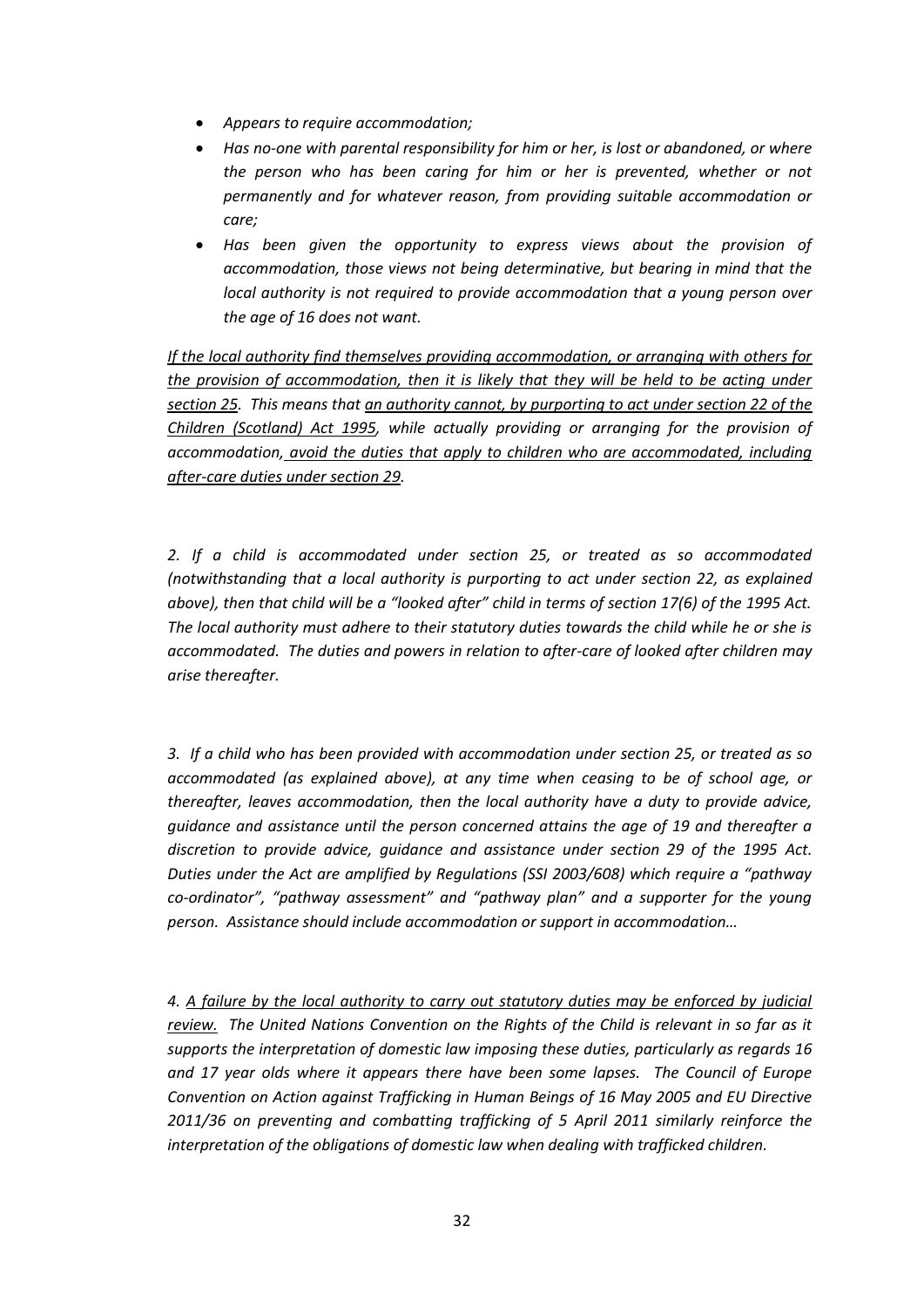# <span id="page-35-0"></span>**Conclusion**

In summary, this report has considered the issue of the accommodation and support of separated children (including asylum seeking and trafficked children) arriving at ages 16 and 17 in Scotland, with the aim of aiding legal practitioners to identify cases for pursuing a legal challenge, and legal arguments that can be employed to that end.

## <span id="page-35-1"></span>**Key Findings**

The key findings of this report can be summarised as follows:-

- Separated children (including asylum seeking and trafficked children) arrive in Scotland usually having suffered serious and complex trauma (including persecution and torture) and with multiple vulnerabilities.
- Separated children who are homeless and destitute require to be accommodated by Scottish local authorities under the Children (Scotland) Act 1995.
- There is however variation in practice in the accommodation of such children arriving ages 16 and 17 by Scottish local authorities, with some children being accommodated under Section 22 and other accommodated under Section 25 of the Act.
- Children accommodated under Section 22 are seriously disadvantaged as compared to those accommodated under Section 25.
- This variation in practice is discriminatory and unlawful.

## <span id="page-35-2"></span>**Key Recommendations for Legal Challenges**

The report recommends that if a separated child is being accommodated by a local authority under Section 22 of the Act, in circumstances suspected to be unlawful because the child should instead be accommodated under Section 25 of the Act, advice should be sought from a qualified legal practitioner with relevant experience.

The legal practitioner should:-

- Check whether the child:
	- o Is under the age of 18;
	- o Appears to require accommodation;
	- o Has no-one with parental responsibility for him or her, is lost or abandoned, or there is no one who can provide suitable care for the child; and
	- o Wishes to be accommodated.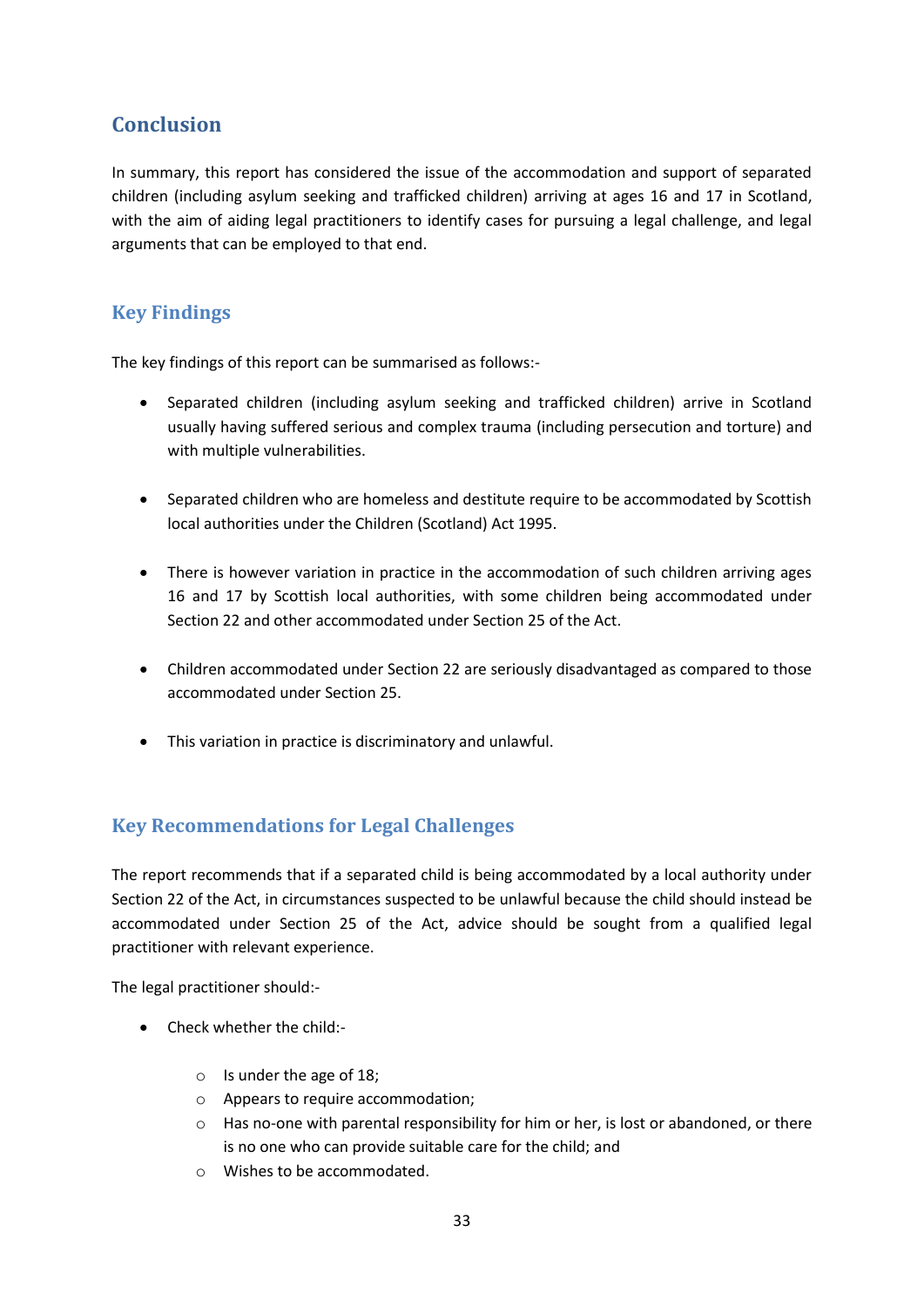- If so, and the local authority has provided accommodation under section 22, challenge the local authority decision on the basis that:
	- o The duty to accommodate, which is a mandatory duty in this context, can only lawfully be met in Scots law under Section 25 of the Act, giving full consideration to the text and aims of the legislation, the associated regulations and guidance, and the stated policy of the Scotland government with regard to the care of children, as expressed in the "Getting it Right for Every Child" (GIRFEC) strategy.
	- o The decision to accommodate under Section 22 is inconsistent with English case law and government policy, in relation to the parallel provisions of the Children Act 1989.
		- It is unlikely that Parliament intended there to be a difference in standards for the duty of care owed to separated children in Scotland as opposed to England.
		- It is unlikely that the Supreme Court, as the final court of appeal for both jurisdictions, would seek to interpret the provisions of the two Acts to allow a material different result for separated children in Scotland rather than England.
	- o Accommodation of separated children under Section 25 of the Act is consistent with Scotland's international human rights obligations arising under the UNCRC, the Refugee Convention, the EU Refugee Qualification Directive and the EU Asylum Procedures Directive, and also its obligations towards child victims of trafficking as outlined in the EU Trafficking Directive and the Trafficking Convention.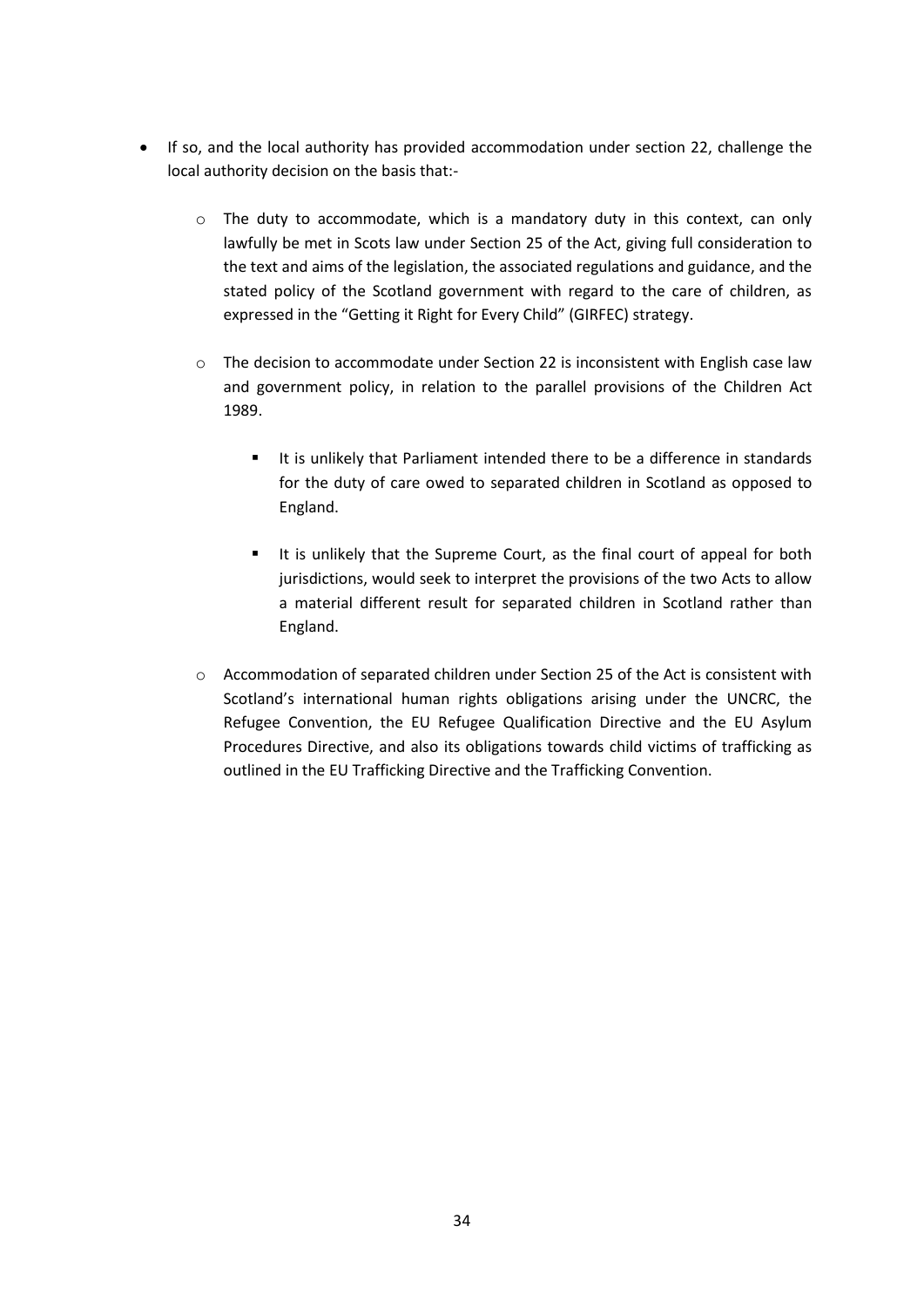# **Annex 1 – Annex A of Scotland's Children: The Children (Scotland) Act 1995 Regulations and Guidance Volume 1 Support and Protection for Children and Their Families**

1. The list which follows outlines the main needs of children which call for services and which should therefore be identified as a first step in planning services. The list is expressed in terms of children but they are as a rule associated with their families of which other members may also have needs and individual children may span more than one category of need.

2. The children listed will include children who are and who are not in need in statutory terms. If they do require assistance their needs may be special and require particular planning which should have regard to religious persuasion, racial origin and cultural and linguistic background.

3. The list is indicative rather than exhaustive. It is certainly not exclusive. Inevitably it shows areas of overlap and apparent omission. For example, children who have been adopted are included, but no special mention is made of children who may need to be adopted or who are in the process of being adopted. These children would be children looked after. Family conditions, like family breakdown or poverty and deprivation, may be factors underlying the needs in the list which follows.

- Children who are looked after by the local authority
- Children who need protection
- Children/young people who are no longer looked after by the local authority
- Young parents
- Children who have disabilities/special needs (eg physical or learning disabilities, sensory impairments)
- Young carers
- Children who have been adopted (and those who are in the process of adoption)
- Children/young people who misuse substances/alcohol
- Children/young people who are affected by HIV/Aids
- Children/young people who are homeless
- Children/young people in poor housing
- Children who are carers for relatives and who are in households affected by disability
- Children who live in violent environments
- Children whose parents suffer from a mental illness
- Children whose parents misuse substances/alcohol
- Children whose health or development is suffering
- Children whose educational development is suffering (including those excluded from school)
- Children who have emotional, behavioural and mental health problems
- Children/young people who are in conflict with the law because of offending behaviour (including those who offend against other children)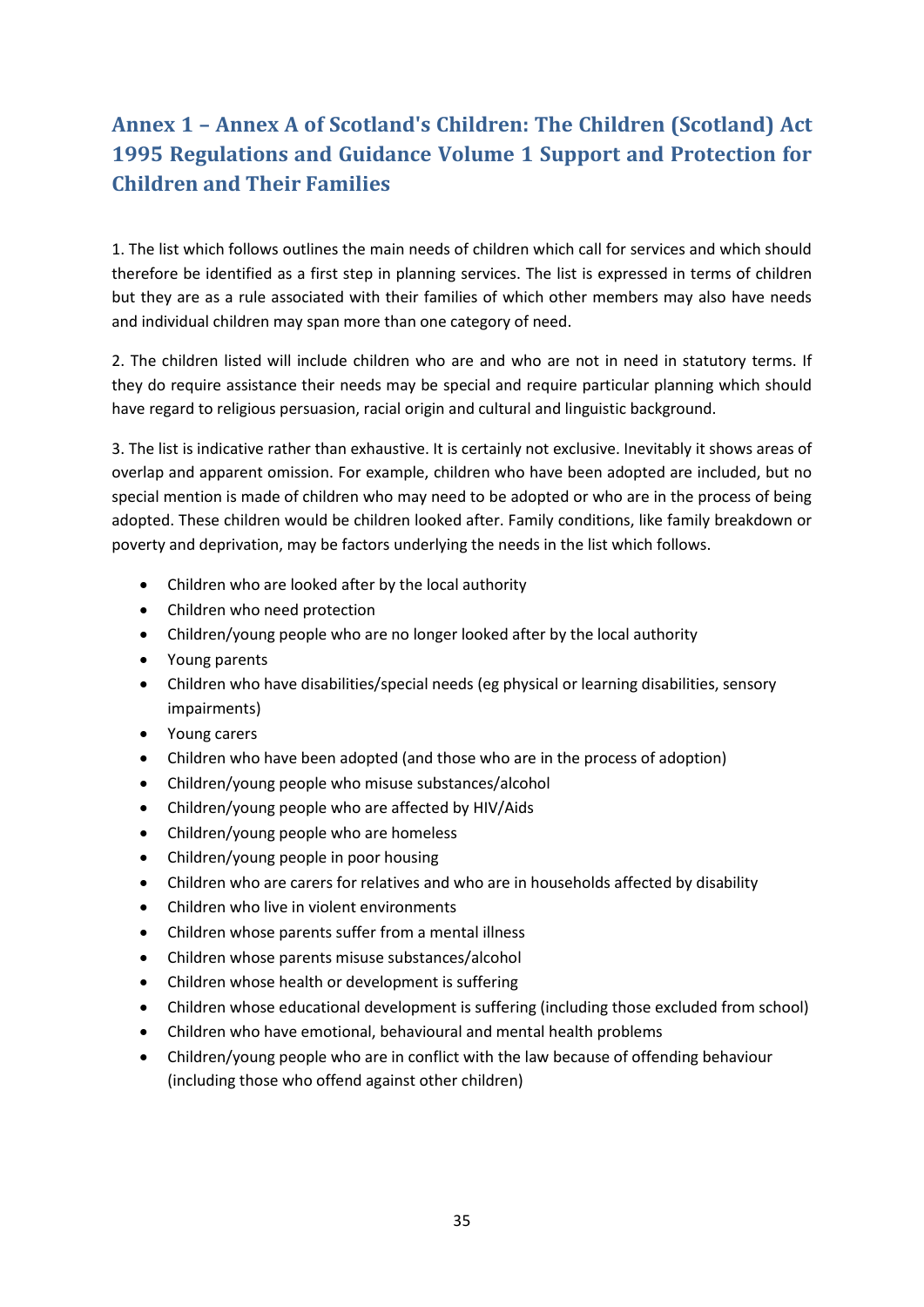# **Annex 2 – Annex from Department for Children, Schools and Families (2010), 'Provision of Accommodation for 16 and 17 year old young people who may be homeless and/or require accommodation'**

Factors to be considered by children's services when assessing 16/17 year olds who may be homeless children in need,

|    | <b>Dimensions of Need</b>                                        | Issues to consider in assessing child's future needs.                                                                                                                                                                                                                    |
|----|------------------------------------------------------------------|--------------------------------------------------------------------------------------------------------------------------------------------------------------------------------------------------------------------------------------------------------------------------|
| 1. | <b>Accommodation</b>                                             | Does the child have access to stable accommodation?<br>$\bullet$<br>How far is this suitable to the full range of the child's needs?                                                                                                                                     |
| 2. | <b>Family and Social</b><br><b>Relationships</b>                 | Assessment of the child's relationship with their parents and<br>$\bullet$<br>wider family.<br>What is the capacity of the child's family and social network<br>to provide stable and secure accommodation and meet the<br>child's practical, emotional and social needs |
| 3. | <b>Emotional and</b><br><b>Behavioural</b><br><b>Development</b> | Does the child show self esteem, resilience and confidence?<br>$\bullet$<br>Assessment of their attachments and the quality of their<br>relationships. Does the child show self control and<br>appropriate self awareness?                                               |
| 4. | <b>Education, Training and</b><br><b>Employment</b>              | Information about the child's education experience and<br>$\bullet$<br>background<br>Assessment as to whether support may be required to enable<br>$\bullet$<br>the child to access education, training or employment.                                                   |
| 5. | <b>Financial Capability and</b><br>independent living<br>skills  | Assessment of the child's financial competence and how they<br>$\bullet$<br>will secure financial support in future<br>Information about the support the child might need to<br>develop self-management and independent living skills,                                   |
| 6. | <b>Health and</b><br><b>Development</b>                          | Assessment of child's physical, emotional and mental health<br>$\bullet$<br>needs.                                                                                                                                                                                       |
| 7. | Identity                                                         | Assessment of the child's needs as a result of their ethnicity,<br>$\bullet$<br>preferred langrage, cultural background, religion or sexual<br>identity.                                                                                                                 |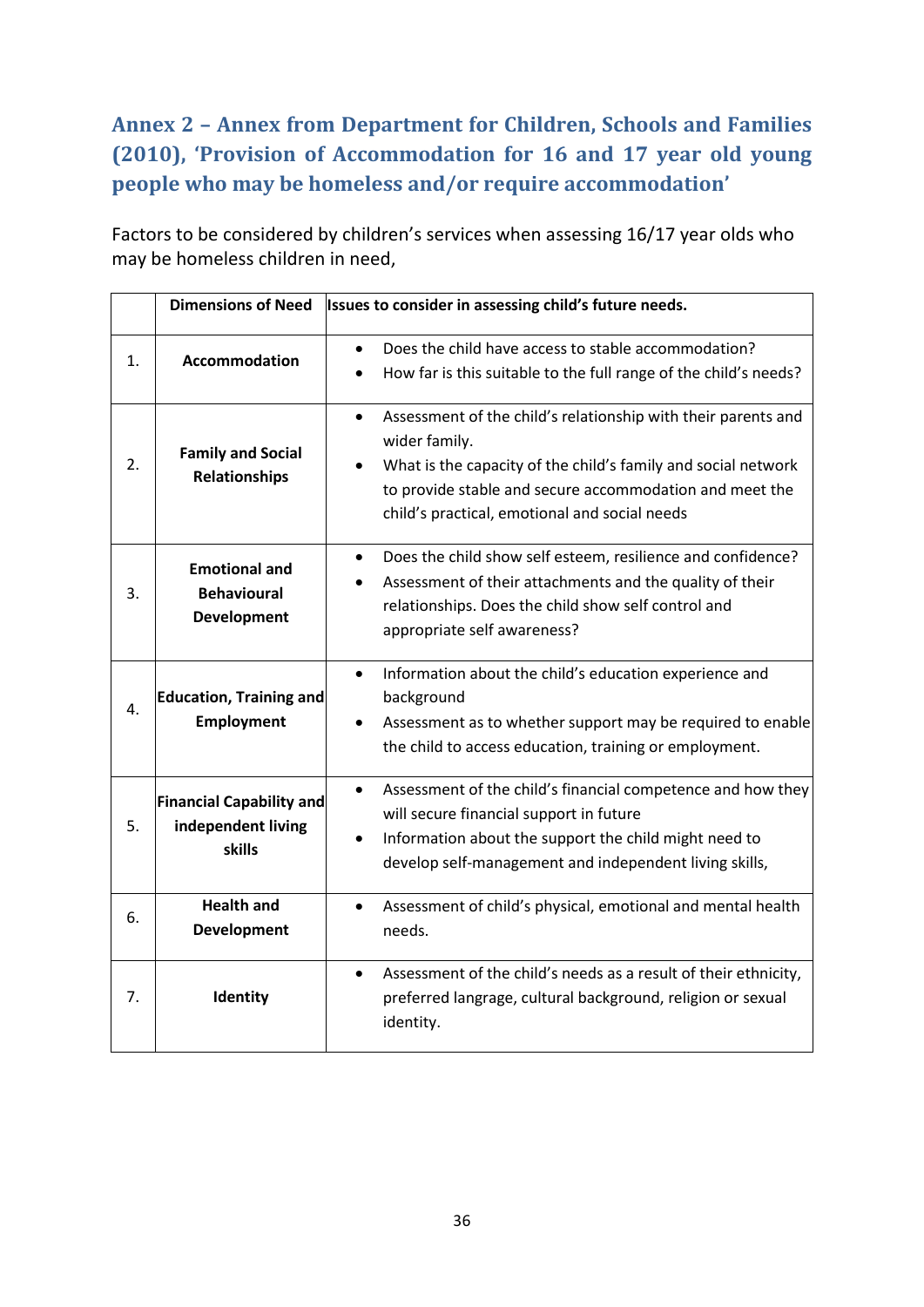# **Annex 3 – Freedom of Information Request Letter**

Dear Sirs

#### **Request for information under the Freedom of Information (Scotland) Act 2002**

I write on behalf of the Young Persons' Project, which provides legal advice, assistance and representation to refugee and migrant children and young people (up to the age of 25) across Scotland.

I am writing to make a request for information under the Freedom of Information (Scotland) Act 2002 with regard to your Local Authority's accommodation and support of separated children<sup>42</sup> under the Children (Scotland) Act 1995 (the Act) or otherwise.

To be specific, I am seeking information relating to young people up to the age of 18; who are separated from their legal or customary care givers and are currently being supported by the Local Authority.

These young people may be Unaccompanied Asylum Seeking Children (UASC) or may be seeking protection as child victims of trafficking under the National Referral Mechanism for Victims of Trafficking (NRM).

They may have been placed in a different Local Authority in foster care, or other forms of accommodation, or they may be detained but are still being financed by your own Local Authority. They may or may not have an allocated Social Worker but will normally be accommodated or financed or both by your Local Authority's Social Work Department, either under compulsory measures of care or through voluntary or discretionary provision.

I respectfully request information on the following:

*In each of the last two financial years:-*

*1. How many separated children between the ages of 16-17 (inclusive) were supported by your Local Authority?*

*Of these,*

**.** 

- *a. how many were supported under section 22 of the Act;*
- *b. how many were supported under section 25 of the Act; and*
- *c. how many were supported under any other section of the Act (please specify the section)?*

 $42$  "Separated children" is a term commonly used to describe children under the age of 18 who are outside their country of origin and separated from their parents or legal or customary care giver. They may arrive on their own or may be accompanied by an adult who is not their parent or legal or customary caregiver. In some cases, they may be removed from their legal or customary care giver through legal proceedings in the UK.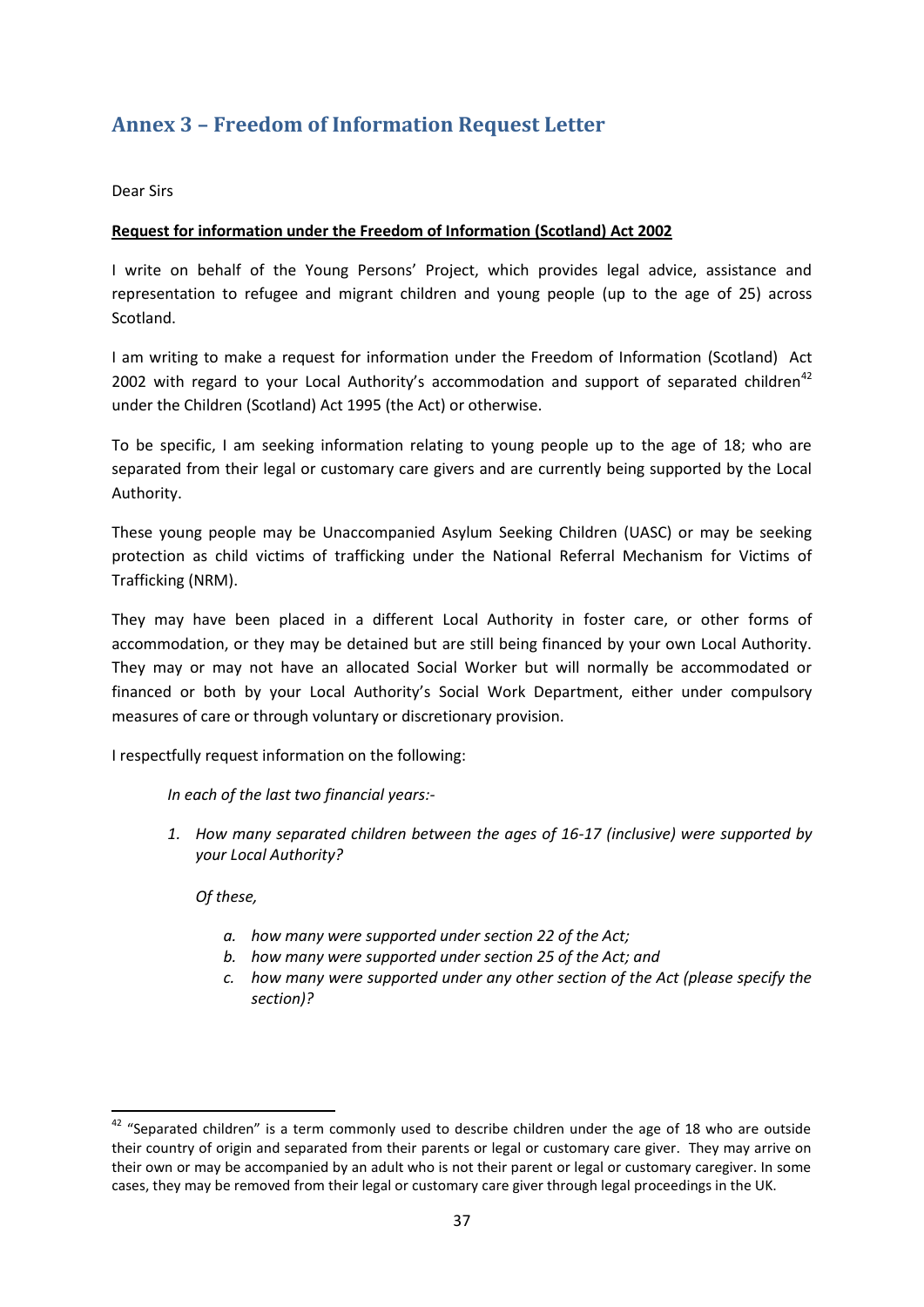*2. Of the children identified in response to Question 1, how many of those children were Unaccompanied Asylum Seeking Children (UASC)?* 

#### *Of these,*

- *a. how many were supported under section 22 of the Act;*
- *b. how many were supported under section 25 of the Act; and*
- *c. how many were supported under any other section of the Act (please specify the section)?*
- *3. Of the children identified in response to Question 1, how many separated children were between the ages of 16-17 (inclusive) when they first became known to your Local Authority?*

*Of these,*

- *a. how many were supported under section 22 of the Act;*
- *b. how many were supported under section 25 of the Act; and*
- *c. how many were supported under any other section of the Act (please specify the section)?*
- *4. Of the children identified in response to Question 3, how many of those children were Unaccompanied Asylum Seeking Children (UASC)?*

*Of these,*

- *a. how many were supported under section 22 of the Act;*
- *b. how many were supported under section 25 of the Act; and*
- *c. how many were supported under any other section of the Act (please specify the section)?*
- *5. Were you aware of any separated children between the ages of 16-17 (inclusive) in your Local Authority area not supported by your Local Authority?* 
	- *a. If so, how many such children are you aware of, and what alternate forms of support (e.g. not from the Local Authority) did they receive?*

I would be grateful if I could receive the information in the form of electronic copies.

If this request is too wide or unclear, I would be grateful if you could contact us as I understand that under the Act, you are required to advise and assist requesters.

If our request is denied in whole or part, I ask that you cite one of the Freedom of Information Act exemptions for each piece of information you refuse to release.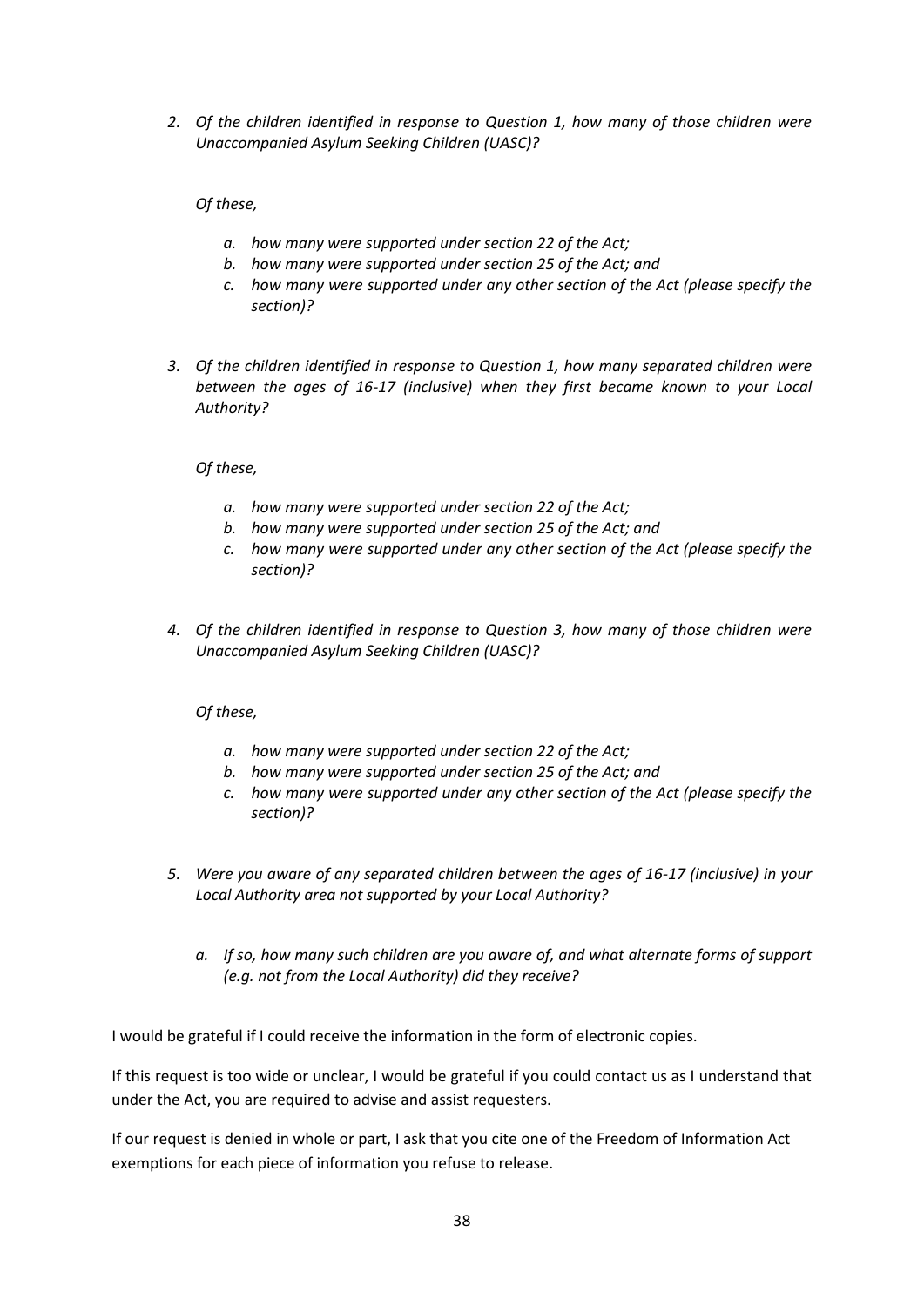## **Annex 4 – Freedom of Information Responses**

 $\overline{a}$ 

## **Accommodation of Separated Children Ages 16-17 Supported by Scottish Local Authorities in Fiscal Years 2012 and 2013**

| <b>Local Authority</b>                               | Q1<br><b>Total Number</b><br>of Separated<br><b>Children Ages</b><br>16/17 | Q1<br><b>Section of Act</b> | Q <sub>2</sub><br><b>Total</b><br><b>Number of</b><br>Q1 who<br>were UASC | Q <sub>2</sub><br><b>Section of Act</b> | Q <sub>3</sub><br><b>Total Number of</b><br>Q1 who were<br>Aged 16/17 on<br><b>Arrival</b> | Q <sub>3</sub><br><b>Section of Act</b> | Q <sub>4</sub><br><b>Total Number of</b><br>Q3 who were<br><b>UASC &amp; Section of</b><br>Act | Q <sub>5</sub><br>Any Other<br>Separated<br><b>Children Ages</b><br>16/17 |
|------------------------------------------------------|----------------------------------------------------------------------------|-----------------------------|---------------------------------------------------------------------------|-----------------------------------------|--------------------------------------------------------------------------------------------|-----------------------------------------|------------------------------------------------------------------------------------------------|---------------------------------------------------------------------------|
| <b>Aberdeen City</b>                                 | $\mathbf{1}$                                                               | Section 25                  | $\mathbf{0}$                                                              | n/a                                     | n/a                                                                                        | n/a                                     | $\mathbf 0$                                                                                    | $\mathbf{0}$                                                              |
| <b>Aberdeenshire</b>                                 | $\mathbf 0$                                                                | n/a                         | $\mathbf 0$                                                               | n/a                                     | n/a                                                                                        | n/a                                     | 0                                                                                              | $\mathbf 0$                                                               |
| <b>Angus</b>                                         | $\mathbf{1}$                                                               | Section 22                  | $\mathbf{1}$                                                              | Section 22                              | $\mathbf{1}$                                                                               | Section 22                              | Section $22 = 1$                                                                               | $\mathbf{0}$                                                              |
| <b>Argyll and Bute</b>                               | 0                                                                          | n/a                         | 0                                                                         | n/a                                     | 0                                                                                          | n/a                                     | 0                                                                                              | $\mathbf 0$                                                               |
| <b>Clackmannanshire</b>                              | $\mathbf{0}$                                                               | n/a                         | $\mathbf{0}$                                                              | n/a                                     | $\mathbf{0}$                                                                               | n/a                                     | $\mathbf{0}$                                                                                   | $\mathbf{0}$                                                              |
| <b>Dumfries and Galloway</b>                         | $\overline{2}$                                                             | Section 25                  | $\mathbf{1}$                                                              | Section 25                              | 1                                                                                          | Section 25                              | Section $25 = 1$                                                                               | $\Omega$                                                                  |
| <b>City of Dundee</b>                                | $\mathbf{0}$                                                               | n/a                         | $\mathbf{0}$                                                              | n/a                                     | $\mathbf{0}$                                                                               | n/a                                     | $\mathbf{0}$                                                                                   | $\mathbf{0}$                                                              |
| <b>East Ayrshire</b>                                 | $\mathbf 0$                                                                | n/a                         | $\mathbf 0$                                                               | n/a                                     | $\mathbf 0$                                                                                | n/a                                     | 0                                                                                              | $\Omega$                                                                  |
| <b>East Dunbartonshire</b>                           | $\mathbf{0}$                                                               | n/a                         | $\mathbf{0}$                                                              | n/a                                     | $\mathbf{0}$                                                                               | n/a                                     | $\mathbf{0}$                                                                                   | $\mathbf{0}$                                                              |
| <b>East Lothian</b>                                  | $\mathbf{0}$                                                               | n/a                         | $\mathbf 0$                                                               | n/a                                     | $\mathbf 0$                                                                                | n/a                                     | 0                                                                                              | 0                                                                         |
| <b>East Renfrewshire</b>                             | $\mathbf{0}$                                                               | n/a                         | $\mathbf{0}$                                                              | n/a                                     | $\mathbf 0$                                                                                | n/a                                     | $\mathbf{0}$                                                                                   | $\mathbf{0}$                                                              |
| <b>City of Edinburgh</b>                             | $1 - 5^{43}$                                                               | Section 25 &<br>Section 70  | $1 - 5$                                                                   | Section 25 &<br>Section 70              | $\mathbf 0$                                                                                | n/a                                     | 0                                                                                              | $\Omega$                                                                  |
| <b>Comhairle nan Eilean Siar</b><br>(Outer Hebrides) | $\mathbf{0}$                                                               | n/a                         | $\mathbf{0}$                                                              | n/a                                     | $\mathbf{0}$                                                                               | n/a                                     | $\mathbf{0}$                                                                                   | $\Omega$                                                                  |
| <b>Falkirk</b>                                       | $\mathbf 0$                                                                | n/a                         | $\mathbf 0$                                                               | n/a                                     | 0                                                                                          | n/a                                     | 0                                                                                              | $\Omega$                                                                  |
| <b>Fife</b>                                          | $\mathbf{0}$                                                               | n/a                         | $\mathbf{0}$                                                              | n/a                                     | $\mathbf{0}$                                                                               | n/a                                     |                                                                                                | $\mathbf{0}$                                                              |

<sup>&</sup>lt;sup>43</sup> Certain local authorities provided a range rather than exact figures, on the basis that providing exact figures would risk revealing confidential information that could lead to the identification of individuals in the care of the local authority.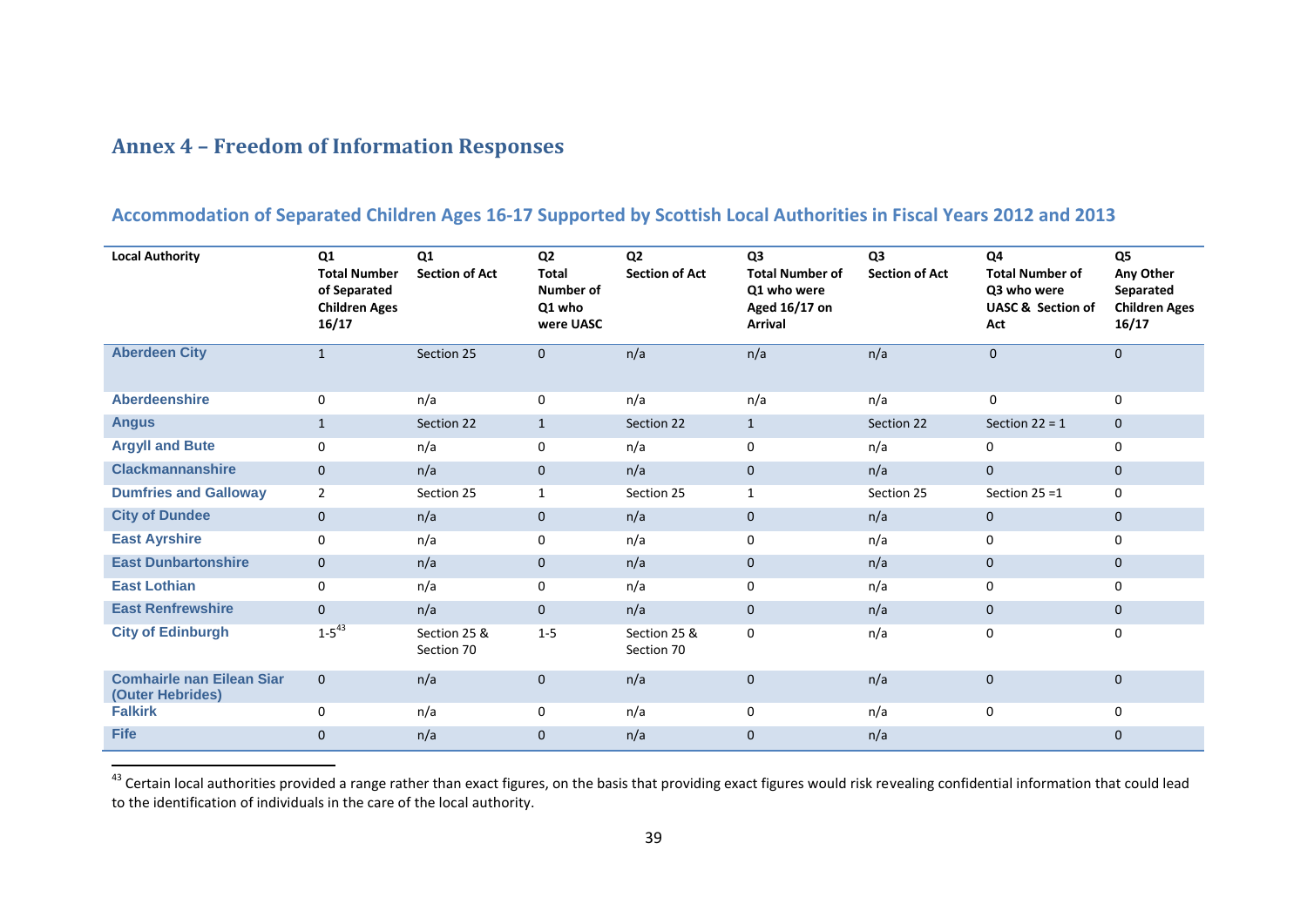| <b>Local Authority</b>     | Q <sub>1</sub><br><b>Total Number</b><br>of Separated<br><b>Children Ages</b><br>16/17 | Q1<br><b>Section of Act</b>                     | Q <sub>2</sub><br><b>Total</b><br>Number of<br>Q1 who<br>were UASC | Q <sub>2</sub><br><b>Section of Act</b> | Q <sub>3</sub><br><b>Total Number of</b><br>Q1 who were<br>Aged 16/17 on<br><b>Arrival</b> | Q <sub>3</sub><br><b>Section of Act</b>         | Q4<br><b>Total Number of</b><br>Q3 who were<br><b>UASC &amp; Section of</b><br>Act | Q <sub>5</sub><br>Any Other<br>Separated<br><b>Children Ages</b><br>16/17 |
|----------------------------|----------------------------------------------------------------------------------------|-------------------------------------------------|--------------------------------------------------------------------|-----------------------------------------|--------------------------------------------------------------------------------------------|-------------------------------------------------|------------------------------------------------------------------------------------|---------------------------------------------------------------------------|
| Glasgow City <sup>44</sup> | 54/43                                                                                  | Section 22 = $2/2$ ;<br>Section $29 =$<br>52/41 | 52/41                                                              | All Section 29                          | 31/30                                                                                      | Section 22 = $2/2$ ;<br>Section $29 =$<br>29/28 | Section 29 = 29/28                                                                 | $\Omega$                                                                  |
| <b>Highland</b>            | $\mathbf{0}$                                                                           | n/a                                             | $\mathbf{0}$                                                       | n/a                                     | $\mathbf{0}$                                                                               | n/a                                             | $\mathbf 0$                                                                        | $\mathbf{0}$                                                              |
| Inverclyde                 | 0                                                                                      | n/a                                             | $\mathbf 0$                                                        | n/a                                     | 0                                                                                          | n/a                                             | 0                                                                                  | $\Omega$                                                                  |
| <b>Midlothian</b>          | $\mathbf{0}$                                                                           | n/a                                             | $\mathbf{0}$                                                       | n/a                                     | $\mathbf{0}$                                                                               | n/a                                             | $\mathbf 0$                                                                        | $\mathbf{0}$                                                              |
| <b>Moray</b>               | 0                                                                                      | n/a                                             | $\mathbf 0$                                                        | n/a                                     | 0                                                                                          | n/a                                             | 0                                                                                  | 0                                                                         |
| <b>North Ayrshire</b>      | $\mathbf{0}$                                                                           | n/a                                             | $\mathbf{0}$                                                       | n/a                                     | $\mathbf{0}$                                                                               | n/a                                             | $\mathbf 0$                                                                        | $\mathbf{0}$                                                              |
| <b>North Lanarkshire</b>   | $1 - 5^{43}$                                                                           | Section 25 &<br>Section 70                      | $1 - 5$                                                            | Section 25 &<br>Section 70              | $\mathbf 0$                                                                                | n/a                                             | 0                                                                                  | 0                                                                         |
| <b>Orkney</b>              | $\overline{0}$                                                                         | n/a                                             | $\mathbf{0}$                                                       | n/a                                     | $\mathbf{0}$                                                                               | n/a                                             | $\mathbf{0}$                                                                       | $\mathbf{0}$                                                              |
| <b>Perth and Kinross</b>   | $1 - 5^{43}$                                                                           | Section 22                                      | $1 - 5$                                                            | Section 22                              | $1 - 5$                                                                                    | Section 22                                      | Section $22 = 1$                                                                   | $\Omega$                                                                  |
| Renfrewshire <sup>45</sup> | $\overline{\phantom{a}}$                                                               | $\overline{\phantom{a}}$                        | $\sim$                                                             | $\overline{\phantom{a}}$                | $--$                                                                                       | $\overline{\phantom{m}}$                        | $\overline{\phantom{m}}$                                                           | $\qquad \qquad -$                                                         |
| <b>Scottish Borders</b>    | 0                                                                                      | n/a                                             | $\mathbf 0$                                                        | n/a                                     | 0                                                                                          | n/a                                             | 0                                                                                  | 0                                                                         |
| <b>Shetland</b>            | $\overline{0}$                                                                         | n/a                                             | $\mathbf{0}$                                                       | n/a                                     | $\mathbf{0}$                                                                               | n/a                                             | $\mathbf 0$                                                                        | $\mathbf{0}$                                                              |
| <b>South Ayrshire</b>      | $\mathbf{1}$                                                                           | Section 25                                      | 1                                                                  | Section 25                              | 0                                                                                          | n/a                                             | 0                                                                                  | $\Omega$                                                                  |
| <b>South Lanarkshire</b>   | $\mathbf{0}$                                                                           | n/a                                             | $\mathbf{0}$                                                       | n/a                                     | $\mathbf 0$                                                                                | n/a                                             | $\mathbf 0$                                                                        | $\mathbf{0}$                                                              |
| <b>Stirling</b>            | $\mathbf 0$                                                                            | n/a                                             | $\mathbf 0$                                                        | n/a                                     | 0                                                                                          | n/a                                             | $\mathbf 0$                                                                        | $\Omega$                                                                  |
| <b>West Dunbartonshire</b> | $\mathbf{0}$                                                                           | n/a                                             | $\mathbf{0}$                                                       | n/a                                     | $\mathbf 0$                                                                                | n/a                                             | $\mathbf 0$                                                                        | $\mathbf{0}$                                                              |
| <b>West Lothian</b>        | $\mathbf 0$                                                                            | n/a                                             | $\mathbf 0$                                                        | n/a                                     | 0                                                                                          | n/a                                             | 0                                                                                  | 0                                                                         |

 $\overline{a}$ 

<sup>&</sup>lt;sup>44</sup> Glasgow City Council provided information for the 2012 and 2013 financial years. As it is unclear whether individual separated children were counted in both years, both figures have been included in the format (2012 figure**/**2013 figure). As indicated in the body of the report, we have made a new freedom of information request to Glasgow City Council to clarify the response indicating that children are initial accommodated by that local authority under Section 29 of the Children (Scotland) Act 1995. <sup>45</sup> Renfrewshire Council requested we specify the medium for receipt of the information. We have responded, and await a reply at date of publication.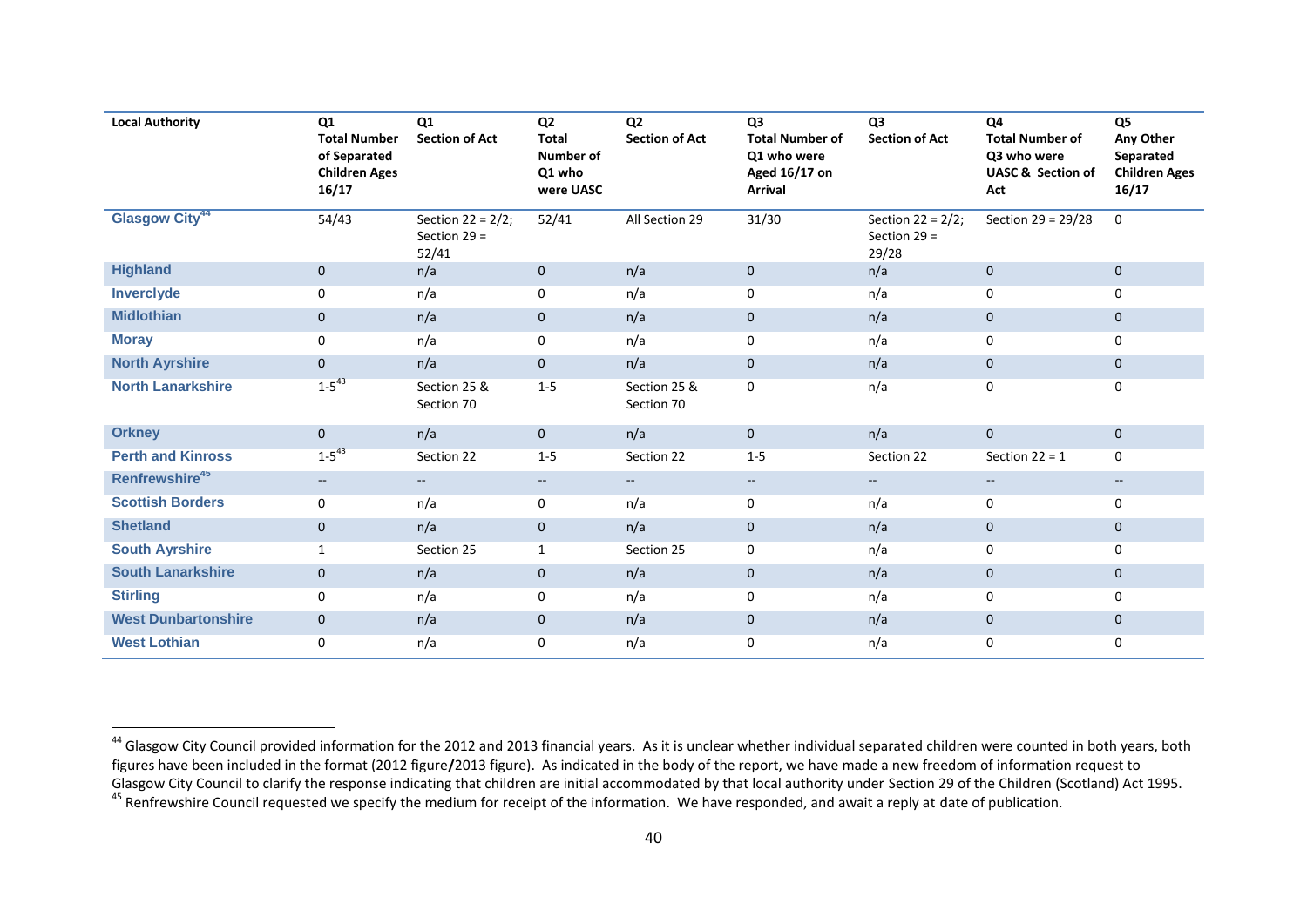## **Annex 5 – Legal Opinion of Senior Counsel Janys M Scott QC**

#### **OPINION OF SENIOR COUNSEL**

**for** 

#### **LEGAL SERVICES AGENCY**

**re**

# **ACCOMMODATION AND SUPPORT FOR UNACCOMPANIED ASYLUM SEEKING CHILDREN**

### **Introduction**

[1] The Legal Services Agency is engaged in consideration of the position of Unaccompanied Asylum Seeking Children ("UASC") in Scotland. These are children and young people under the age of 18 who are outside their country of origin and separated from parents or legal or customary caregivers. Such children and young people may have arrived in Scotland alone, or be accompanied by a person who is not the parent or legal or customary caregiver. Some such children may have been removed from the legal or customary caregiver. Where the children concerned are under the age of 16 they will generally be accommodated under section 25 of the Children (Scotland) Act 1995, and may ultimately receive after-care services under section 29. Some young people over the age of 16 have been differently treated. They have been given support which is said to be provided under section 22 of the 1995 Act, and in consequence they have not been treated as "looked after children", nor have they been entitled to after-care services under section 29 of the 1995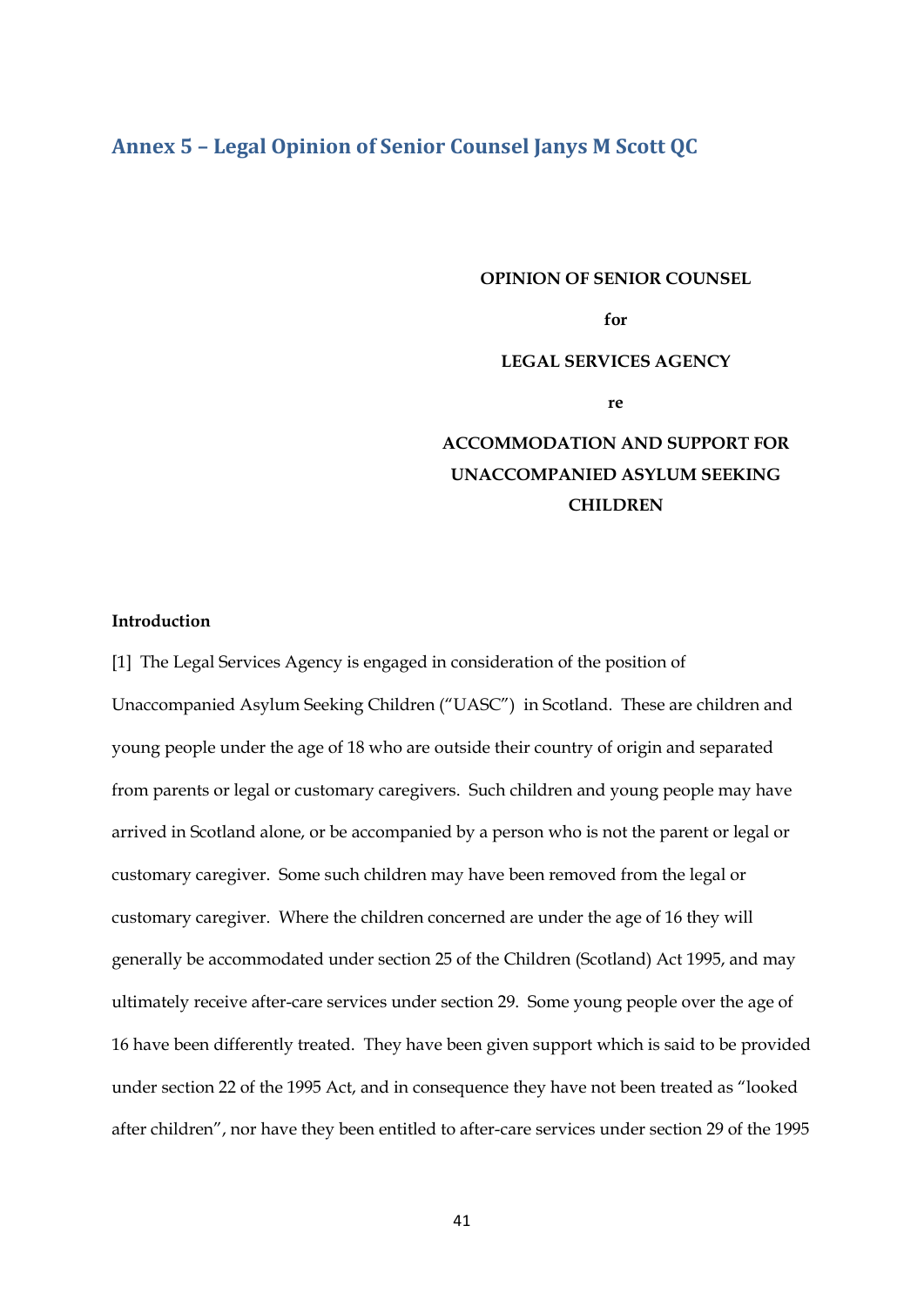Act. I am asked to consider the position of the children who are not treated as

accommodated under section 25.

## **The law**

[2] The law in this area is set out in the Children (Scotland) Act 1995, the material sections of

which are as follows:

#### **17.— Duty of local authority to child looked after by them.**

(1) Where a child is looked after by a local authority they shall, in such manner as the Secretary of State may prescribe—

(a) safeguard and promote his welfare (which shall, in the exercise of their duty to him be their paramount concern);

(b) make such use of services available for children cared for by their own parents as appear to the authority reasonable in his case; and

… (2) The duty under paragraph (a) of subsection (1) above includes, without prejudice to that paragraph's generality, the duty of providing advice and assistance with a view to preparing the child for when he is no longer looked after by a local authority.

(3) Before making any decision with respect to a child whom they are looking after, or proposing to look after, a local authority shall, so far as is reasonably practicable, ascertain the views of—

(a) the child;

(b) his parents;

(c) any person who is not a parent of his but who has parental rights in relation to him; and

(d) any other person whose views the authority consider to be relevant, regarding the matter to be decided.

(4) In making any such decision a local authority shall have regard so far as practicable—

(a) to the views (if he wishes to express them) of the child concerned, taking account of his age and maturity;

(b) to such views of any person mentioned in subsection (3)(b) to (d) above as they have been able to ascertain; and

(c) to the child's religious persuasion, racial origin and cultural and linguistic background.

… (6) Any reference in this Chapter of this Part to a child who is "looked after" by a local authority, is to a child—

(a) for whom they are providing accommodation under section 25 of this Act; (b) who is subject to a compulsory supervision order or an interim compulsory supervision order and in respect of whom they are the implementation authority (within the meaning of the Children's Hearings (Scotland) Act 2011); …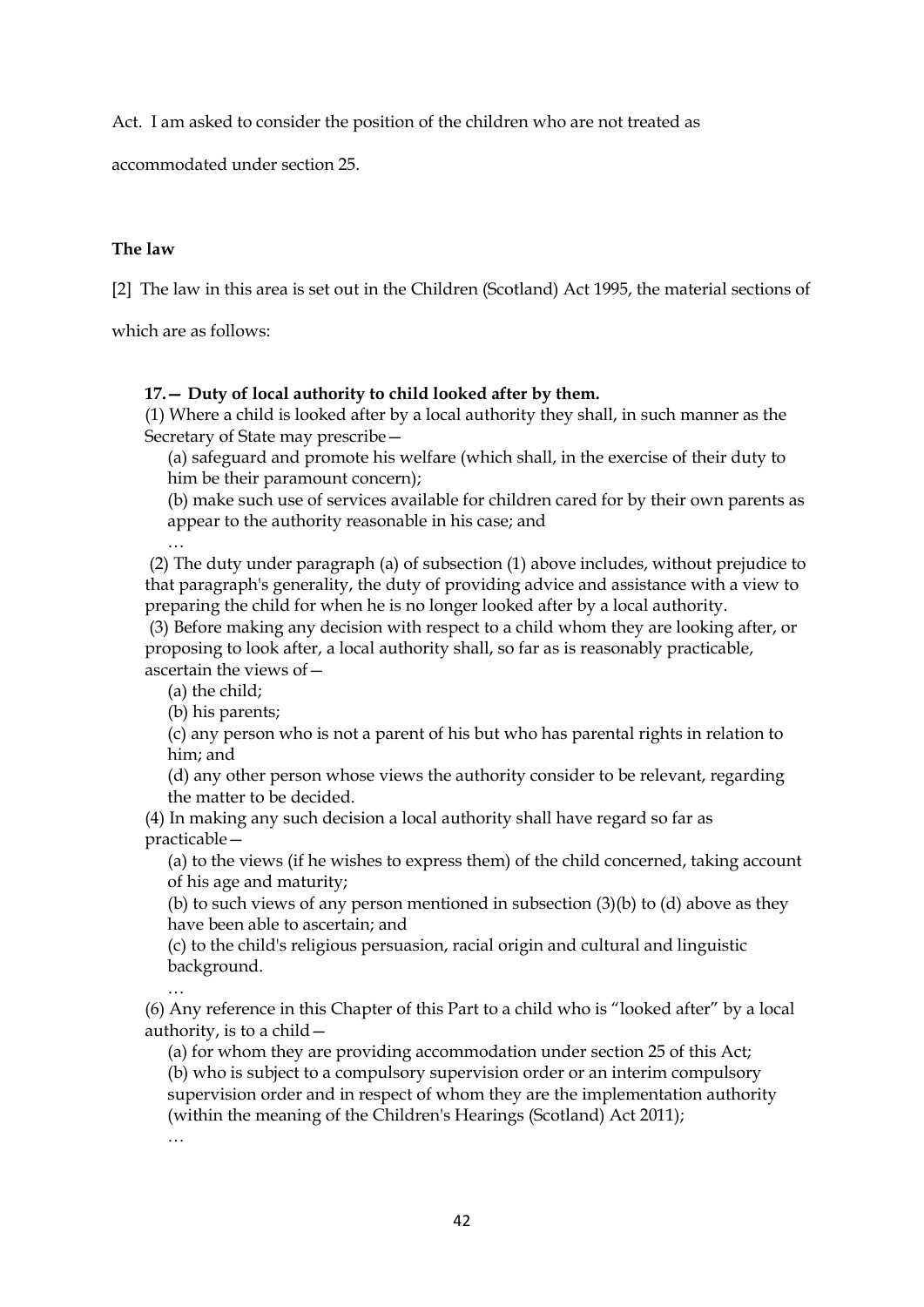#### **22.— Promotion of welfare of children in need.**

(1) A local authority shall—

(a) safeguard and promote the welfare of children in their area who are in need; and (b) so far as is consistent with that duty, promote the upbringing of such children by their families, by providing a range and level of services appropriate to the children's needs.

(2) In providing services under subsection (1) above, a local authority shall have regard so far as practicable to each child's religious persuasion, racial origin and cultural and linguistic background.

(3) Without prejudice to the generality of subsection (1) above—

(a) a service may be provided under that subsection—

(i) for a particular child;

(ii) if provided with a view to safeguarding or promoting his welfare, for his family; or

(iii) if provided with such a view, for any other member of his family; and

(b) the services mentioned in that subsection may include giving assistance in kind or, in exceptional circumstances, in cash.

(4) Assistance such as is mentioned in subsection (3)(b) above may be given unconditionally or subject to conditions as to the repayment, in whole or in part, of it or of its value; but before giving it, or imposing such conditions, the local authority shall have regard to the means of the child concerned and of his parents …

### **25.— Provision of accommodation for children, etc.**

(1) A local authority shall provide accommodation for any child who, residing or having been found within their area, appears to them to require such provision because—

(a) no-one has parental responsibility for him;

(b) he is lost or abandoned; or

(c) the person who has been caring for him is prevented, whether or not permanently and for whatever reason, from providing him with suitable accommodation or care. (2) Without prejudice to subsection (1) above, a local authority may provide

accommodation for any child within their area if they consider that to do so would safeguard or promote his welfare.

(3) A local authority may provide accommodation for any person within their area who is at least eighteen years of age but not yet twenty-one, if they consider that to do so would safeguard or promote his welfare.

(4) A local authority providing accommodation under subsection (1) above for a child who is ordinarily resident in the area of another local authority shall notify the other authority, in writing, that such provision is being made; and the other authority may at any time take over the provision of accommodation for the child.

(5) Before providing a child with accommodation under this section, a local authority shall have regard, so far as practicable, to his views (if he wishes to express them), taking account of his age and maturity; and without prejudice to the generality of this subsection a child twelve years of age or more shall be presumed to be of sufficient age and maturity to form a view.

(6) Subject to subsection (7) below—

(a) a local authority shall not provide accommodation under this section for a child if any person who—

(i) has parental responsibilities in relation to him and the parental rights mentioned in section 2(1)(a) and (b) of this Act; and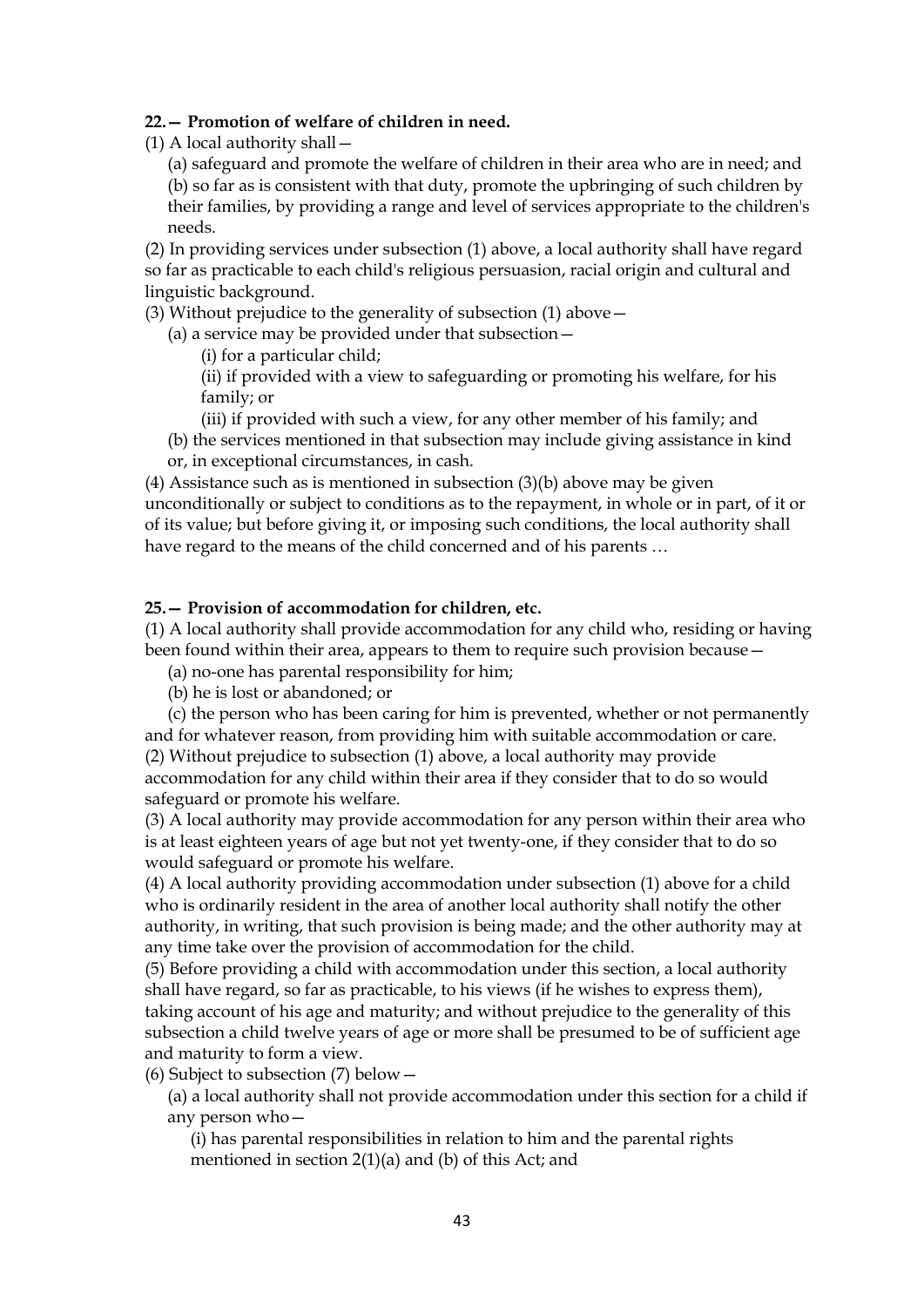(ii) is willing and able either to provide, or to arrange to have provided, accommodation for him, objects; and

(b) any such person may at any time remove the child from accommodation which has been provided by the local authority under this section.

- (7) Paragraph (a) of subsection (6) above does not apply—
	- (a) as respects any child who, being at least sixteen years of age, agrees to be provided with accommodation under this section; …

(8) In this Part of this Act, accommodation means, except where the context otherwise requires, accommodation provided for a continuous period of more than twenty-four hours.

## **26.— Manner of provision of accommodation to child looked after by local authority.**

- (1) A local authority may provide accommodation for a child looked after by them by  $-$ (a) placing him with—
	- (i) a family (other than such family as is mentioned in paragraph (a) or (b) of the definition of that expression in section 93(1) of this Act);
	- (ii) a relative of his; or
	- (iii) any other suitable person;
	- (b) maintaining him in a residential establishment; or

(c) making such other arrangements as appear to them to be appropriate, including (without prejudice to the generality of this paragraph) making use of such services as are referred to in section 17(1)(b) of this Act.

(2) A local authority may arrange for a child whom they are looking after—

(a) to be placed, under subsection (1)(a) above, with a person in England and Wales or in Northern Ireland; or

- (b) to be maintained in any accommodation in which—
	- (i) a local authority in England and Wales could maintain him by virtue of section 23(2)(b) to (e) of the Children Act 1989; or
	- (ii) an authority within the meaning of the Children (Northern Ireland) Order

## **29.— After-care.**

(1) A local authority shall, unless they are satisfied that his welfare does not require it, advise, guide and assist any person in their area over school age but not yet nineteen years of age who, at the time when he ceased to be of school age or at any subsequent time was, but who is no longer, looked after by a local authority.

(2) If a person within the area of a local authority is at least nineteen, but is less than twenty-one, years of age and is otherwise a person such as is described in subsection (1) above, he may by application to the authority request that they provide him with advice, guidance and assistance; and they may, unless they are satisfied that his welfare does not require it, grant that application.

(3) Subject to section 73(2) of the Regulation of Care (Scotland) Act 2001 (asp 8), assistance given under subsection (1) or (2) above may include assistance in kind or in cash.

(4) Where a person—

(a) over school age ceases to be looked after by a local authority; or

(b) described in subsection (1) above is being provided with advice, guidance or assistance by a local authority, they shall, if he proposes to reside in the area of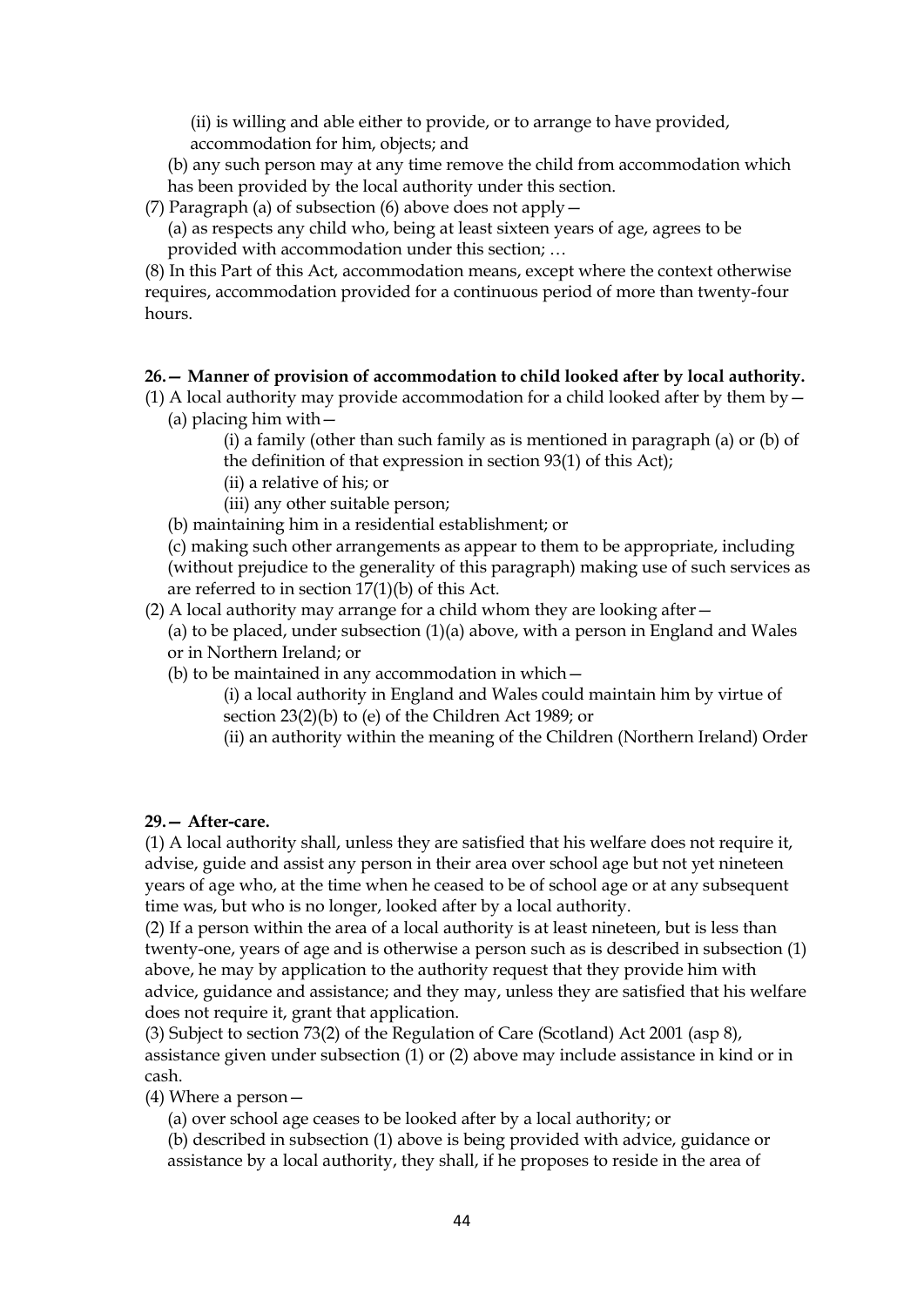another local authority, inform that other local authority accordingly provided that he consents to their doing so.

(5) It is the duty of each local authority, in relation to any person to whom they have a duty under subsection (1) above or who makes an application under subsection (2) above, to carry out an assessment of the person's needs.

(6) Each local authority shall establish a procedure for considering representations (including complaints) made to them by any person mentioned in subsection (1) or (2) above about the discharge of their functions under the provisions of subsections (1) to (5) above…

For the purposes of these sections "child" is defined in section 93(2)(a) as a person under the age of 18 years. This allows a transition from children's services to adult services at the age of 18 as the general social welfare duties of local authorities under section 12 of the Social Work (Scotland) Act 1968 do not apply until a person attains the age of 18.

#### **Provision of accommodation to separated children**

[3] I am advised that local authorities faced with separated children, including UASC, have no difficulty with providing accommodation under section 25 to those who are under the age of 16, but in the case of 16 and 17 year olds some authorities are inclined to provide support under section 22, to allow these young people to secure their own accommodation. The distinction is likely to be on the grounds that under 16 a child does not have legal capacity to enter into a transaction in respect of accommodation, but from the age of 16 young people do have legal capacity in terms of section 1 of the Age of Legal Capacity (Scotland) Act 1991. Looking at the immediate objective this resolves the problem for the young person, but it leaves him or her at a serious disadvantage. He or she will not be treated as a child who is "looked after" by the local authority for the purposes of section 17(6) of the Children (Scotland) Act 1995, and so will not be entitled to the safeguards applicable to children under that section. Furthermore he or she will be at a disadvantage on attaining 18, as compared with children accommodated under section 25, as there will be no prospect of receiving after-care under section 29.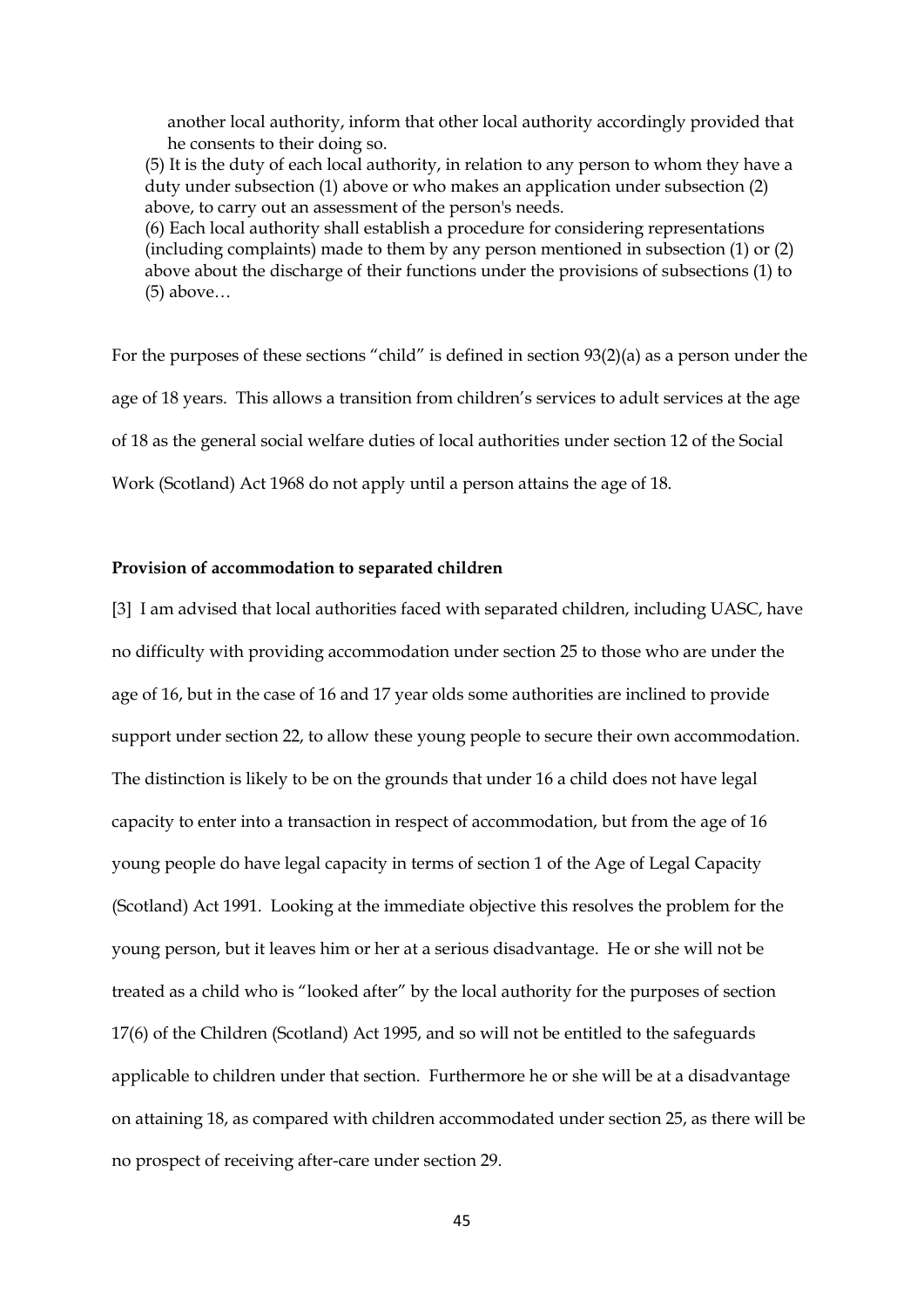[4] The key to this issue lies in the terms of section 25 of the Children (Scotland) Act 1995. This imposes a duty on local authorities to provide accommodation for any person under the age of 18 years who appears to them to require such provision for a number of reasons at least one of which is likely to apply to a separated child (section 25(1)). It is the essence of the difficulty in many such cases that no-one has parental responsibility for such children. While most aspects of 'parental responsibility' mentioned in section 1(1) of the 1995 Act cease to apply when a child attains 16, the responsibility to provide guidance continues until a person attains the age of 18. The 1995 Act is clear that for the purposes of section 25 "child" includes a person under the age of 18 (see section 93(2)). Many separated children may be characterised as "lost or abandoned" . No-one will generally be providing suitable accommodation or care. If therefore an unaccompanied asylum seeker who is under the age of 18 presents himself or herself to the local authority with a request for accommodation, *prima facie* this results in an obligation on the local authority to provide accommodation. While the local authority is required to have regard to the views of the young person concerned (section 25(5)), this does not abrogate the duty to provide accommodation if the circumstances specified in section 25(1) apply.

[5] The duty under section 25 differs from the obligations of a local authority under section 22. The latter imposes general duties to provide services, it is not concerned with the needs of individual children. Thus an individual child cannot make demands of a local authority by reference to section 22 (see *Crossan v South Lanarkshire Council* 2006 SLT 441). In reaching her decision in *Crossan* Lady Smith was satisfied that the issue before her was essentially the same issue as that addressed by the House of Lords in *R (G) v Barnet London Borough Council*  [2003] UKHL 57, [2004] 2 AC 208. In that case single mothers resident in England were seeking accommodation for themselves, with their children, (*inter alia*) under section 17 of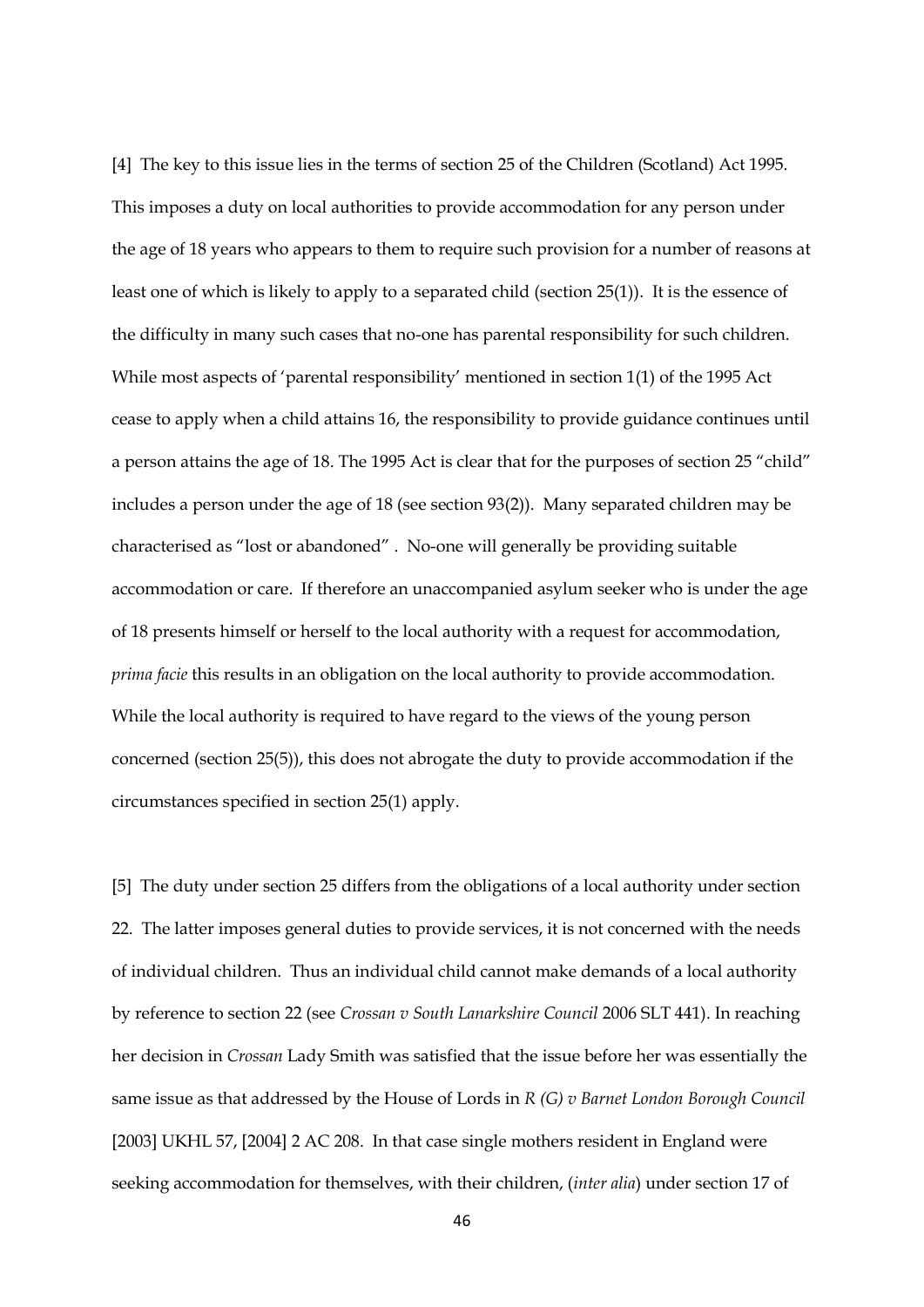the Children Act 1989. Lady Smith was prepared to treat section 17 as equivalent to the Scottish section 22 and accepted the proposition that the general duties imposed in both those sections were not owed to individual children. The analysis is useful both in itself in understanding the nature of the duties in question, but also in demonstrating that the Scottish courts have been prepared to look at the Children Act 1989 in order to assist in the interpretation of local authority duties under the Children (Scotland) Act 1995.

[6] The critical difference between providing assistance under section 22 and providing accommodation under section 25 lies in the duties which follow from provision of accommodation. A child provided with accommodation is "looked after" by the local authority in question (see section 17(6)). This means that the local authority is bound to safeguard and promote the welfare of the child and that this is to be their paramount concern (section  $17(1)(a)$ ). The authority also must make such use of services available for children cared for by their own parent as appear reasonable (section  $17(1)(b)$ ). This links with a power to request the help of other authorities, found in section 21. There is a requirement before making a decision about these matters to ascertain and have regard, so far as practicable, to the views of the child and to the child's religious persuasion, racial origin and cultural and linguistic background (see section 17(3) and (4)). The case must be regularly reviewed under article 31. The Looked After Children (Scotland) Regulations 2009, SSI 2009/210 are invoked. These Regulations impose duties of assessment and planning. Various types of care regimes are covered by the Regulations, including fostering and placement in residential establishments. These are not however the only ways in which accommodation may be provided. It is open to the authority to make any other arrangements that appear to them to be appropriate (section 26(1)).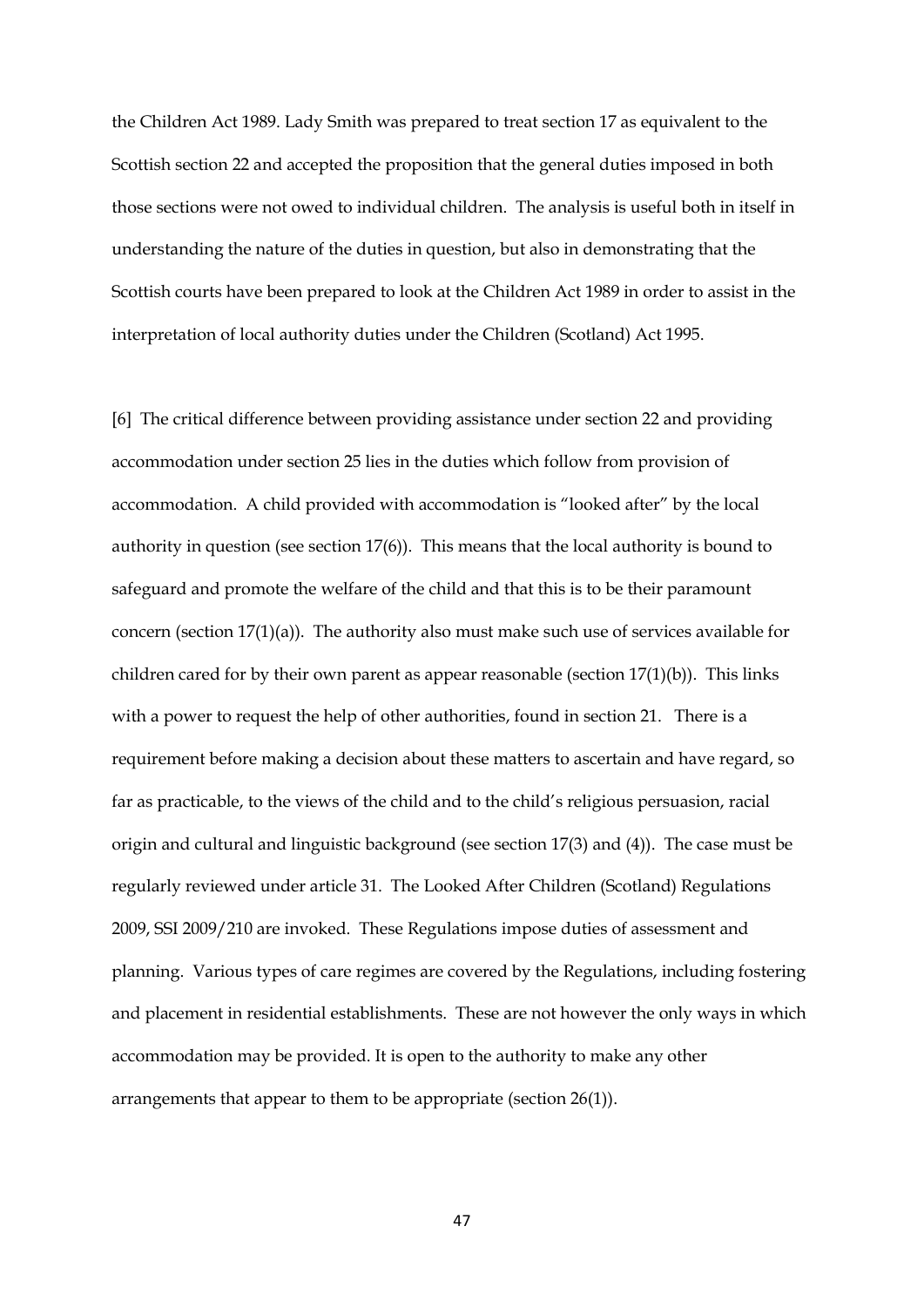#### **After-care services**

[7] Importantly, when a child is looked after, the general duty to safeguard and promote welfare includes a duty of providing advice and assistance with a view to preparing the child for when he or she is no longer looked after by the local authority (section 17(2)). This leads to the duty of the local authority in section 29 to provide advice, guidance and assistance to a person who was looked after by the local authority at the time he ceased to be of school age or at any subsequent time. This duty continues until the person attains the age of 19. The authority are only relieved of the duty if satisfied that the young person's welfare does not require them to provide such advice, guidance and assistance (section 29(1)). Once such a person attains the age of 19, the duty flies off, but is replaced by a discretion to provide advice, guidance and assistance, if the young person concerned remains under the age of 21 and makes an application (section 29(2)). Assistance may be in kind or in cash (section 29(3)). If the duty applies, or the discretion is activated by an application, then the local authority must carry out an assessment of needs (section 29(5), inserted by the Regulation of Care (Scotland) Act 2001, section 73). There is also a power in section 30 to provide financial assistance to persons under the age of 21 who have been looked after by the local authority.

[8] In order to apply the after-care provisions it is necessary to understand when a person ceases to be of school age. The term "school age" is construed in accordance with section 31 of the Education (Scotland) Act 1980 (see definition in 1995 Act, section 93(1)). That section provides:

"Subject to sections 32(3) and 33(2) and (4) of this Act, a person is of school age if he has attained the age of five years and has not attained the age of sixteen years." Section 33(2) provides that there are two dates upon which a person is "deemed" to have attained the age of sixteen. A person ceases to be of school age on one of those two dates. If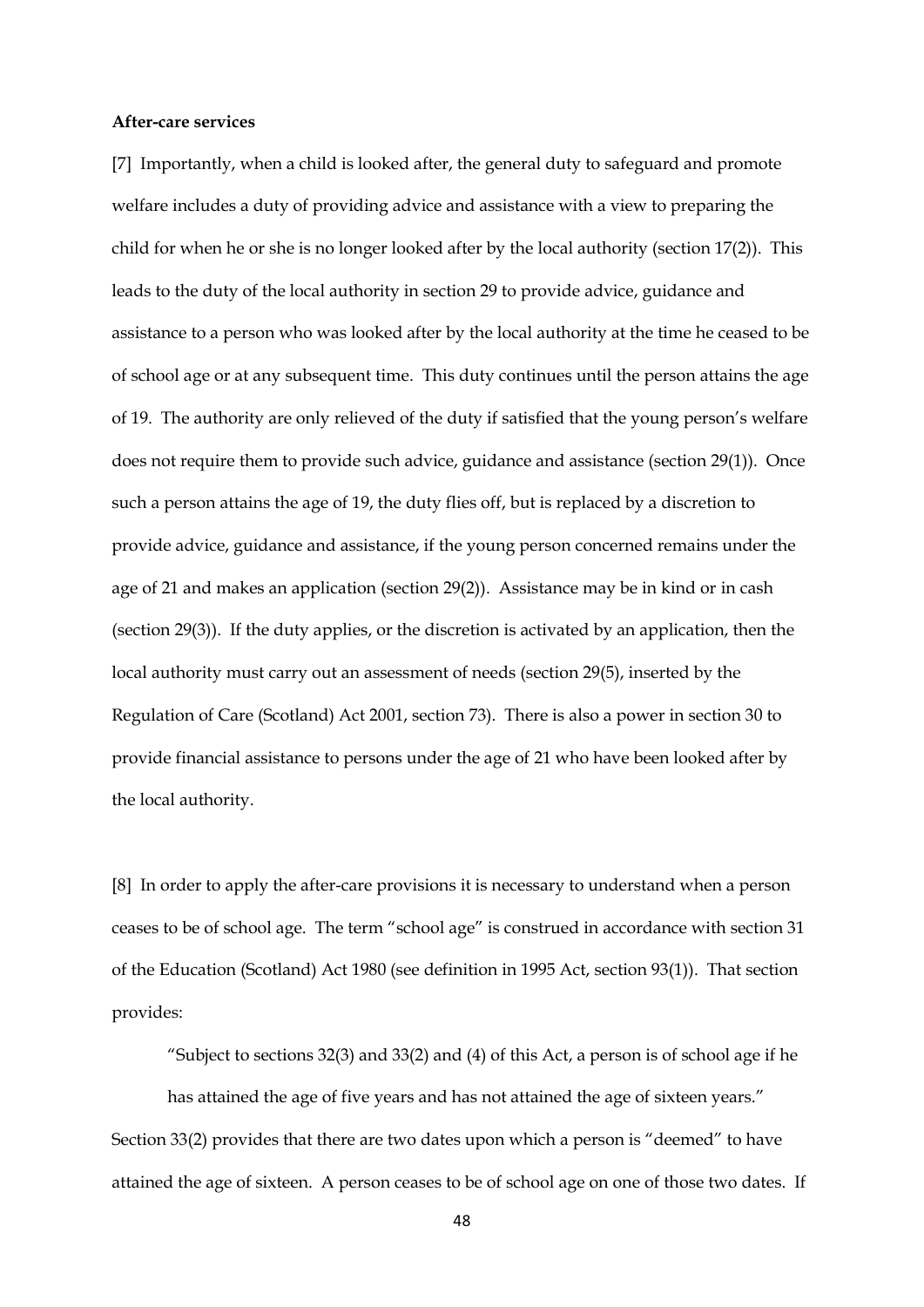the person's birthday is on or after March 1 and before October 1 he or she ceases to be of school age on the "summer leaving date". This is the last day of May. If the person's birthday falls on or after October 1 and before March 1 then he or she ceases to be of school age at the beginning of the Christmas holiday period. This is defined as a period of consecutive days which includes 25 December and in which the school does not meet for the purposes of providing school education. The first day of the Christmas holiday period is the "winter leaving date". If the pupil is not actually attending school, the winter leaving date is December 21.

[9] The duties of a local authority are amplified by the Support and Assistance of Young People Leaving Care (Scotland) Regulations 2003, SSI 2003/608. These regulations distinguish between young people who are compulsorily supported under section 29(1) (ie those under the age of 19) and those who are discretionarily supported under section 29(2) (ie those aged 19 to 21). All must however have a "pathway co-ordinator" to provide advice and support, ensure that the young person's views are sought and taken into account and participate in a "pathway assessment" and preparation of a "pathway plan". The young person is also entitled to a supporter to provide advice and assistance, assist in giving views and participate in the pathway assessment and preparation of the pathway plan. The regulations set out detailed provision for such assessments and plans, including review of pathway plans. A "responsible authority" is obliged to provide a compulsorily supported person or a discretionarily supported person with accommodation or to support that person in suitable accommodation. The Regulations are accompanied by detailed guidance, published in 2004. There is however an inconsistency between the regulations and primary legislation, in so far as section 29 imposes obligations and gives powers to a local authority as regards any young person "in their area", where the Regulations give responsibility to the local authority that last looked after the person concerned, which may or may not be the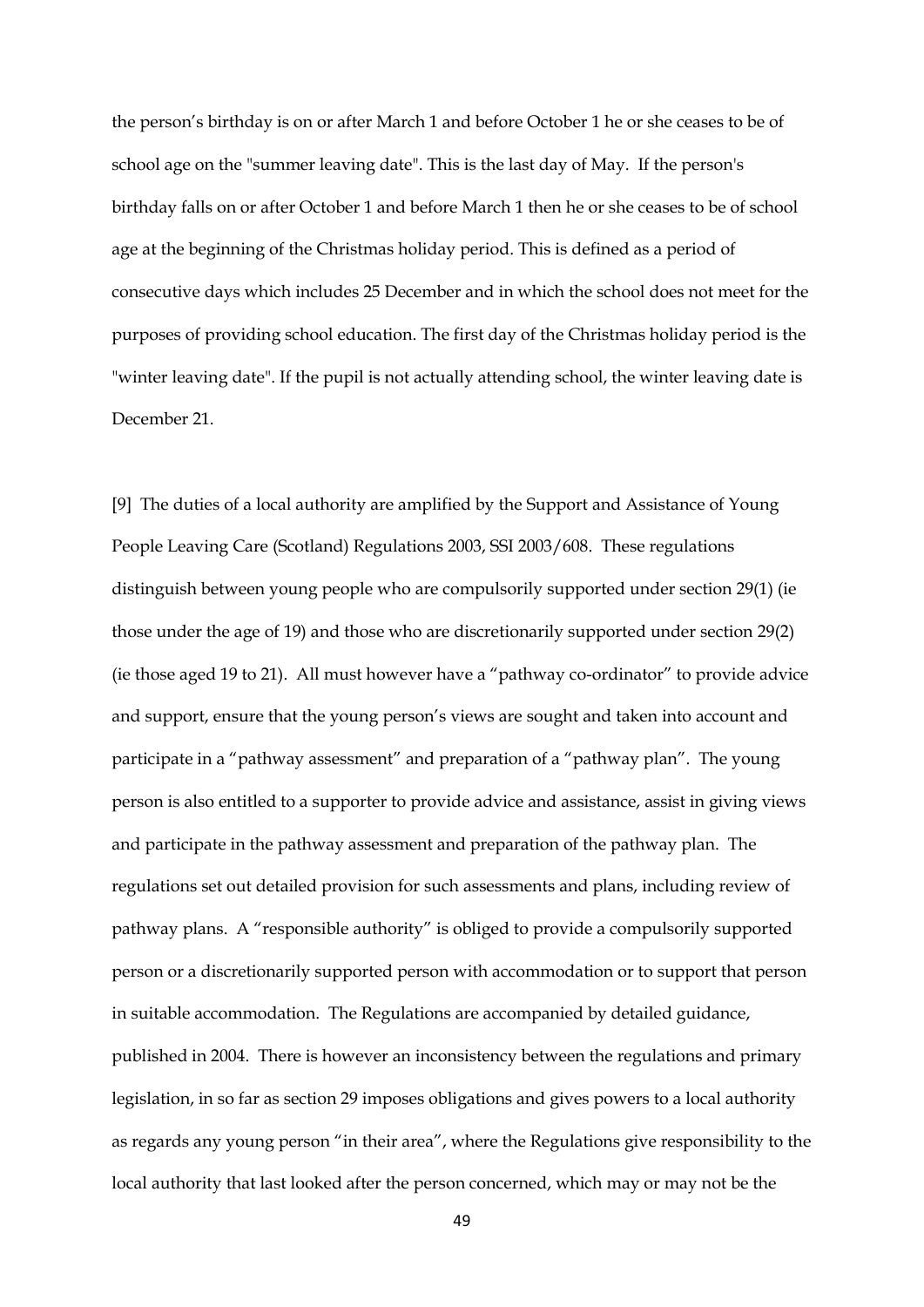authority that last provided accommodation. The confusion is unhelpful, but in the event of dispute, the duties in the primary legislation should take priority, albeit that leaves uncertainty about the detailed "pathway" provisions set out in the Regulations.

#### **General**

[10] It is however clear beyond peradventure that accommodating a separated child under section 25 will involve a local authority in a great deal more than straightforward provision of a place to live. The authority will assume immediate obligations in relation to the welfare of the person concerned, and will also find themselves with obligations in relation to aftercare until that person is 19 and liable to have to meet applications until he or she attains 21. There is little in the statutory scheme to indicate that the legislature had UASC in mind. Indeed the guidance offered to local authorities (published 2008) on being "a good corporate parent" is entitled "These Are Our Bairns". It does not mention any possible international context. On the other hand, the legislation *prima facie* applies to all children, no matter where they have come from. If they are "found within" a local authority area and the other conditions mentioned in section 25 apply, the authority has a duty to accommodate and this will in turn lead to the care and after-care duties that follow.

#### **English case law**

[11] There is a wealth of English case law capable of casting light upon the issue in Scotland and I proposes to examine these cases first, before turning to such Scots authorities as there are. Local authorities in England have been faced with the same dilemma between provision of services under section 17 of the Children Act 1989 (broadly equivalent to section 22 of the Children (Scotland) Act 1995) and provision of accommodation under section 20 (similar to the Scottish section 25). If accommodation is arranged or supported under section 17, then the burden on the local authority is far less onerous than if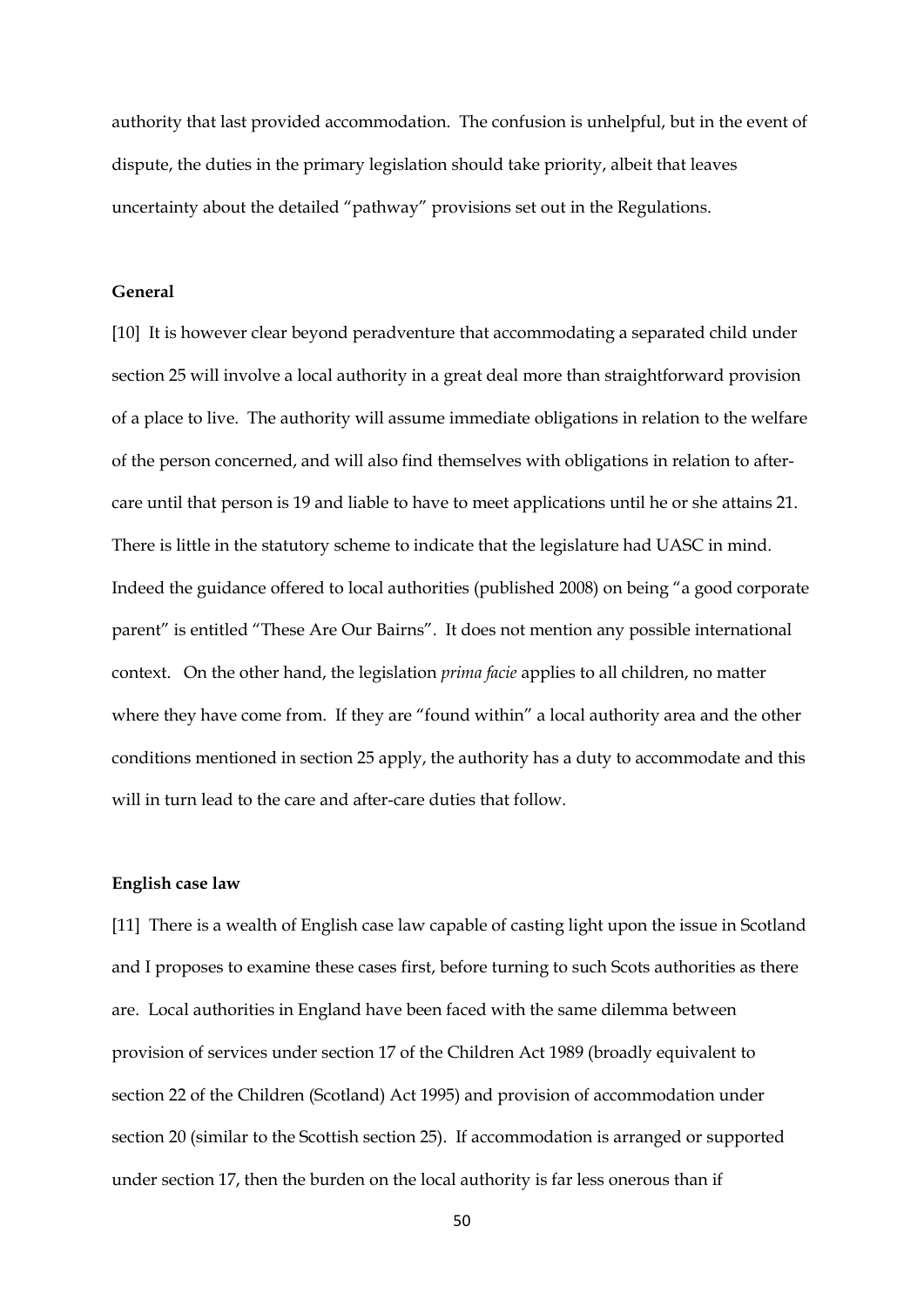accommodation is provided under section 20. The issue has arisen not just in the context of UASC. It has arisen in relation to 16 and 17 year olds whose relationships with parents had broken down and who have been provided with accommodation ostensibly under housing legislation (eg R (M) v Hammersmith and Fulham London Borough Council [2008] UKHL 14, [2008] 1 WLR 535 and *R (G) v Southwark London Borough Council* [2009] UKHL 26, [2009] 1 WLR 1299). It has arisen in the context of children whose educational needs have resulted in the provision of a residential school placement (*R (O) v East Riding of Yorkshire County Council* [2011] EWCA Civ 196, [2011] 3 All ER 137). The message from the English courts has been clear. Local authorities owe duties to persons under the age of 18 to provide accommodation when the statutory conditions for doing so are fulfilled. Councils should not be able to "sidestep" after-care duties by claiming to act under other legislation. If a local authority does actually arrange accommodation, they cannot avoid consequential further obligations by the label they attach to their action.

[12] The most recent case in point is *R(G) v Southwark London Borough Council* [2009] UKHL 26, [2009] 1 WLR 1299. This bears closer examination. A 17 year old fell out with his mother and became homeless. He applied to the local authority for accommodation under section 20, but the authority referred him to the Homeless Persons Unit, which provided accommodation under the Housing Act 1996. He claimed judicial review of the decision that he did not require to be accommodated under section 20 of the Children Act 1989. The young person finally succeeded in the House of Lords, where it was held that a child, even one on the verge of adulthood, was considered and treated by Parliament as a vulnerable person to whom the state, in the form of the relevant local authority, owed a duty that went wider than the mere provision of accommodation. If a person aged 16 or 17 applied for accommodation under section 20 and satisfied all the criteria under that section, the local children's services authority owed a duty to the child to provide him with accommodation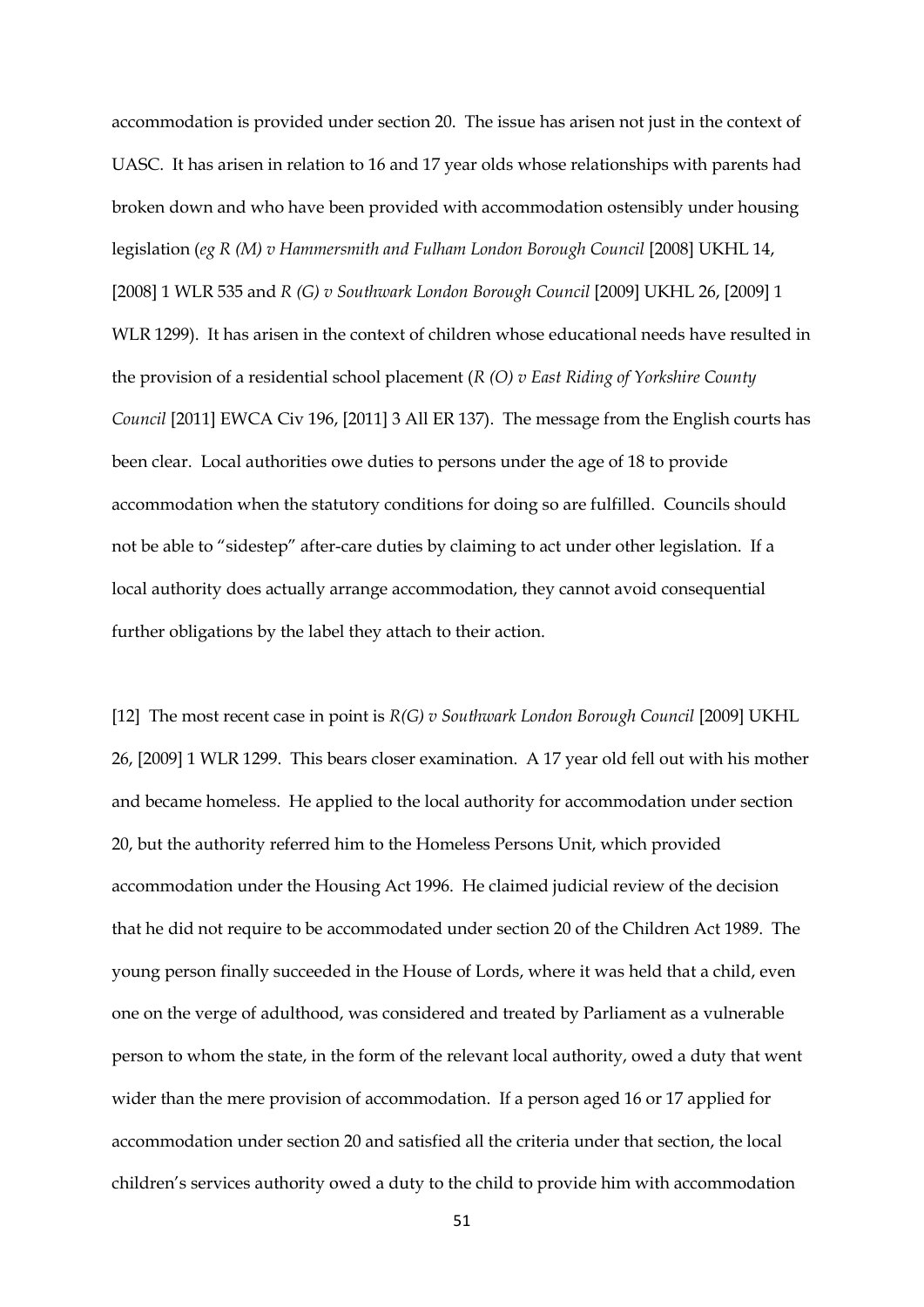under that section. The authority could ask other authorities for help in discharging the duty, but could not avoid its responsibility by referring the child on or using other statutory powers to provide him with accommodation.

[13] In *R (G) v Southwark London Borough Council* the House of Lords applied with approval a list of criteria taken from the judgment of Ward LJ in *R (A) v Croydon London Borough Council* [2008] EWCA Civ 1445, [2009] LGR 24 CA. It is helpful to consider these in more detail. The questions posed are:

(1) *Is the applicant a child?* If the applicant is under the age of 18 he or she is a child. I return below to cases where there is doubt over this.

(2) *Is the applicant a "child in need"?* This question does not require to be answered in Scotland. In England the requirement to provide accommodation only arises in respect of a "child in need". The Supreme Court conceded that some children who were temporarily deprived of a home were able to provide their own accommodation and would not be in need, but pointed to the long term impact of a lack of permanent housing. Section 25 of the Children (Scotland) Act 1995 imposes a duty in respect of "any child" without imposing a qualification of assessment of whether the child is "in need". It is taken for granted in the Scottish legislation that a child without a home should generally be able to call on the local authority for accommodation.

(3) *Is the child within the local authority area?* This is acknowledged by the House of Lords to be straightforward. Simple presence triggers the duty, albeit in Scotland where the child is ordinarily resident in the area of another local authority, that authority may be asked to fund the accommodation under section 86 of the Social Work (Scotland) Act 1968.

(4) *Does the child appear to the local authority to require accommodation?* This is a question giving rise to the need to draw a distinction between cases where the child has a home to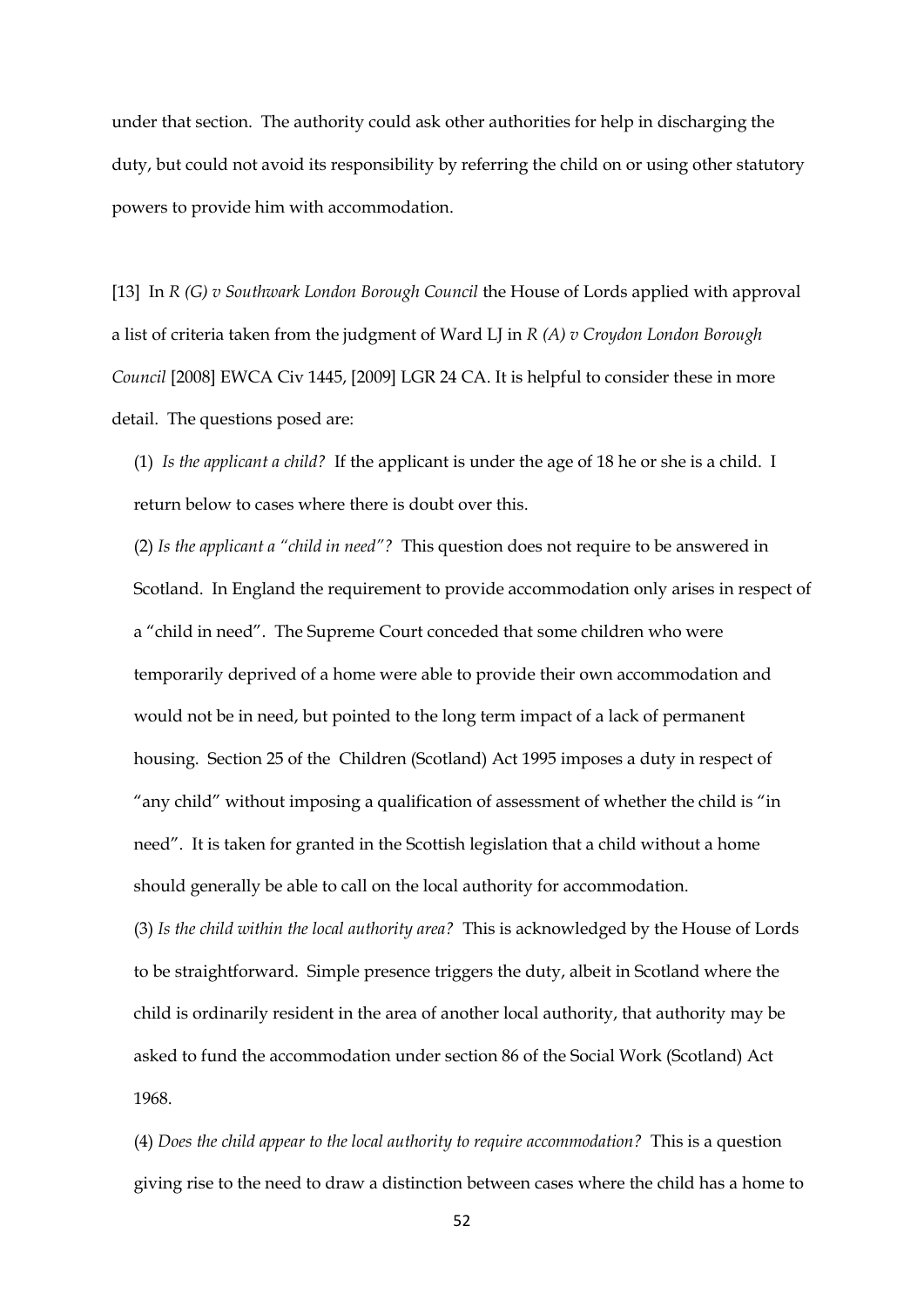go to, whether on his own, or with family or friends, but needs help getting there, or getting into it, or having it made habitable or safe, which would be help with accommodation capable of provision under the equivalent of section 22, and a child who needs "accommodation".

(5) *Do one of the statutory conditions in the section (in Scotland section 25(1)) apply?* The House of Lords encourage a wide construction, to avoid children suffering from the shortcomings of parents or carers. The need for a wide construction is derived from the speech of Lord Hope in *R (G) v Barnet London Borough Council.* It was however accepted in *R (G) v Southwark London Borough Council* that there will be instances where young people have had independent accommodation, but have lost this and become homeless and as a result would require assistance under the Housing Act 1996, rather than under the Children Act.

(6) *What are the child's wishes and feelings regarding the provision of accommodation?* The House of Lords accepted that a local authority was not required to provide a service, in the form of accommodation that a 16 or 17 year old did not want. In Scotland the legislation refers to "views", but the legal principle does not differ with the terminology. A person aged 12 or over is presumed of sufficient age and maturity to express a view for the purposes of section 25(5).

(7) *What consideration (having regard to the young person's age and understanding) is duly to be given to his or her wishes and feelings (or in Scotland "views").* The House of Lords point out that children are often not good judges of what is in their best interests. The implication is that a child or young person's views are not determinative.

Other questions in the original list relate only to cases where there are people with parental responsibility and will not generally apply to the case of a separated child.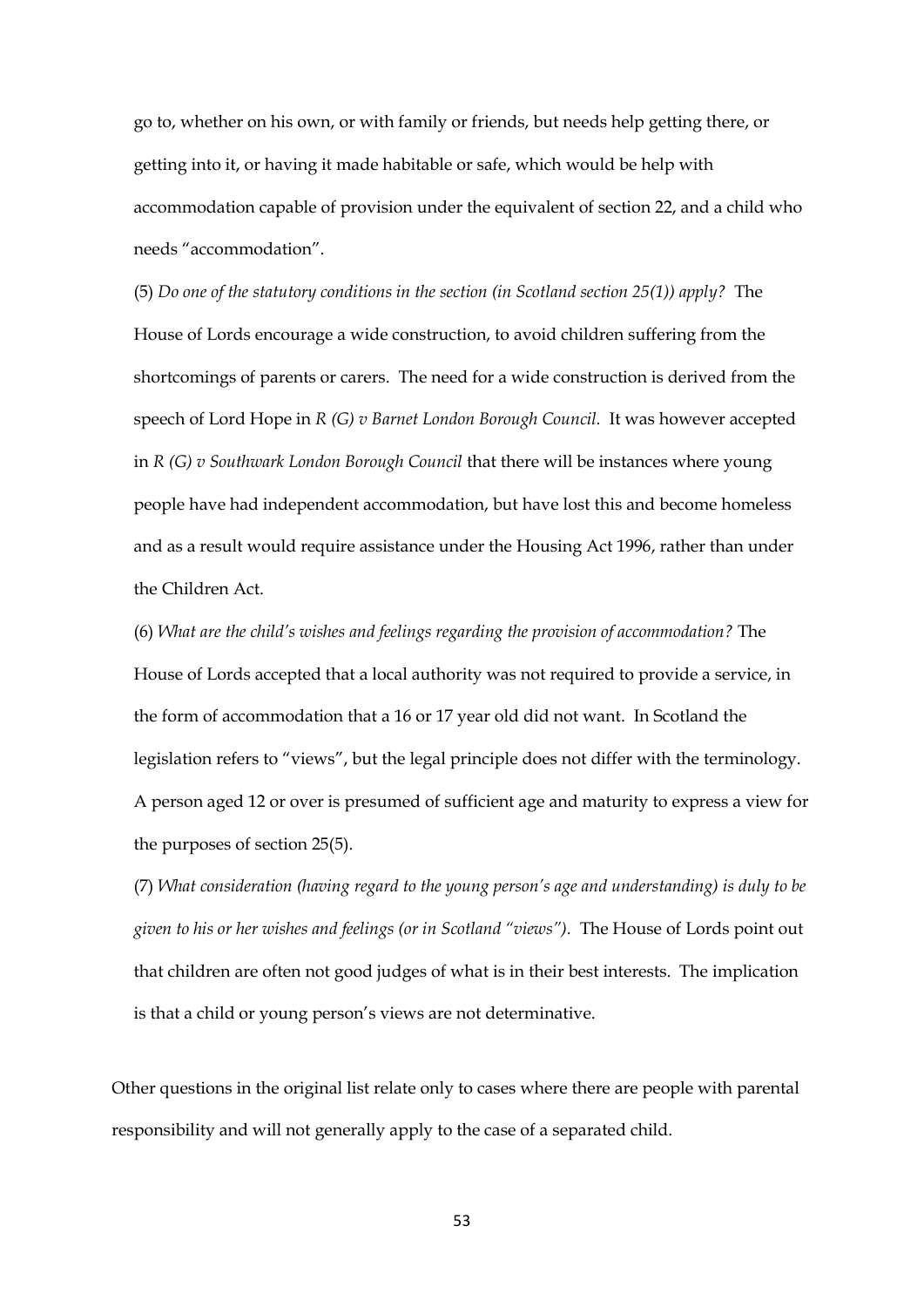[14] It is clear from the decision of the House of Lords in *R(G) v Southwark London Borough Council* that if the criteria for provision of accommodation are met a local authority has no choice but to accommodate. An English authority cannot choose between section 17 provision of services and section 20 provision of accommodation. Section 20 involves an evaluative judgment, but not a discretion. The leaving care provisions are then invoked and this is precisely to ensure that older children who are without family support are given just the sort of help with moving into independent living that children normally expect from their families. The power to ask other authorities, such as the housing authority, for help did not mean that the children's authority could avoid their own functions by "passing the buck", but rather that they could ask the other authority to use its powers to help them discharge theirs.

[15] The decision of the House of Lords was taken in the context of a child who had fallen out with his mother, but is consistent with earlier decisions relating to UASC, and in particular *R (H) v Wandsworth London Borough Council* [2007] EWHC 1082 (Admin), [2007] 2 FLR 822. In that case Holman J considered three such children. In the first (the "Wandsworth case") a 17 year old Iranian boy was presented with three "options", involving the two relevant statutory provisions, in a document he did not understand, with the benefit of an Afghani interpreter. Wandsworth maintained that the boy selected a section 17 option. Holman J described the procedure adopted by Wandsworth as "little short of bizarre". He held that it was unlawful and quashed a decision to the effect that the accommodation had been provided under section 17 rather than section 20. He held that accommodation had been provided under section 20 and that the boy was a looked after child and was entitled to after-care services. A similar view was taken in the second case where the London Borough of Hackney provided a young person with temporary accommodation together with three other young asylum seekers. The authority purported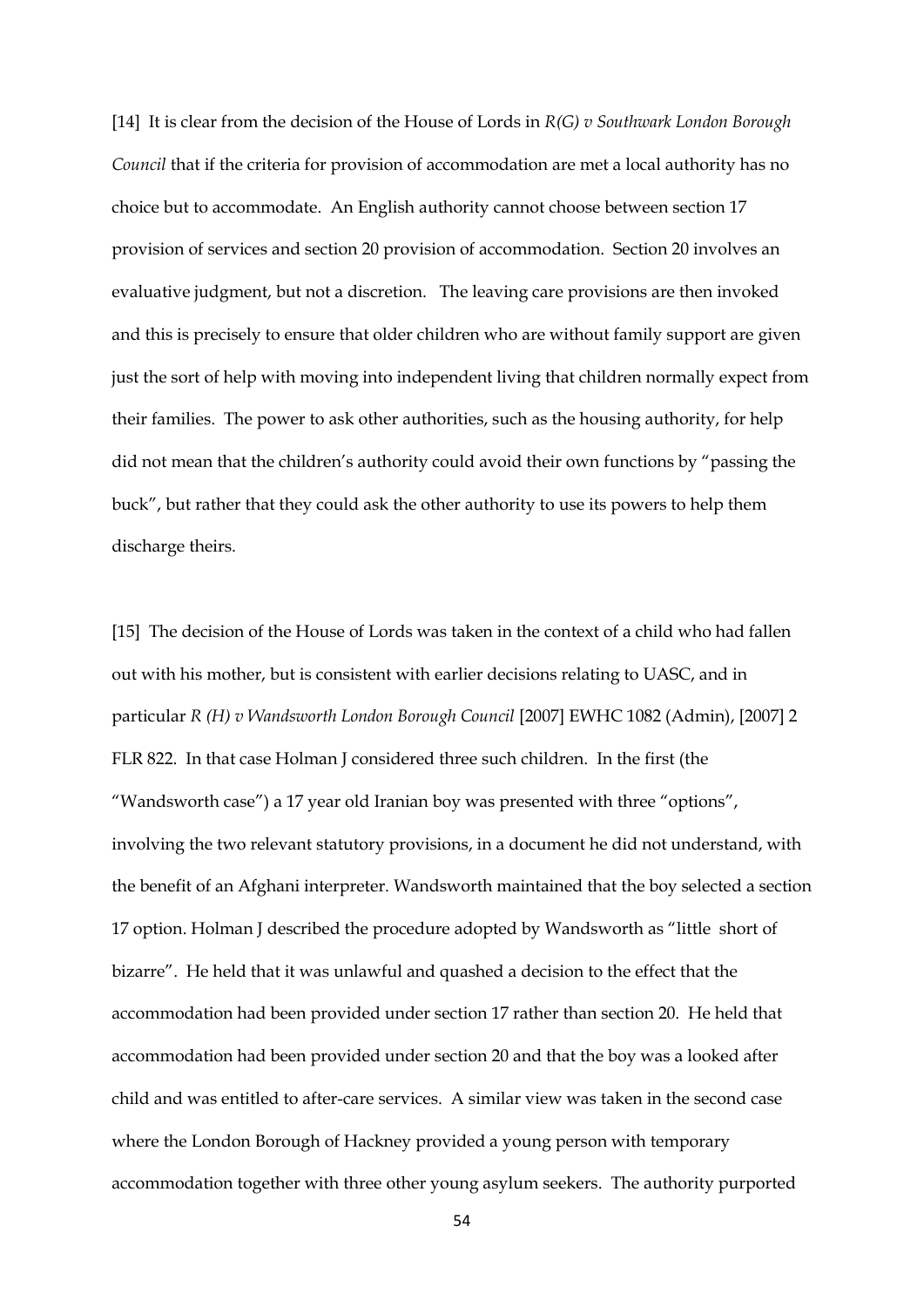to act under section 17, but were held to have provided the accommodation under section 20. In contrast, in the final case, the local authority simply paid the deposit on a private let for a young asylum seeker. She signed a private tenancy agreement and then obtained and funded her rent out of housing benefit. She had not been provided with accommodation under section 20 and her claim to after-care services failed.

[16] The *Wandsworth* decision was cited by the House of Lords in *R(G) v Southwark London Borough Council* as one of a series of cases with the message that if a section 20 duty has arisen and the children's authority have provided accommodation for the child, they cannot "sidestep" the issue by claiming to have acted under some other power (*per* Baroness Hale at para 9). The same message is present in *R (B) v Hillingdon London Borough Council* [2003] EWHC 2075 (Admin), [2004] 1 FLR 439 where the local authority argued that they provided "housing" for children who required "somewhere to live" as opposed to providing "accommodation". Sullivan J held that this was mere sophistry, based on a distinction without a difference. Whatever the local authority thought it was doing, it was in ordinary language providing the claimants with accommodation, because on any reasonable view they required this. That was sufficient for the purposes of the case and it did not matter whether the accommodation was provided under section 17 or section 20. That case is now 10 years old and matters have moved on, in particular as a result of the decision of the House of Lords in *R(G) v Southwark London Borough Council.*

[17] The English cases indicate that it does, however, matter whether the local authority itself provides accommodation. *R(G) v Southwark London Borough Council* followed the case of *R (M) v Hammersmith and Fulham London Borough Council* [2008] UKHL 14, [2008] 1 WLR 535 where a young woman was provided with accommodation by the housing department, no reference having been made to the local authority children's services department. The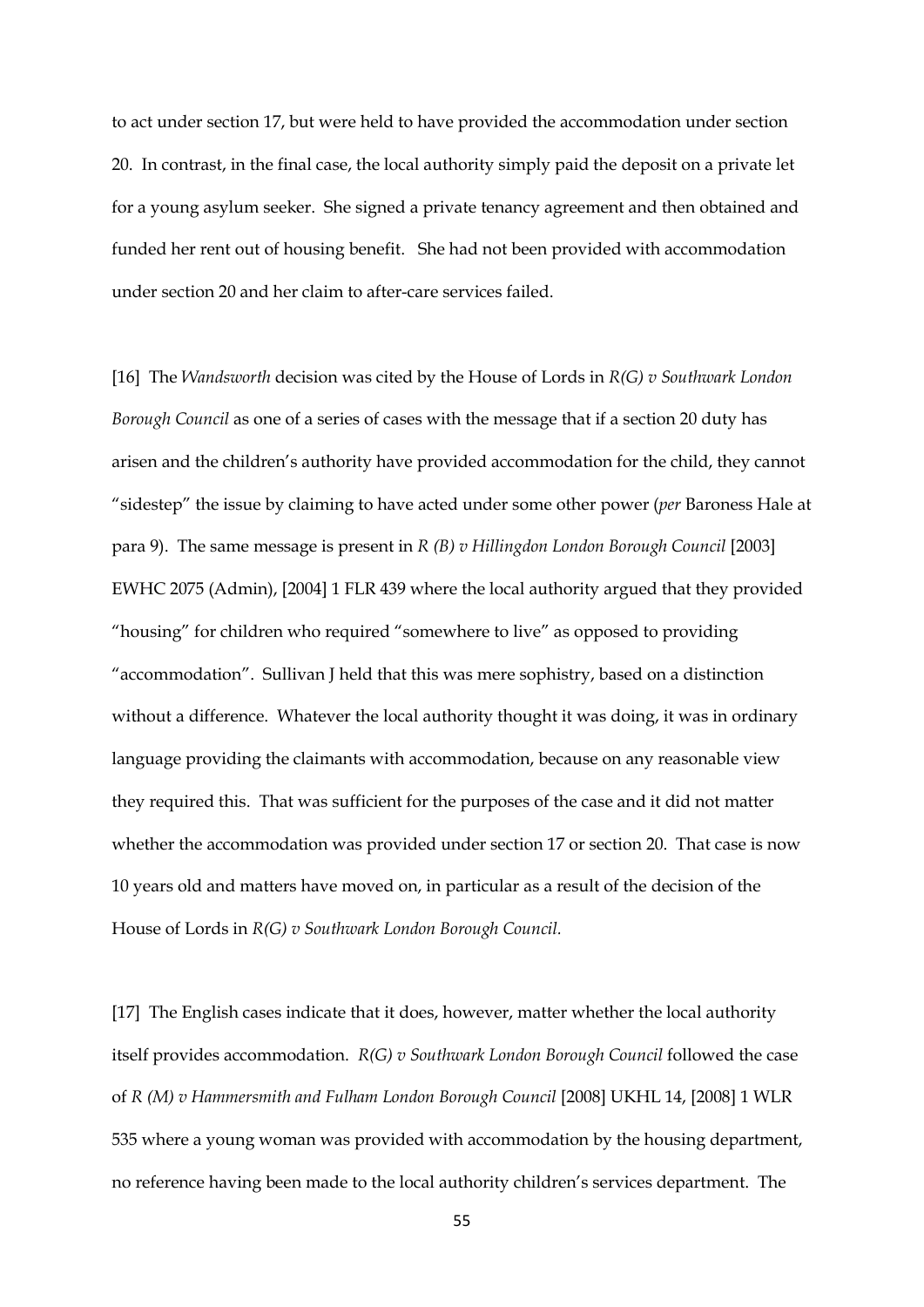House of Lords held that the housing department should have referred her to the children's services department, but as that had not occurred and the children's services department had not provided her with accommodation, she had not been "looked after" and was not entitled to after-care services. A similar judgment was issued in *R(GE) v Secretary of State for the Home Department* [2013] EWHC 2186 (Admin), [2014] PTSR 124 by Mark Ockelton sitting as a deputy High Court judge. There accommodation had been provided to a "minor" by the United Kingdom Border Agency. She had been entitled to assistance under the 1989 Act, and in particular had been entitled to be provided with accommodation under section 20, but this had not happened, and accordingly she was not entitled to after-care services. The case contains a useful review of decided cases, including mention of *R (G) (Shelter intervening) v Lambeth London Borough Council* [2011] EWCA Civ 526, [2012] PTSR 364, where a social worker, instead of analysing whether a duty was owed under section 20, wrote a report supporting the child's application to the housing department. The Court of Appeal held that the social worker's actions should be imputed to the children's services authority, which had accordingly accommodated the child. This did however contrast with cases where there was no causal link between the action attributed to the social services department and the provision of accommodation, and so no possible resort to section 20.

[18] There is an area of difficulty in relation to asylum seekers presenting as children, who are assessed to be adults. The House of Lords has decided, at least for the purposes of English law and procedure, that a dispute about a person's age in this context is a question to be determined by the court on the evidence (*R(A) v Croydon London Borough Council* [2009] UKSC 8, [2010] PTSR 106). However in the subsequent case of *R(R) v Croydon London Borough Council* [2013] EWHC 4243 (Admin), a claimant said he was 15 and was referred by the UKBA to the local authority. The authority assessed the claimant to be 18 and referred him back to the UKBA, who provided accommodation while the dispute was determined.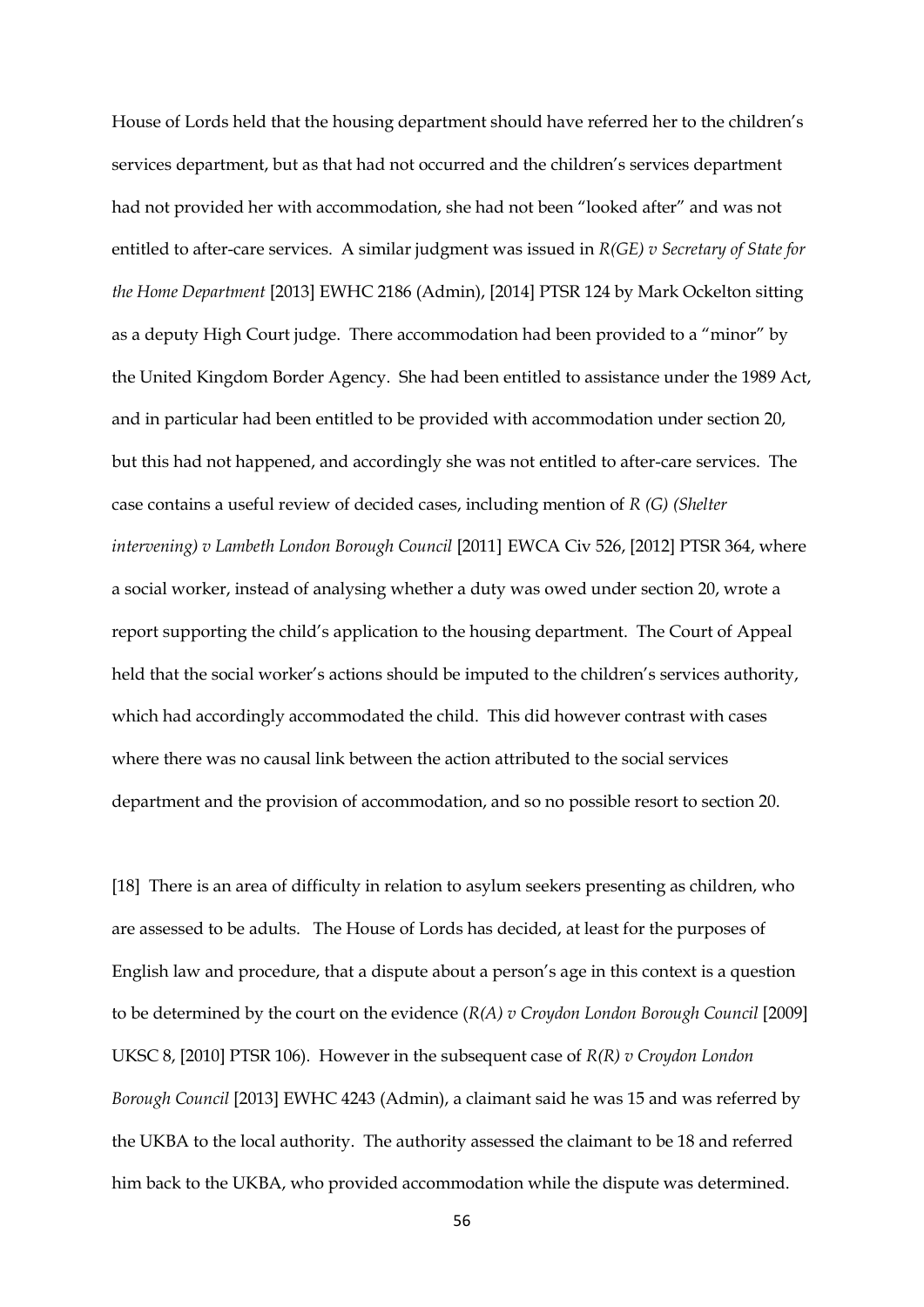By the time there was a finding for the claimant to the effect that he was 15 when he arrived in the UK, he had attained 18 and was no longer eligible for provision of accommodation under section 20. The judge in that case was prepared to deem that accommodation had been provided by the local authority under section 20, because the authority had referred the claimant back to the UKBA who had provided the accommodation. This may however be stretching a point and the case has not met with universal approval, as can be seen from the comments of Temporary Judge Ockelton in *R(GE) v Secretary of State for the Home Department*.

## **Scottish case law**

[19] Despite the wealth of English case law there are only two sets of reported cases in Scotland relating to UASC, both decided by Lord Stewart and both concerning disputes about age. *L v Angus Council* [2011] CSOH 98, 2011 SLT 853 and [2011] CSOH 196, 2012 SLT 304 related to a stowaway from Morocco who claimed to be 15 and sought judicial review of a local authority assessment that he was over the age of 18. His claim for an interim order was refused, as was his claim on final determination. The principal issue in the case related to procedure in relation to assessment of age and to the appropriate remedy. Lord Stewart did not accept the ruling of the House of Lords in *R(A) v Croydon London Borough Council* in relation to necessary fact finding exercise. His remarks about the Children (Scotland) Act 1995 are strictly *obiter.* 

[20] In the substantive case (ie [2011] CSOH 196) Lord Stewart remarked that section 20 of the Children Act 1989 differed from section 25(1) of the Children (Scotland) Act 1995, but accepted that no submission had been made to him on the proper construction of the Scots statute (paras [24] and [25]). He questioned whether the qualifying circumstances for local authority support under section 25(1) would be met in the circumstances of that case,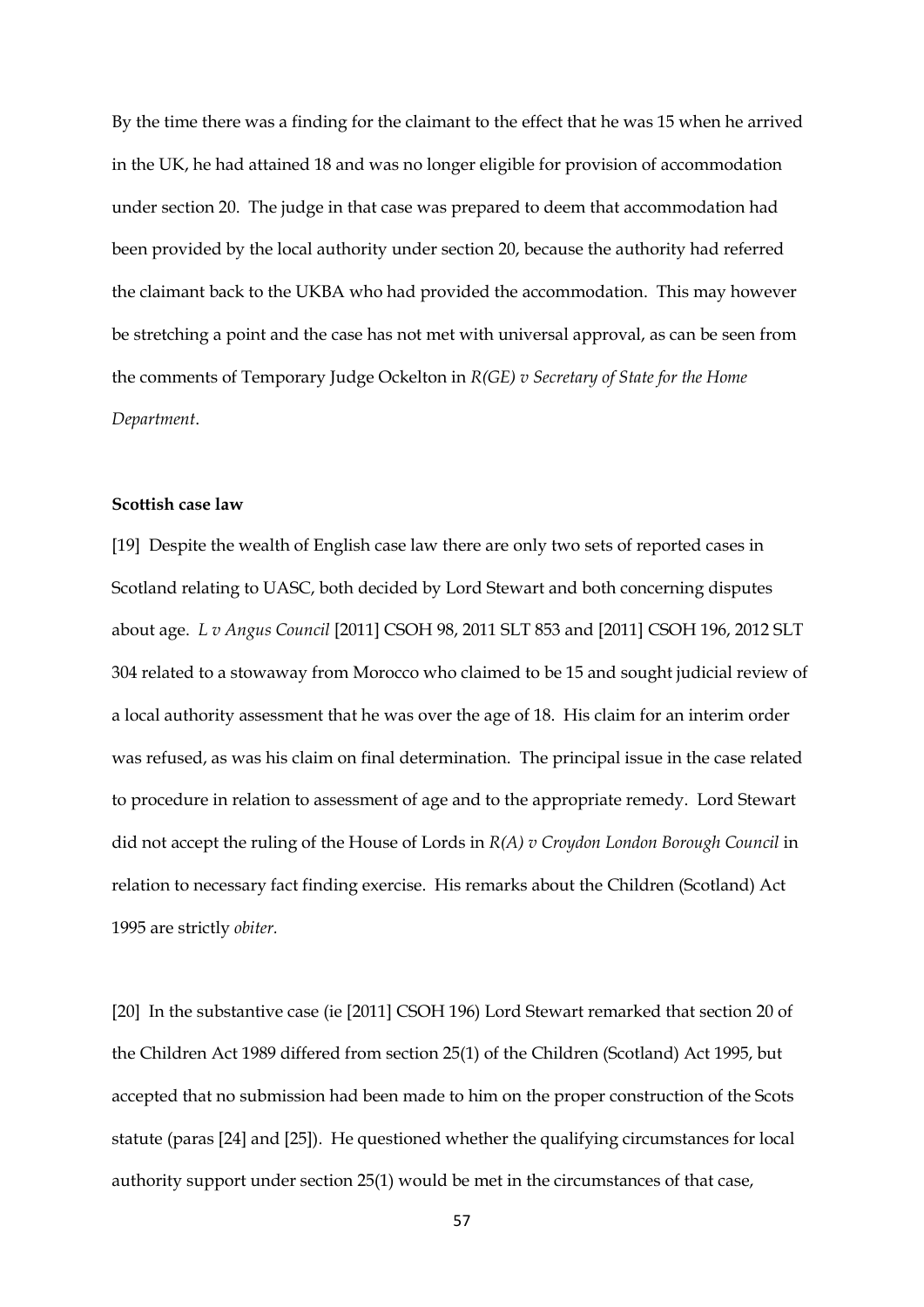suggesting a narrow construction, but without reference to the fact that section 20(1) is in almost identical terms, and there is guidance in *R (G) v Southwark London Borough Council* to the effect that a broad construction should be applied to the criteria for assistance in section 20(1). That case is not mentioned in the headnote of the report in SLT, but Lord Stewart does appear to have looked at it (see para [148]). Lord Stewart opines that there are reasons to distinguish section 20 of the English Act from section 25 of the Scottish Act (para [117]) but his reasons are not explained until later (see para [148] ff). In so far as the reasons emerge, it is my respectful opinion that he is incorrect and that his reasoning cannot be sustained. He notes that:

- The words "in need" are omitted from section 25. However this gives section 25 broader application than the equivalent English section, not the narrower construction he appears to favour.
- Parental responsibilities in Scotland apply, he says up to the age of 16. He is incorrect. The parental responsibility of guidance extends to 18 in terms of section 1(2)(b) of the 1995 Act, and in any event section 25(1) applies to children up to the age of 18 without qualification.
- He expresses the view that section 20(1) of the Children Act 1989 is qualified by section 20(3), ie that there is a "serious prejudice to welfare" test before provision of accommodation is mandatory in England. He cannot be correct about this. Section 20(3) is an additional basis for provision of accommodation as can be seen from the section itself. There is no mention in *R (G) v Southwark London Borough Council* of section 20(3) as a necessary part of the test for providing accommodation. Section 20(1) of the 1989 Act is freestanding, as is section 25(1) of the 1995 Act.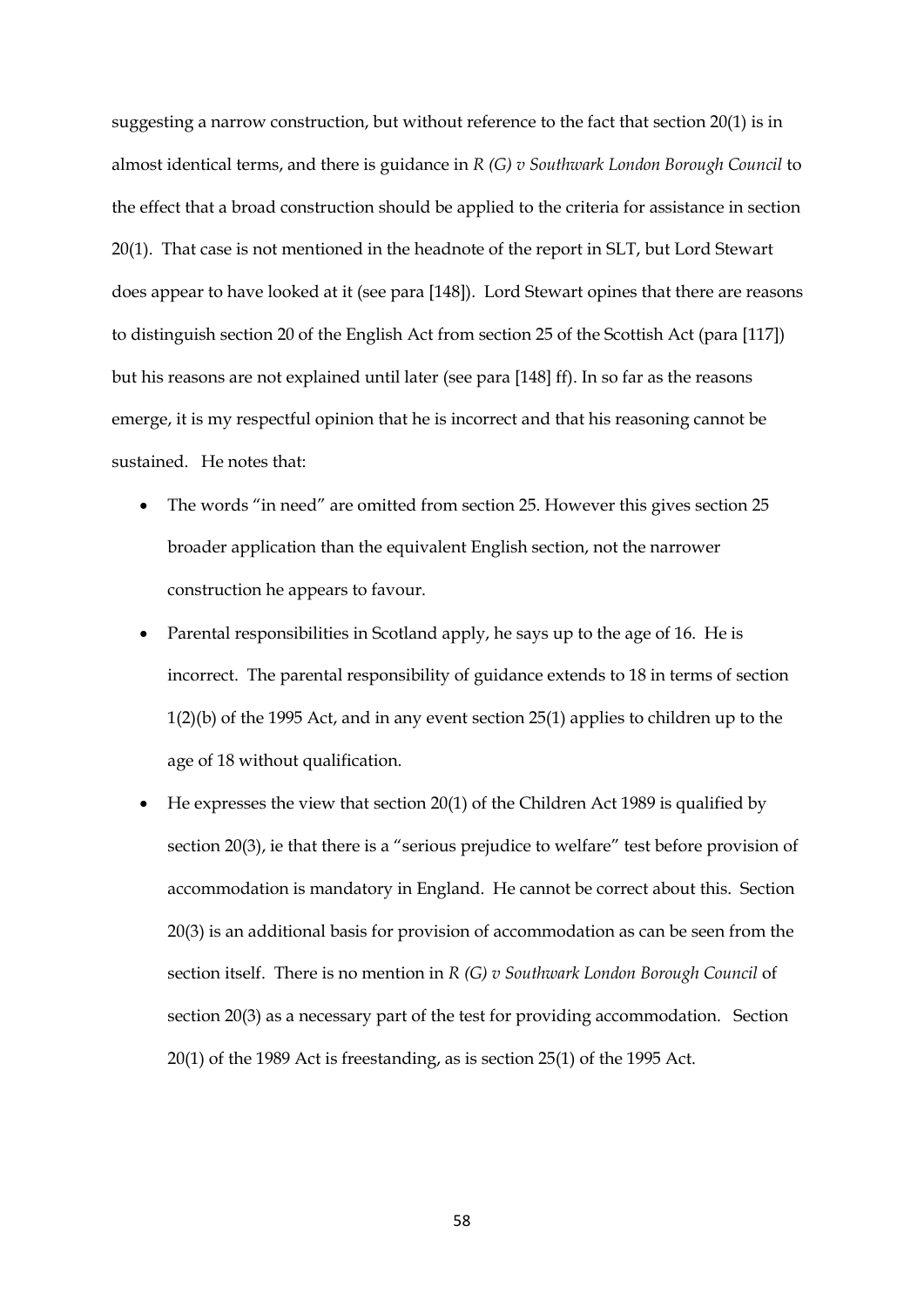[21] The same Lord Ordinary decided *ISA v Angus Council* [2012] CSOH 134 and *ALA v Angus Council* [2012] CSOH 135. These cases again related to age assessment, this time of two Nigerian brothers who were visa-overstayers. The brothers were placed with foster carers who were paid in terms of section 22 of the Children (Scotland) Act 1995. Lord Stewart accepted that he was required to carry out a fact finding exercise in relation to age as a result of earlier procedural decisions in the case (*ALA* paras 7 – 9 and *ISA* paras 11 – 14). He did not accept that an age assessment carried out by Angus Council was to establish whether the brothers were entitled to be provided with accommodation under section 25 (see *ISA* paras 18 and 20). While there was a line in cross-examination of the relevant Team Manager of the Throughcare/Aftercare Team at Angus Council to the effect that the Council were attempting to avoid their responsibilities under section 25 and consequent after-care (see *ISA* para 247), Lord Stewart expressed no particular view on this in reaching his decision. His comment in *ALA* at para 6 tends to indicate some confusion between being assessed to be "in need" for the purposes of section 22 and satisfying the criteria for provision of accommodation under section 25. He was also under the misapprehension that after-care services and support extended to age 25. These two cases do not therefore advance the debate.

[22] It is my opinion that were the court in Scotland required to make a decision about the extent of the local authority duty to provide accommodation for an UASC under section 25 of the Children (Scotland) Act 1995, as opposed to provision of services under section 22, there are strong arguments to persuade the court to take a similar view to that taken by the English courts in relation to sections 20 and 17 of the Children Act 1989. While the comments of Lord Stewart in *L v Angus Council* do represent a hurdle, these were *obiter* and made without the benefit of full submissions and can be shown to be based on certain misapprehensions. The two statutes are couched in similar terms. They satisfy similar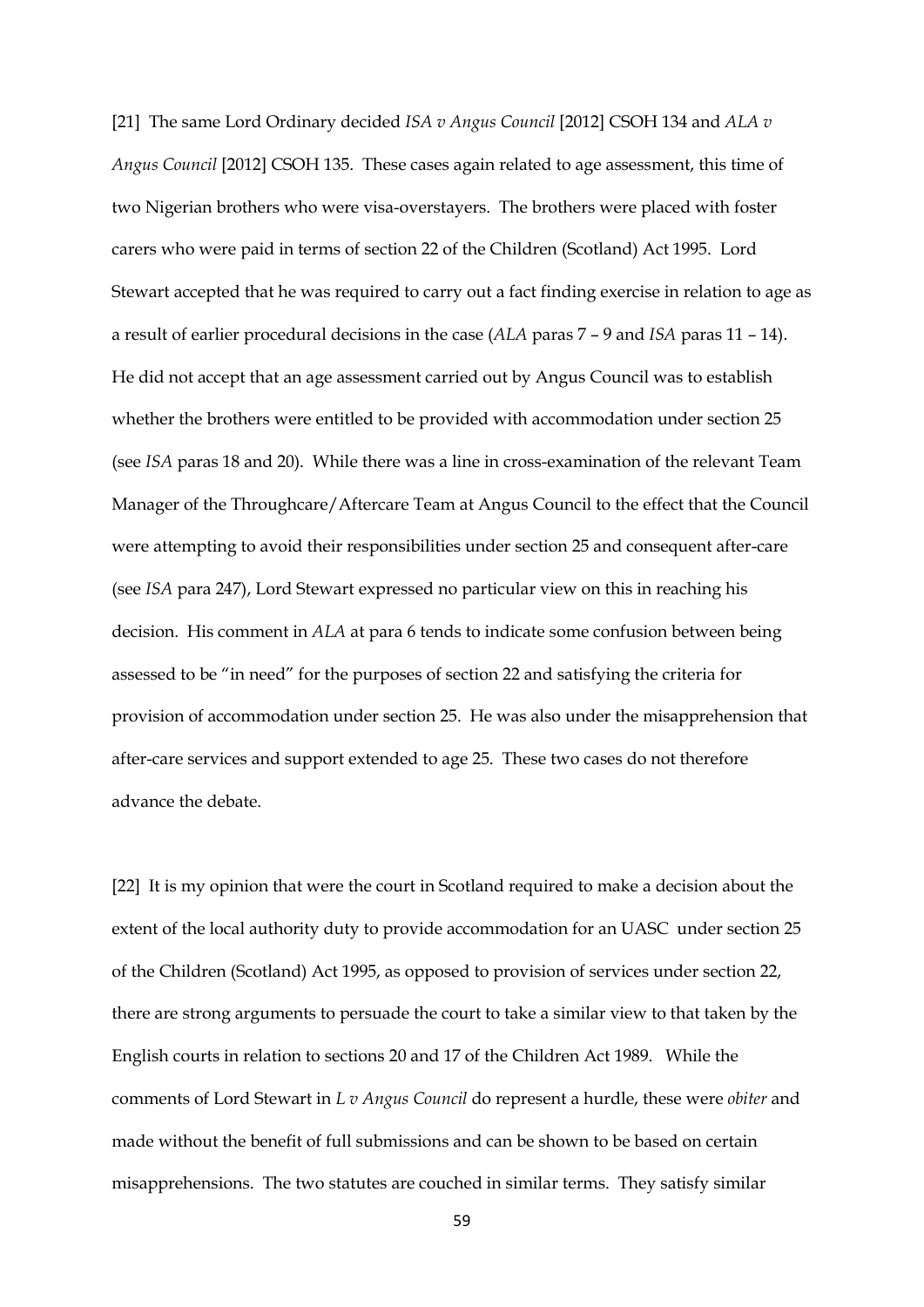policy requirements. It is unlikely that Parliament intended a different regime to operate in respect of UASC depending on where in the UK they happened to be. The terms of the 1989 Act have already been used to assist in interpretation of the 1995 Act in *Crossan v South Lanarkshire Council.* There is a difference of context between the decision in *Crossan* and cases of UASC, but there is a similarity of context between the English cases relating to such unaccompanied children and cases that may arise in Scotland. The issues are virtually identical. For so long as the final court of appeal is the Supreme Court, it is highly unlikely that the Children (Scotland) Act 1995 will be materially differently interpreted from the Children Act 1989, to produce a significantly different result for children who happen to be in Scotland, rather than in England.

[23] For what it is worth, interpreting the Children (Scotland) Act 1995 in a manner which is consistent with the interpretation of parallel provisions in the Children Act 1989 results in compliance with the provisions the United Nations Convention on the Rights of the Child. Article 1 of the Convention defines "child" as "every human being below the age of eighteen years unless, under the law applicable to the child, majority is attained earlier. In Scotland children attain capacity at the age of sixteen, but for the purposes of provision of accommodation under section 25 of the Children (Scotland) Act 1995 "child" includes any person under the age of eighteen. In terms of UNCRC article 3 states are to ensure children "such protection and care as is necessary for his or her well-being". Article 22 of UNCRC applies to refugee children and in cases where no parents or other members of the family can be found requires "the child" to be accorded the same protection as any other child permanently or temporarily deprived of his or her family environment. This Convention is not directly applicable (unlike the European Convention on Human Rights), but it is incumbent on states parties that have ratified the Convention, to give effect to it. The Convention was ratified by the United Kingdom on 16 December 1991. If there were any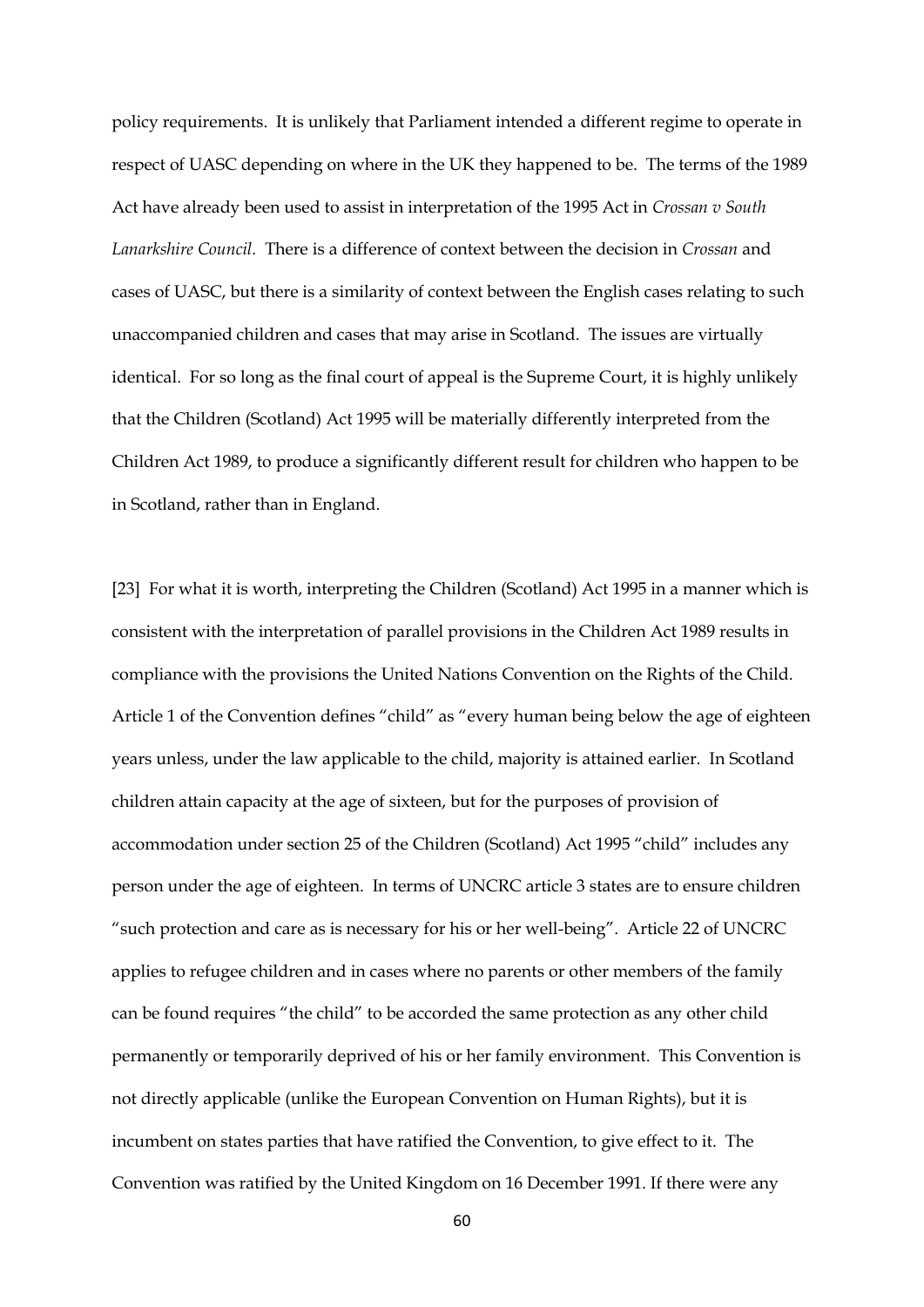ambiguity about the terms of the legislation as regards provision of accommodation and care to UASC then the Convention would reinforce the point that duties to separated children extend up to the age of 18.

[24] The distinction being drawn in Scotland between children under 16 who are provided with accommodation and children aged 16 and 17 who are merely provided with services is difficult to justify having regard to UNCRC. The Scottish Ministers are now committed to keeping under consideration whether there are steps which they could take which would or might secure better or further effect in Scotland of the requirements of the Convention (Children and Young People (Scotland) Act 2014, section 1). If local authorities are neglecting their statutory duties to UASC aged 16 and 17 then the Scottish Ministers have it in their power to issue clear guidance in relation to these duties.

#### **Trafficked children**

[25] Some UASC will be the victims of trafficking. Trafficking is an international phenomenon. EU Directive 2011/36 on preventing and combatting trafficking was adopted on 5 April 2011. This Directive is the latest manifestation of a number of international instruments dealing with trafficking, including the Council of Europe Convention on Action against Trafficking in Human Beings of 16 May 2005. Given the EU Directive repeats and expands on previous instruments it is sufficient for present purposes to look at the terms of the Directive. The United Kingdom initially opted out of the Directive on the basis that its provisions were already largely in force domestically, but then applied to opt in. This request was accepted and the Directive has been in force in the United Kingdom since 18 October 2011. In consequence all parts of the United Kingdom, including (at least for the present) Scotland are bound to implement the Directive.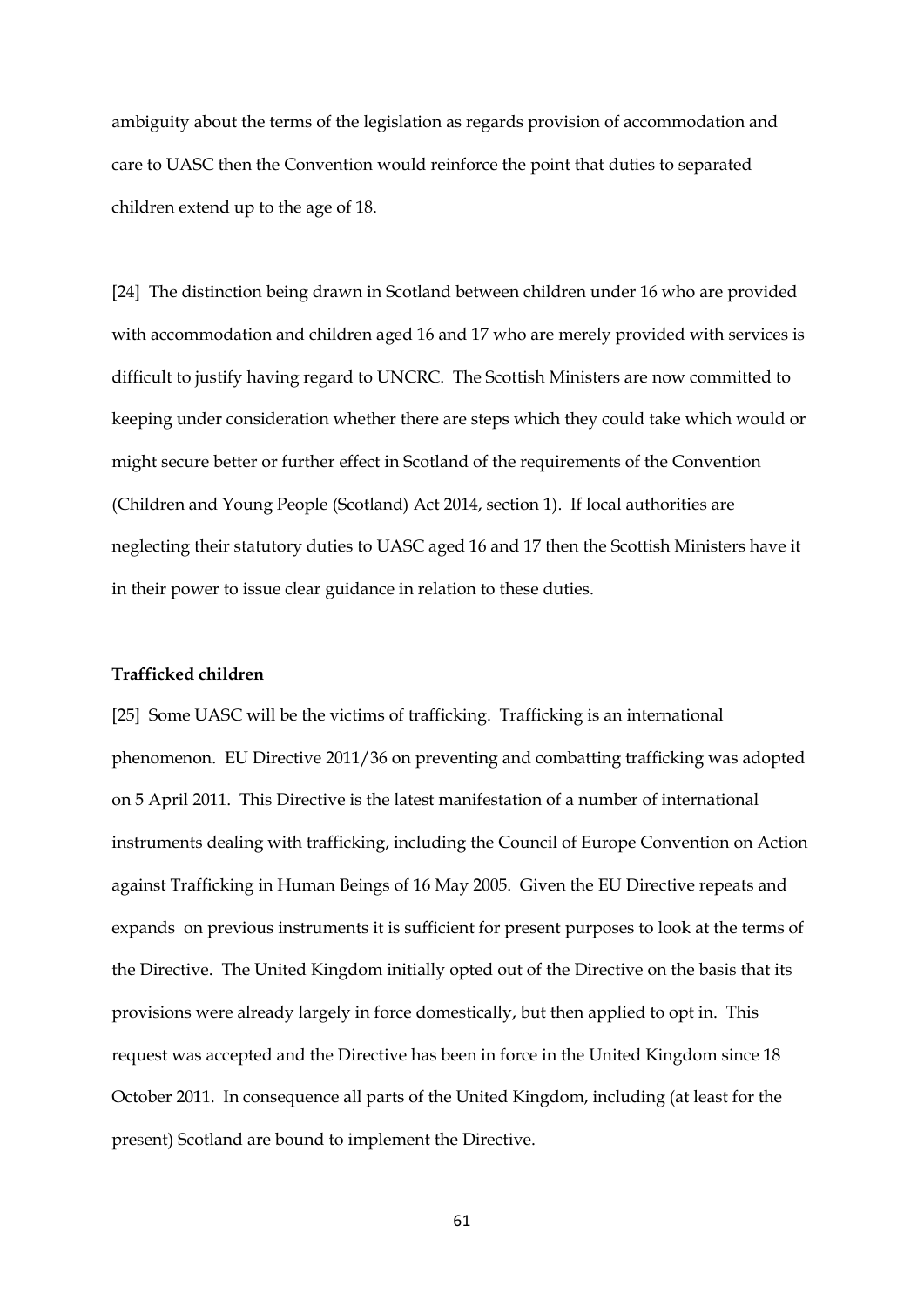[26] Article 2 adopts a broad definition of trafficking. It requires measures to ensure punishment of:

"The recruitment, transportation, transfer, harbouring or reception of persons, including the exchange or transfer of control over those persons, by means of the threat or use of force or other forms of coercion, of abduction, of fraud, of deception, of the abuse of power or of a position of vulnerability or of the giving or receiving of payments or benefits to achieve the consent of a person having control over another person, for the purposes of exploitation."

Recital (8) to the Directive draws attention to the fact that children are more vulnerable than adults and at greater risk of becoming victims of trafficking. In the application of the Directive the child's best interests must be a primary consideration, in accordance with both the Charter of Fundamental Rights of the European Union and the United Nations Convention on the Rights of the Child. Recital (23) states that particular attention should be paid to unaccompanied child victims of trafficking. Member states are required to apply reception measures appropriate to the needs of the child and ensure procedural safeguards. Where appropriate a guardian and/or representative should be appointed to safeguard the child's best interests. The recital refers to the need to find a durable solution for the child.

[27] Article 1 provides that for the purposes of the Directive "child" means any person below 18 years of age. If a person's age is uncertain but there are reasons to believe that a person is a child, article 13 requires he or she must be presumed to be a child, in order to receive immediate access to assistance, support and protection. These measures are spelled out in articles 14 and 15, and are consistent with the terms of Recital 23. Article 14 refers to individual assessment and measures to assist the child in their physical and psycho-social recovery and provision of access to education. This article also provides for appointment of a guardian or representative where there is a conflict of interests between the child and the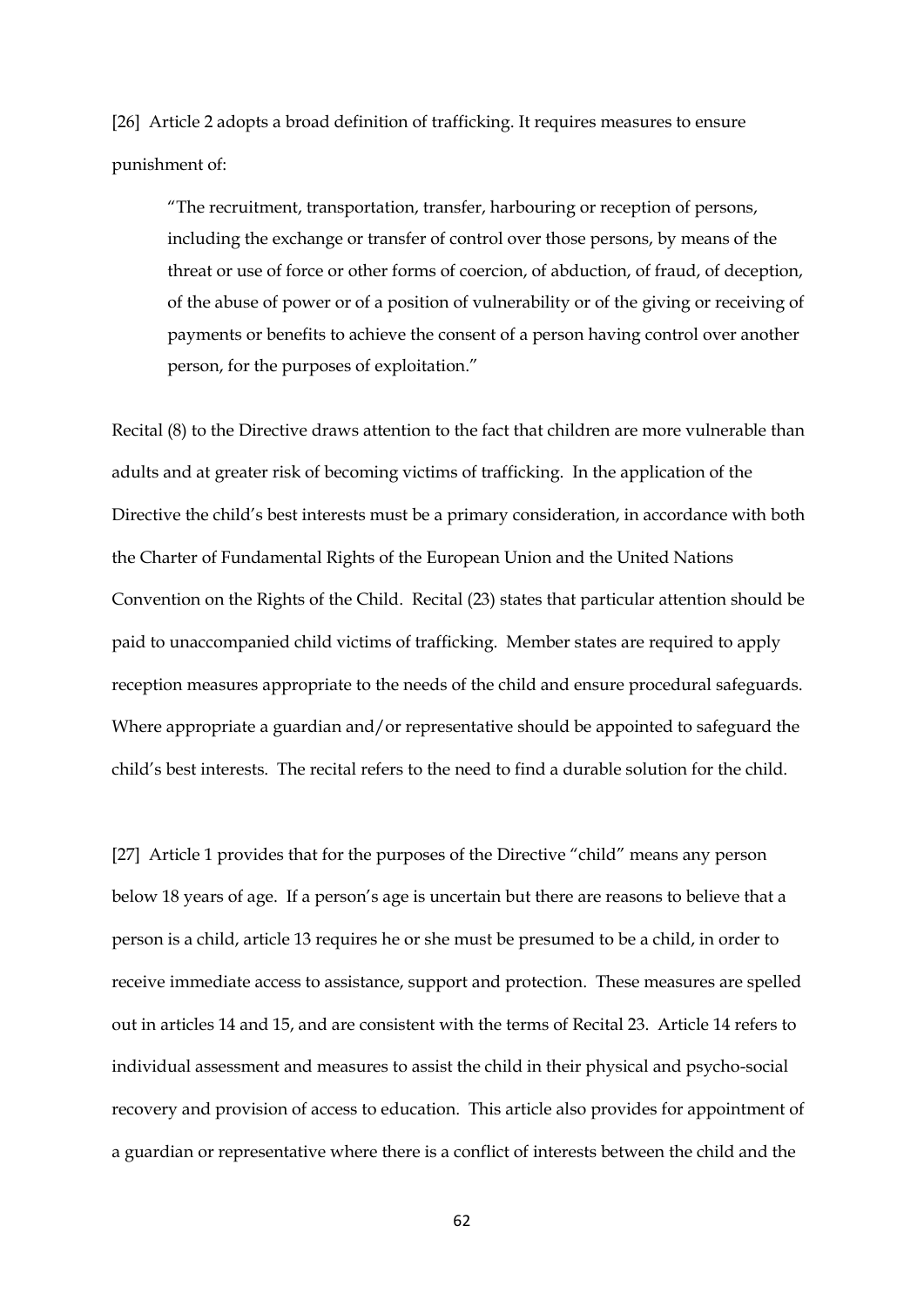usual holders of parental responsibility. Article 15 covers protection of children when there are criminal investigations and proceedings. Particular attention to assistance and support of unaccompanied child victims is required by article 16. This article mentions in particular the need for measures to find a durable solution based on individual assessment of the best interests of the child.

[28] The Directive does not specify how member states should provide assistance, support and protection. This is clearly a matter for the states. However the 'packages' of assistance envisaged by the measure are much more consistent with duties of care applicable to looked after children and hence to the accommodation of trafficked children under section 25, than to the rather more *ad hoc* provision of services on a more general basis under section 22 of the Children (Scotland) Act 1995. The Directive thus reinforces the importance of adhering to the provisions of the prevailing legislation when there is reason to believe that the person concerned is under 18 and a victim of trafficking. I do note however that there is nonstatutory provision of a Scottish Guardianship Service designed to assist in fulfilling national obligations under the Trafficking Directive to children below the age of 18.

#### **Conclusions**

**[29] Agents have posed various questions, which in my opinion fall to be answered as follows:**

**1. A separated child or UASC who is residing or found to be in Scotland must be accommodated by the local authority for the area where he or she is residing or found when the child:**

- **Is under the age of 18;**
- **Appears to require accommodation;**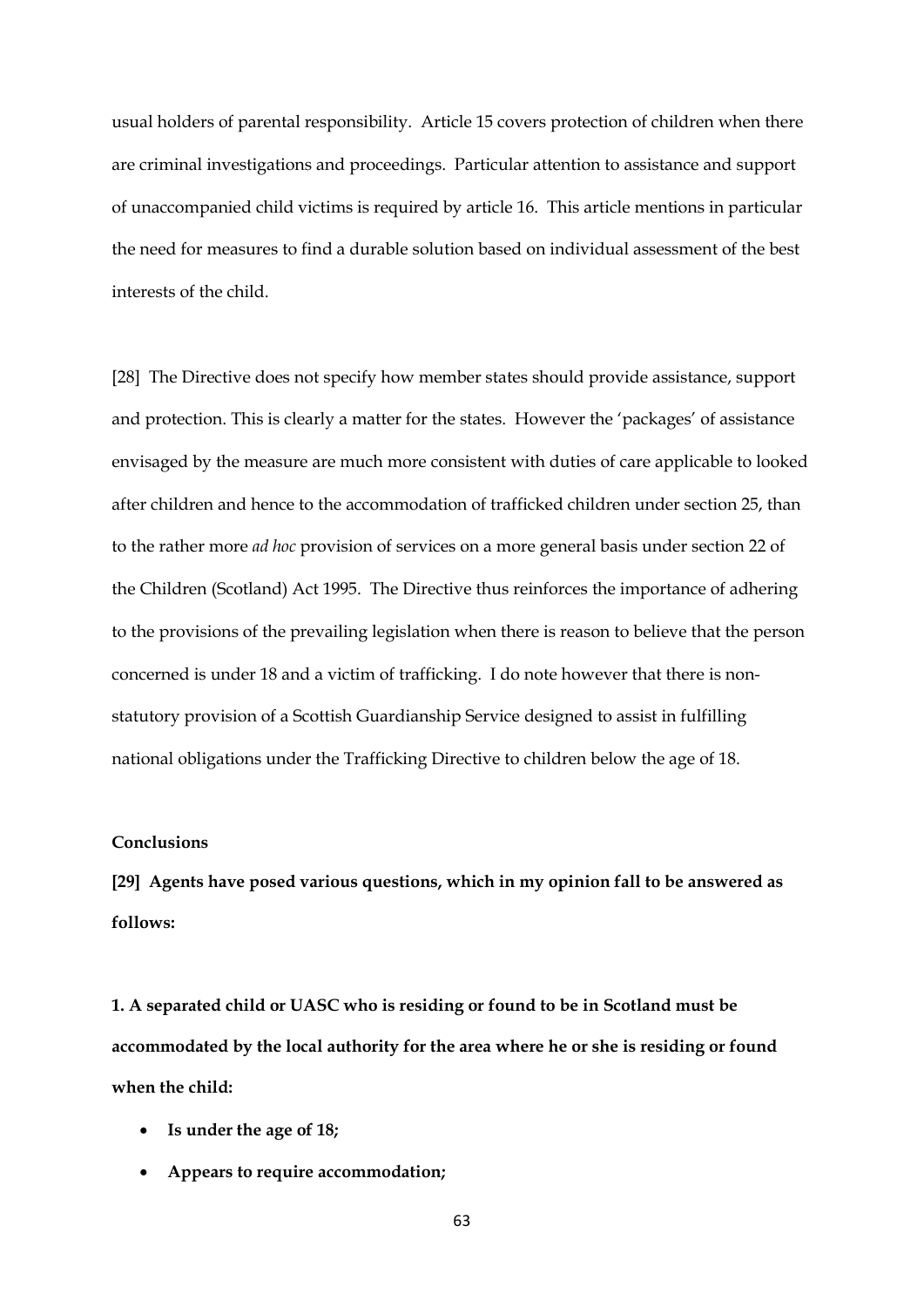- **Has no-one with parental responsibility for him or her, is lost or abandoned, or where the person who has been caring for him or her is prevented, whether or not permanently and for whatever reason, from providing suitable accommodation or care;**
- **Has been given the opportunity to express views about the provision of accommodation, those views not being determinative, but bearing in mind that the local authority is not required to provide accommodation that a young person over the age of 16 does not want.**

**If the local authority find themselves providing accommodation, or arranging with others for the provision of accommodation, then it is likely that they will be held to be acting under section 25. This means that an authority cannot, by purporting to act under section 22 of the Children (Scotland) Act 1995, while actually providing or arranging for the provision of accommodation, avoid the duties that apply to children who are accommodated, including after-care duties under section 29.** 

**2. If a child is accommodated under section 25, or treated as so accommodated (notwithstanding that a local authority is purporting to act under section 22, as explained above), then that child will be a "looked after" child in terms of section 17(6) of the 1995 Act. The local authority must adhere to their statutory duties towards the child while he or she is accommodated. The duties and powers in relation to aftercare of looked after children may arise thereafter.**

**3. If a child who has been provided with accommodation under section 25, or treated as so accommodated (as explained above), at any time when ceasing to be of school age, or thereafter, leaves accommodation, then the local authority have a duty to provide advice, guidance and assistance until the person concerned attains the age of**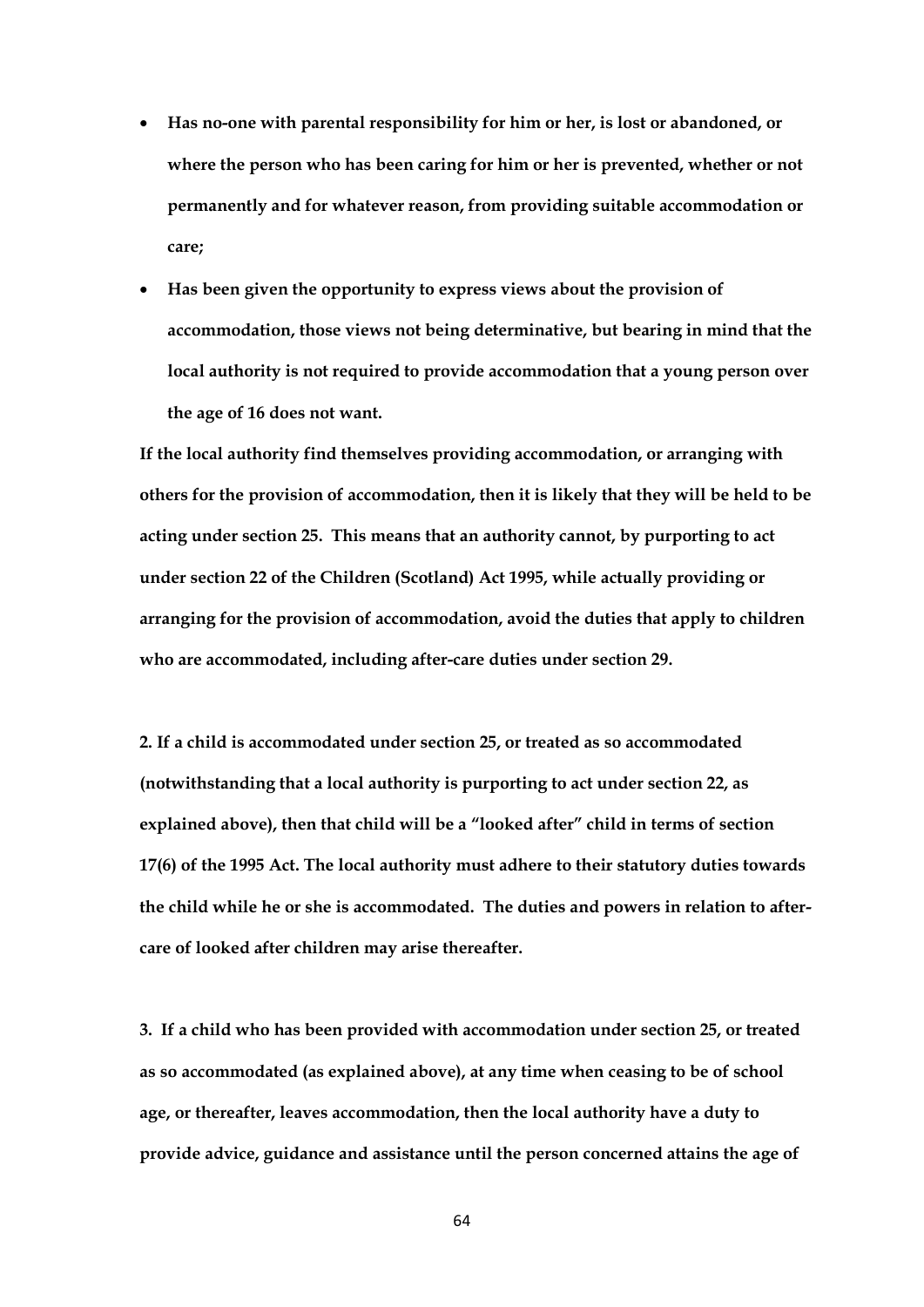**19 and thereafter a discretion to provide advice, guidance and assistance under section 29 of the 1995 Act. Duties under the Act are amplified by Regulations (SSI 2003/608) which require a "pathway co-ordinator", "pathway assessment" and "pathway plan" and a supporter for the young person. Assistance should include accommodation or support in accommodation. There is unfortunately confusion about which authority should provide these items as the primary legislation imposes the duty of providing advice, guidance and assistance on the local authority where the young person is present, but the Regulations impose duties on the local authority that last looked after the person concerned.**

**4. A failure by the local authority to carry out statutory duties may be enforced by judicial review. The United Nations Convention on the Rights of the Child is relevant in so far as it supports the interpretation of domestic law imposing these duties, particularly as regards 16 and 17 year olds where it appears there have been some lapses. The Council of Europe Convention on Action against Trafficking in Human Beings of 16 May 2005 and EU Directive 2011/36 on preventing and combatting trafficking of 5 April 2011 similarly reinforce the interpretation of the obligations of domestic law when dealing with trafficked children.**

*Janys M Scott QC*

**Advocates Library, Parliament House, Edinburgh.**

**17 September 2014**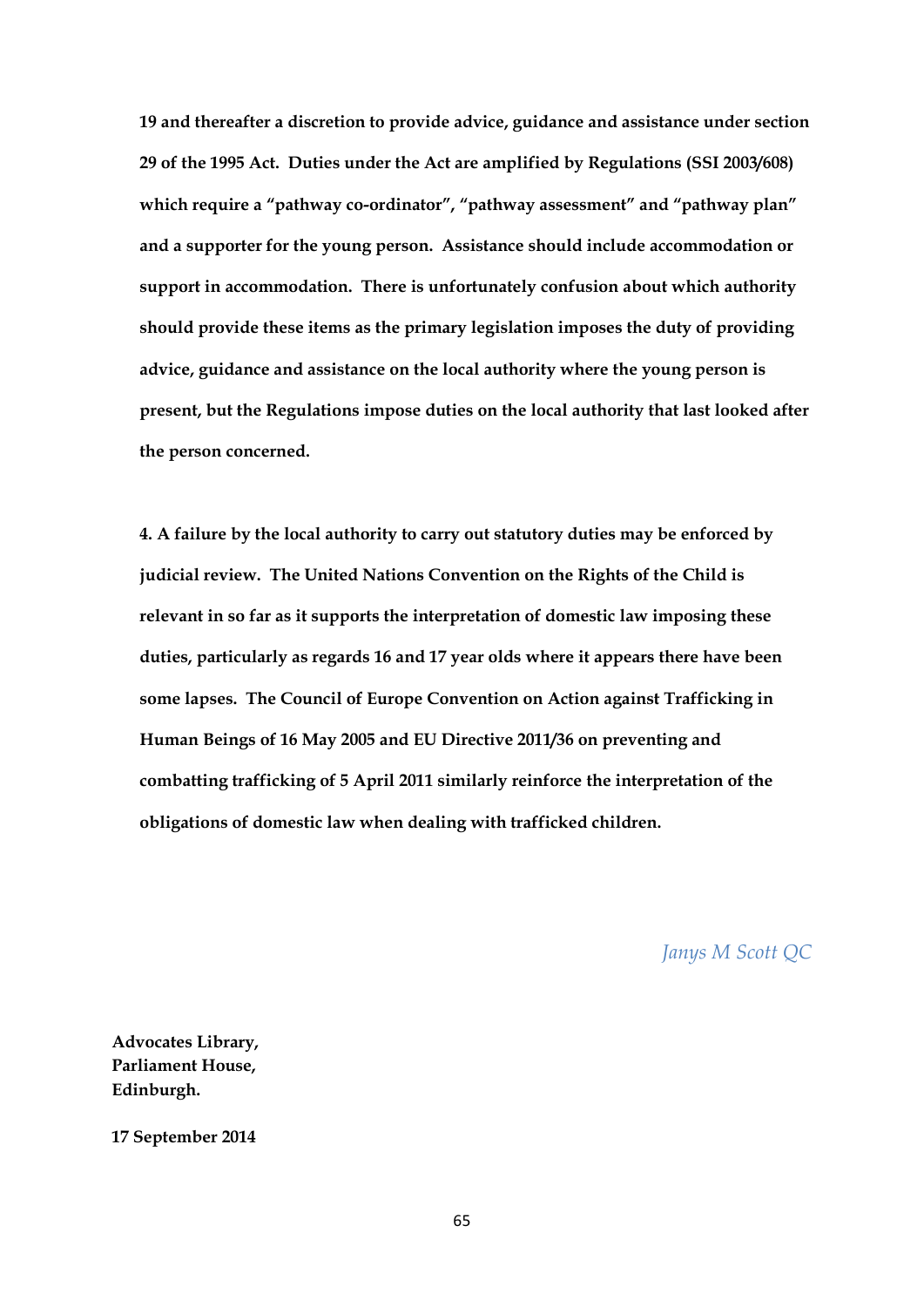## **Annex 6 – Bibliography & Additional Resources**

## **UN and EU Legislation and Related Resources**

**UN Convention on the Rights of the Child 1989**

[http://www.unicef.org.uk/Documents/Publication-pdfs/UNCRC\\_PRESS200910web.pdf](http://www.unicef.org.uk/Documents/Publication-pdfs/UNCRC_PRESS200910web.pdf)

**UN Committee on the Rights of the Child published 'General Comment No 6 (2005): Treatment of unaccompanied and separated children outside their country of origin'** <http://www2.ohchr.org/english/bodies/crc/docs/GC6.pdf>

**UN Committee on the Rights of the Child (2008), Concluding Observations (49th Session)**  <http://www2.ohchr.org/english/bodies/crc/docs/AdvanceVersions/CRC.C.GBR.CO.4.pdf>

**UN Refugee Convention 1951, and 1967 Protocol** <http://www.unhcr.org/3b66c2aa10.html>

**European Convention on Human Rights** [http://www.echr.coe.int/Documents/Convention\\_ENG.pdf](http://www.echr.coe.int/Documents/Convention_ENG.pdf)

**EU Directive 2011/95/EU on standards for the qualification of third-country nationals or stateless persons as beneficiaries of international protection, for a uniform status for refugees or for persons eligible for subsidiary protection, and for the content of the protection granted (EU Refugee Qualification Directive)**

<http://eur-lex.europa.eu/LexUriServ/LexUriServ.do?uri=OJ:L:2011:337:0009:0026:EN:PDF>

**EU Directive 2005/85/EC on minimum standards on procedures in Member States for granting and withdrawing refugee status (EU Asylum Procedures Directive)** <http://eur-lex.europa.eu/LexUriServ/LexUriServ.do?uri=OJ:L:2005:326:0013:0034:EN:PDF>

**UN Protocol to Prevent, Suppress and Punish Trafficking in Persons Especially Women and Children 2000**

[http://www.uncjin.org/Documents/Conventions/dcatoc/final\\_documents\\_2/convention\\_%20traff\\_e](http://www.uncjin.org/Documents/Conventions/dcatoc/final_documents_2/convention_%20traff_eng.pdf) [ng.pdf](http://www.uncjin.org/Documents/Conventions/dcatoc/final_documents_2/convention_%20traff_eng.pdf)

**Council of Europe Convention on Action Against Trafficking in Human Beings 2005** <http://conventions.coe.int/Treaty/en/Treaties/Html/197.htm>

**EU Directive 2011/36/EU on preventing and combating trafficking in human beings and protecting its victims**

<http://eur-lex.europa.eu/LexUriServ/LexUriServ.do?uri=OJ:L:2011:101:0001:0011:EN:PDF>

## **UK Immigration Legislation and Guidance**

**Borders, Citizenship and Immigration Act 2009** <http://www.legislation.gov.uk/ukpga/2009/11/contents>

**Immigration and Asylum Act 1999** <http://www.legislation.gov.uk/ukpga/1999/33/contents>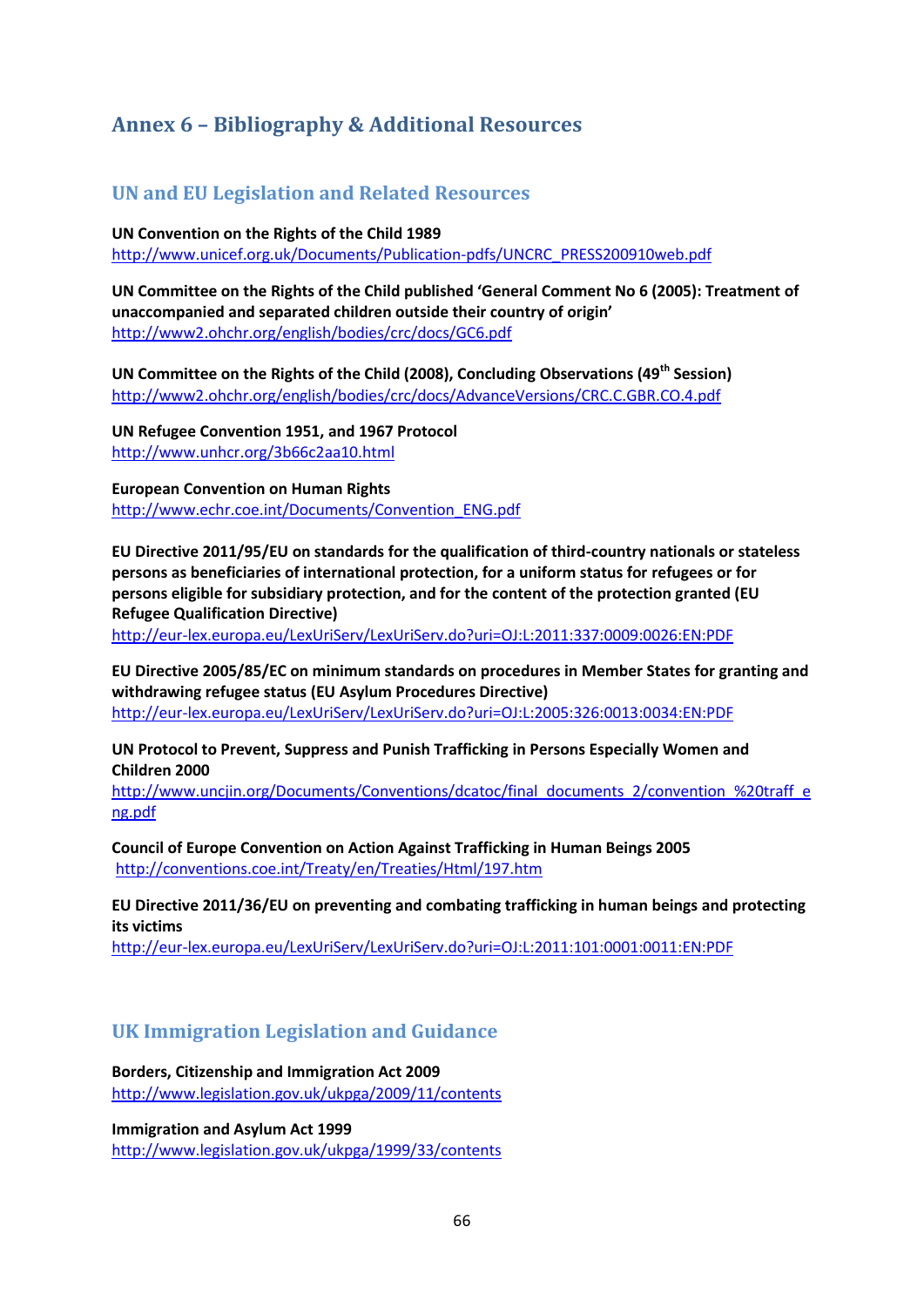**UKBA and Department for Children, Schools and Family (2009), 'Every Child Matters: Change for Children'**

[https://www.gov.uk/government/uploads/system/uploads/attachment\\_data/file/257876/change](https://www.gov.uk/government/uploads/system/uploads/attachment_data/file/257876/change-for-children.pdf)[for-children.pdf](https://www.gov.uk/government/uploads/system/uploads/attachment_data/file/257876/change-for-children.pdf)

## **Scottish Legislation, Regulations, Guidance and Reports**

**Children and Young People (Scotland) Act 2014** <http://www.legislation.gov.uk/asp/2014/8/contents/enacted>

**Children (Scotland) Act 1995** <http://www.legislation.gov.uk/ukpga/1995/36>

**Children (Scotland) Act 1995 Regulations and Guidance – Volume 1** <http://www.scotland.gov.uk/Resource/Doc/26350/0023700.pdf>

**Children (Scotland) Act 1995 Regulations and Guidance – Volume 2** <http://www.scotland.gov.uk/Resource/Doc/26350/0023698.pdf>

**Looked After Children (Scotland) Regulations 2009** <http://www.legislation.gov.uk/ssi/2009/210/contents/made>

**Guidance on Looked After Children (Scotland) Regulations 2009** <http://www.scotland.gov.uk/Resource/Doc/344490/0114631.pdf>

**Support and Assistance of Young People Leaving Care (Scotland) Regulations 2003** <http://www.legislation.gov.uk/ssi/2003/608/introduction/made>

**Guidance on Support and Assistance of Young People Leaving Care (Scotland) Regulations 2003**  <http://www.scotland.gov.uk/Resource/Doc/47171/0023765.pdf>

**Scottish Government Website on Children's Legislation** [http://www.scotland.gov.uk/Topics/People/Young-People/legislation,](http://www.scotland.gov.uk/Topics/People/Young-People/legislation) [accessed 21 October 2014]

**Scottish Government (2014) 'GIRFEC: Proposal for the Development of Guidance to support the GIRFEC provisions in the Children and Young People (Scotland) Act 2014'** <http://www.scotland.gov.uk/Resource/0044/00448228.pdf>

**Scottish Government (2012) 'GIRFEC: A Guide to Getting it Right for Every Child'** <http://www.scotland.gov.uk/Resource/0045/00458341.pdf>

**Scottish Government (2011) 'Assisting Young People aged 16 and 17 in Court: A toolkit for Local Authorities, the Judiciary, Court Staff, Police, Crown Office and Procurator Fiscal Service.'** <http://www.scotland.gov.uk/Resource/Doc/359056/0121322.pdf>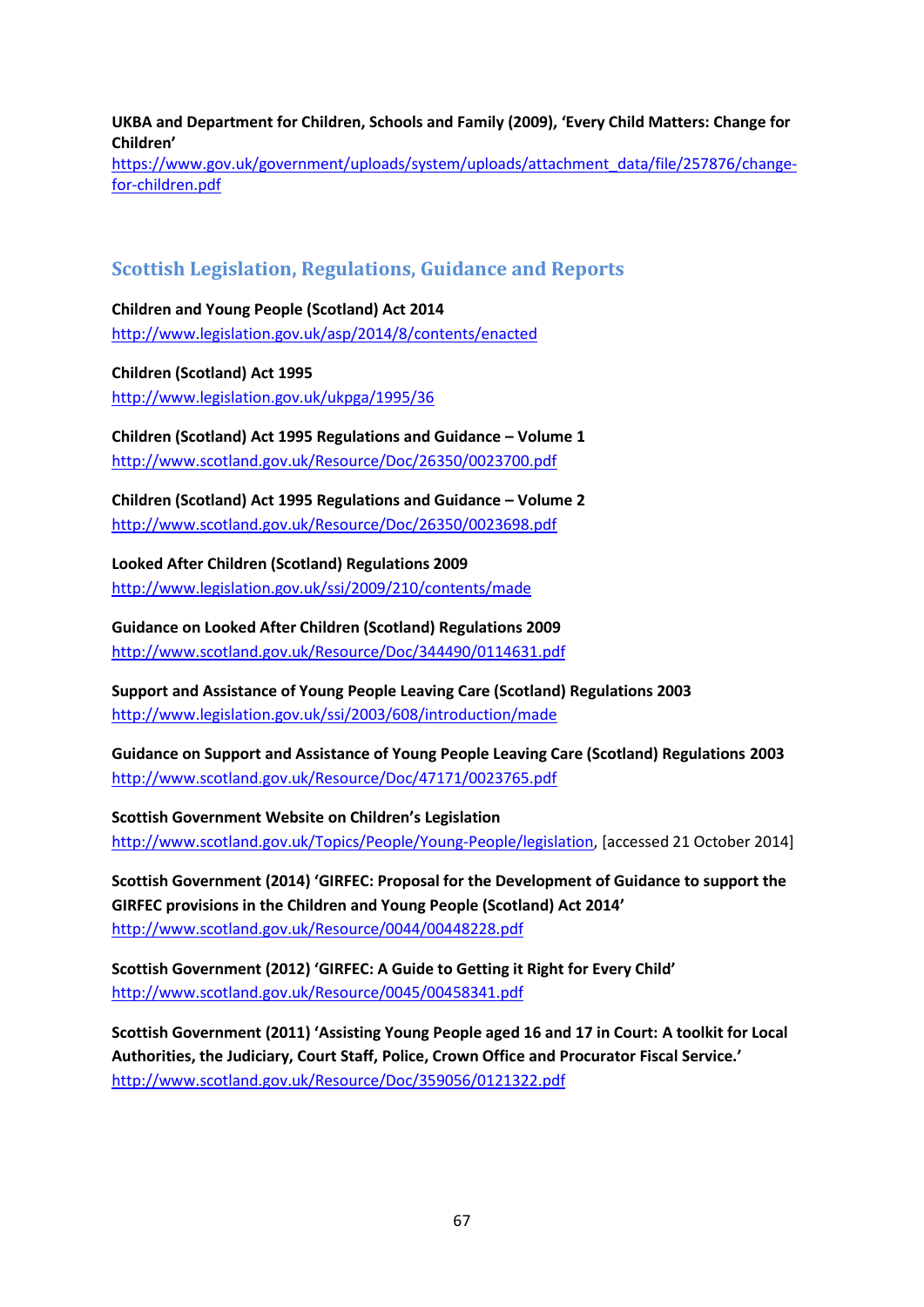#### **Age of Legal Capacity (Scotland) Act 1991**

<http://www.legislation.gov.uk/ukpga/1991/50/contents>

**Education (Scotland) Act 1980**

<http://www.legislation.gov.uk/ukpga/1980/44/contents>

**Social Work (Scotland) Act 1968**

<http://www.legislation.gov.uk/ukpga/1968/49/section/12>

## **English & Welsh Legislation, Regulations and Guidance**

**Children Act 1989** [http://www.opsi.gov.uk/acts/acts1989/ukpga\\_19890041\\_en\\_1](http://www.opsi.gov.uk/acts/acts1989/ukpga_19890041_en_1)

**Children Act 2004** [http://www.opsi.gov.uk/Acts/acts2004/ukpga\\_20040031\\_en\\_1](http://www.opsi.gov.uk/Acts/acts2004/ukpga_20040031_en_1)

**Children (Leaving Care) Act 2000** [http://www.opsi.gov.uk/Acts/acts2000/ukpga\\_20000035\\_en\\_1](http://www.opsi.gov.uk/Acts/acts2000/ukpga_20000035_en_1)

**Department for Children, Schools and Family (2009), 'Every Child Matters: Change for Children'** [https://www.gov.uk/government/uploads/system/uploads/attachment\\_data/file/257876/change](https://www.gov.uk/government/uploads/system/uploads/attachment_data/file/257876/change-for-children.pdf)[for-children.pdf](https://www.gov.uk/government/uploads/system/uploads/attachment_data/file/257876/change-for-children.pdf)

**Safeguarding Vulnerable Groups Act 2006** [http://www.opsi.gov.uk/acts/acts2006/pdf/ukpga\\_20060047\\_en.pdf](http://www.opsi.gov.uk/acts/acts2006/pdf/ukpga_20060047_en.pdf)

**Department for Children, Schools and Families (2010), 'Provision of Accommodation for 16 and 17 year old young people who may be homeless and/or require accommodation'** [https://www.gov.uk/government/uploads/system/uploads/attachment\\_data/file/8260/Provision\\_2](https://www.gov.uk/government/uploads/system/uploads/attachment_data/file/8260/Provision_20of_20accommodation.pdf) [0of\\_20accommodation.pdf](https://www.gov.uk/government/uploads/system/uploads/attachment_data/file/8260/Provision_20of_20accommodation.pdf)

**Department of Health, Local Authority Circular (LAC (2003) 13): Guidance on accommodating children in need and their families**

[http://webarchive.nationalarchives.gov.uk/20130107105354/http://www.dh.gov.uk/prod\\_consum\\_](http://webarchive.nationalarchives.gov.uk/20130107105354/http:/www.dh.gov.uk/prod_consum_dh/groups/dh_digitalassets/@dh/@en/documents/digitalasset/dh_4012756.pdf) [dh/groups/dh\\_digitalassets/@dh/@en/documents/digitalasset/dh\\_4012756.pdf](http://webarchive.nationalarchives.gov.uk/20130107105354/http:/www.dh.gov.uk/prod_consum_dh/groups/dh_digitalassets/@dh/@en/documents/digitalasset/dh_4012756.pdf)

## **Case Law**

*ALA v Angus Council* **[2012] CSOH 135**

*ISA v Angus Council* **[2012] CSOH 134**

*L v Angus Council* **[2011] CSOH 98, 2011 SLT 853** 

*L v Angus Council* **[2011] CSOH 196, 2012 SLT 304**

*R (B) v Hillingdon London Borough Council* **[2003] EWHC 2075 (Admin), [2004] 1 FLR 439**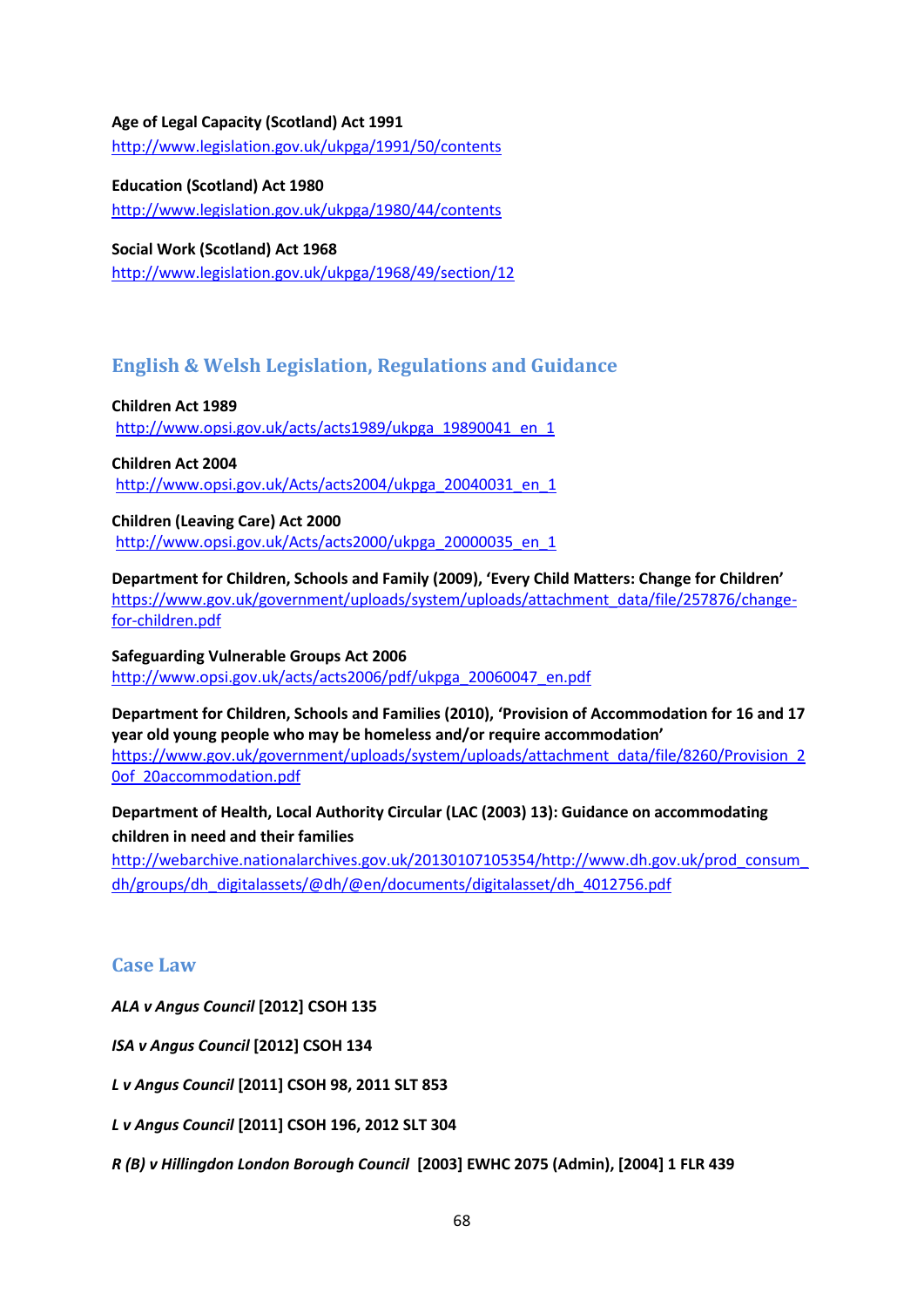*R (G) v Southwark London Borough Council* **[2009] UKHL 26, [2009] 1 WLR 1299**

*R (H) v Wandsworth London Borough of Wandsworth* **[2007] EWHC 1082 (Admin), [2007] 2 FLR 822**

*R (M) v Hammersmith and Fulham* **[2008] UKHL 14, [2008] 1 WLR 535**

*Rantsev v Cyprus and Russia,* **Application No 25965/04, Council of Europe: European Court of Human Rights, 7 January 2010**

*ZH (Tanzania) v Secretary of State for the Home Department* **[2011] UKSC 4, [2011] 2 WLR 148**

## **Articles, Publications & Additional Resources**

**British Association of Social Workers and Unison Scotland (2006) 'Asylum in Scotland: child's welfare paramount? A guide for BASW and Unison Scotland'** <http://unison-scotland.org.uk/socialwork/asylumbooklet/asylumchild2.html>

**Chase, E., Knight, A., & Statham, J. (2008) 'The Emotional Well-being of Young People Seeking Asylum in the UK, The British Association for Adoption and Fostering'** [http://eprints.ioe.ac.uk/62/1/Asylum\\_research\\_summary.pdf](http://eprints.ioe.ac.uk/62/1/Asylum_research_summary.pdf)

**Coram Children's Legal Centre (2012) 'Navigating the system: Advice Provision for Young Refugees and Migrants'**

[http://www.seekingsupport.co.uk/images/navigating\\_the\\_system\\_final.pdf](http://www.seekingsupport.co.uk/images/navigating_the_system_final.pdf)

**Coram Children's Legal Centre (2012) 'Seeking support: A Guide to the Rights and Entitlements of Separated Children', 4th Edition**

[http://www.seekingsupport.co.uk/files/seeking\\_support031113.pdf](http://www.seekingsupport.co.uk/files/seeking_support031113.pdf)

**Crawley, H. & Kohli, R. (2013) 'She Endures with Me.': An evaluation of the Scottish Guardianship Service pilot**

<http://www.scottishrefugeecouncil.org.uk/guardianship>

**ECPAT UK (2011) 'On the Safe Side: Principles for the safe accommodation of child victims of trafficking'**

[http://www.ecpat.org.uk/sites/default/files/on\\_the\\_safe\\_side.pdf](http://www.ecpat.org.uk/sites/default/files/on_the_safe_side.pdf)

**Hill, M. & Action for Children (2008) '21 years of children's policy in Scotland'** <http://www.actionforchildren.org.uk/media/63586/scotland.pdf>

**Kyambi, S. & COSLA Strategic Migration Partnership (2012) 'Establishing Migrants' Access to Benefits and Local Authorities Services in Scotland: A Guide for Local Authorities'**

[http://www.migrationscotland.org.uk/sites/smp/files/documents/final\\_guidance\\_document\\_-](http://www.migrationscotland.org.uk/sites/smp/files/documents/final_guidance_document_-_layout.pdf) [\\_layout.pdf](http://www.migrationscotland.org.uk/sites/smp/files/documents/final_guidance_document_-_layout.pdf)

**Rigby, P., Malloch, M. & Hamilton Smith, N. (2012) 'Towards Better Survivor Care: A Report on Child Trafficking and Care Provision'**

[http://www.sccjr.ac.uk/wpcontent/uploads/2012/11/A\\_Report\\_On\\_Child\\_Trafficking\\_\\_Care\\_Provisi](http://www.sccjr.ac.uk/wpcontent/uploads/2012/11/A_Report_On_Child_Trafficking__Care_Provision2.pdf) [on2.pdf](http://www.sccjr.ac.uk/wpcontent/uploads/2012/11/A_Report_On_Child_Trafficking__Care_Provision2.pdf)